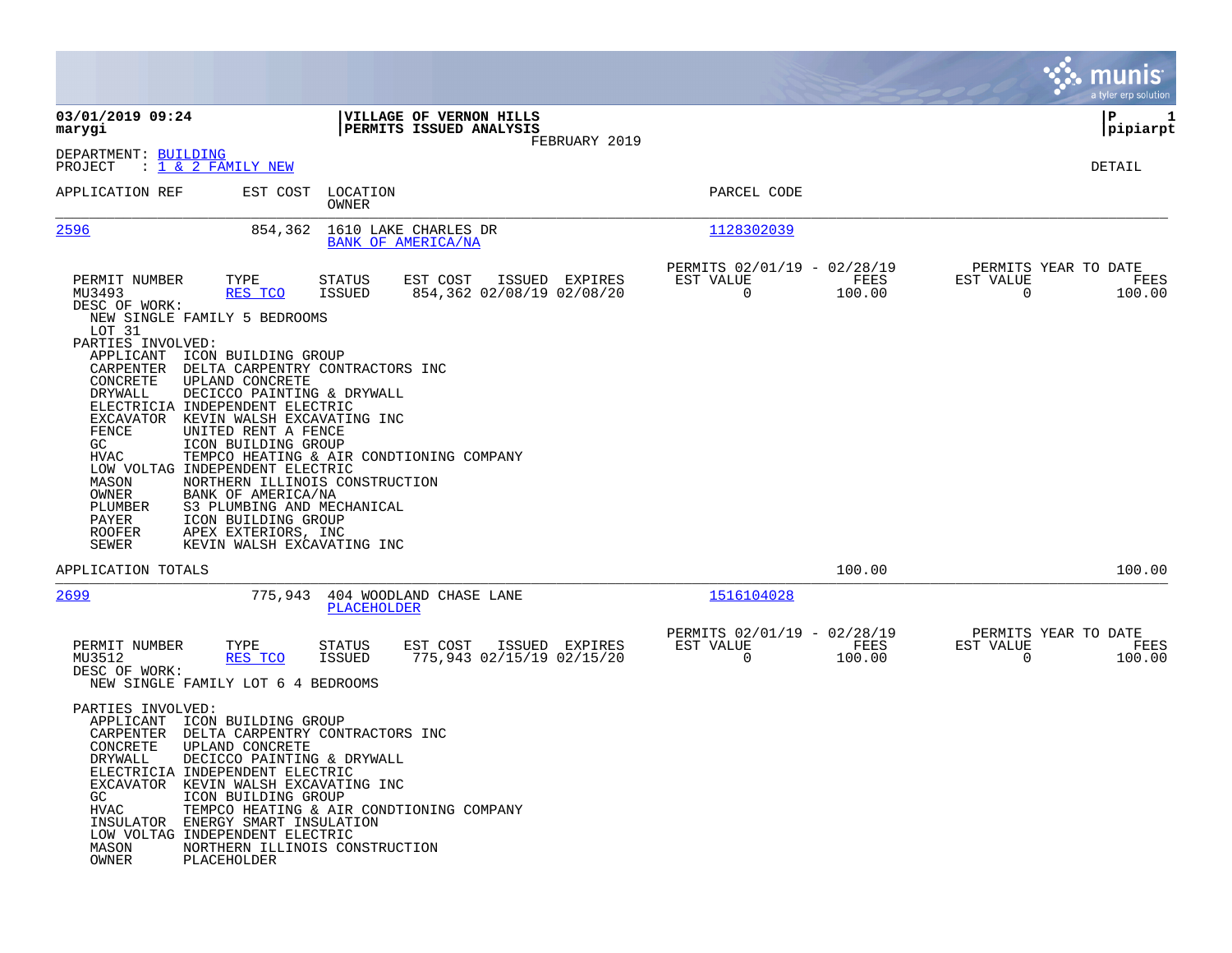|                                                                                                                                                                                                                                                                                                                                                                                        |                                                                                                                                                          |                                                         |                | munis<br>a tyler erp solution                                   |
|----------------------------------------------------------------------------------------------------------------------------------------------------------------------------------------------------------------------------------------------------------------------------------------------------------------------------------------------------------------------------------------|----------------------------------------------------------------------------------------------------------------------------------------------------------|---------------------------------------------------------|----------------|-----------------------------------------------------------------|
| 03/01/2019 09:24<br>marygi                                                                                                                                                                                                                                                                                                                                                             | VILLAGE OF VERNON HILLS<br>PERMITS ISSUED ANALYSIS<br>FEBRUARY 2019                                                                                      |                                                         |                | P<br>$\mathbf{2}$<br> pipiarpt                                  |
| DEPARTMENT: BUILDING<br>: 1 & 2 FAMILY NEW<br>PROJECT                                                                                                                                                                                                                                                                                                                                  |                                                                                                                                                          |                                                         |                | DETAIL                                                          |
| APPLICATION REF<br>S3 PLUMBING AND MECHANICAL<br>PLUMBER<br>PAYER<br>PAYER<br>ICON BUILDING GROUP<br>ROOFER<br>TIM COTE, INC                                                                                                                                                                                                                                                           | EST COST LOCATION<br>OWNER<br>WOODLAND CHASE PARTNERS, LLC                                                                                               | PARCEL CODE                                             |                |                                                                 |
| APPLICATION TOTALS                                                                                                                                                                                                                                                                                                                                                                     |                                                                                                                                                          |                                                         | 100.00         | 100.00                                                          |
| 2993<br>688,053                                                                                                                                                                                                                                                                                                                                                                        | 527 COUNCIL CIRCLE<br>PLACEHOLDER                                                                                                                        | 1133213012                                              |                |                                                                 |
| PERMIT NUMBER<br>TYPE<br>MU3503<br>RES TCO<br>DESC OF WORK:<br>PARTIES INVOLVED:<br>APPLICANT PULTE HOMES<br>CARPENTER CCA MIDWEST<br>CONCRETE<br>FIVE STAR<br>DRYWALL<br>A & D PAINTING AND DRYWALL                                                                                                                                                                                   | EST COST<br>ISSUED EXPIRES<br>STATUS<br>688,053 02/13/19 02/13/20<br><b>ISSUED</b><br>NEW SINGLE FAM LOT 98 WILLWOOD CRAFTSMAN CR3G ELEV 5 BED           | PERMITS 02/01/19 - 02/28/19<br>EST VALUE<br>$\mathbf 0$ | FEES<br>100.00 | PERMITS YEAR TO DATE<br>EST VALUE<br>FEES<br>$\Omega$<br>100.00 |
| ELECTRICIA LAKESIDE ELECTRIC<br>EXCAVATOR CUSTOM LAND SERVICES<br>GC<br>PULTE HOMES<br>HVAC<br>INSULATOR<br>ENERGY SMART INSULATION<br>IRON WORK<br>LOW VOLTAG COMMATE COMMUNICATION<br>MASON<br>PRO BROTHERS MASONRY<br>OWNER<br>PLACEHOLDER<br>S3 PLUMBING AND MECHANICAL<br>PLUMBER<br>PAYER<br>PULTE HOMES<br>EXTERIOR BUILDERS<br><b>ROOFER</b><br>SEWER<br>HOLIDAY SEWER & WATER | ADVANTAGE CONTRACTOR SOLUTIONS<br>RESIDENTIAL STEEL FABRICATORS                                                                                          |                                                         |                |                                                                 |
| APPLICATION TOTALS                                                                                                                                                                                                                                                                                                                                                                     |                                                                                                                                                          |                                                         | 100.00         | 100.00                                                          |
| 2999<br>699,545                                                                                                                                                                                                                                                                                                                                                                        | 549 COUNCIL CIRCLE<br><b>PLACEHOLDER</b>                                                                                                                 | 1133213006                                              |                |                                                                 |
| PERMIT NUMBER<br>TYPE<br>MU3528<br>RES TCO<br>DESC OF WORK:                                                                                                                                                                                                                                                                                                                            | <b>STATUS</b><br>EST COST<br>ISSUED EXPIRES<br>699,545 02/25/19 02/25/20<br><b>ISSUED</b><br>NEW SINGLE FAM LOT 106 WILLWOOD AMERICAN COTTAGE ELEV 5 BED | PERMITS 02/01/19 - 02/28/19<br>EST VALUE<br>0           | FEES<br>100.00 | PERMITS YEAR TO DATE<br>EST VALUE<br>FEES<br>100.00<br>0        |
| PARTIES INVOLVED:<br>APPLICANT PULTE HOMES<br>CARPENTER<br>CCA MIDWEST<br>CONCRETE<br>FIVE STAR<br>DRYWALL<br>A & D PAINTING AND DRYWALL<br>ELECTRICIA LAKESIDE ELECTRIC                                                                                                                                                                                                               |                                                                                                                                                          |                                                         |                |                                                                 |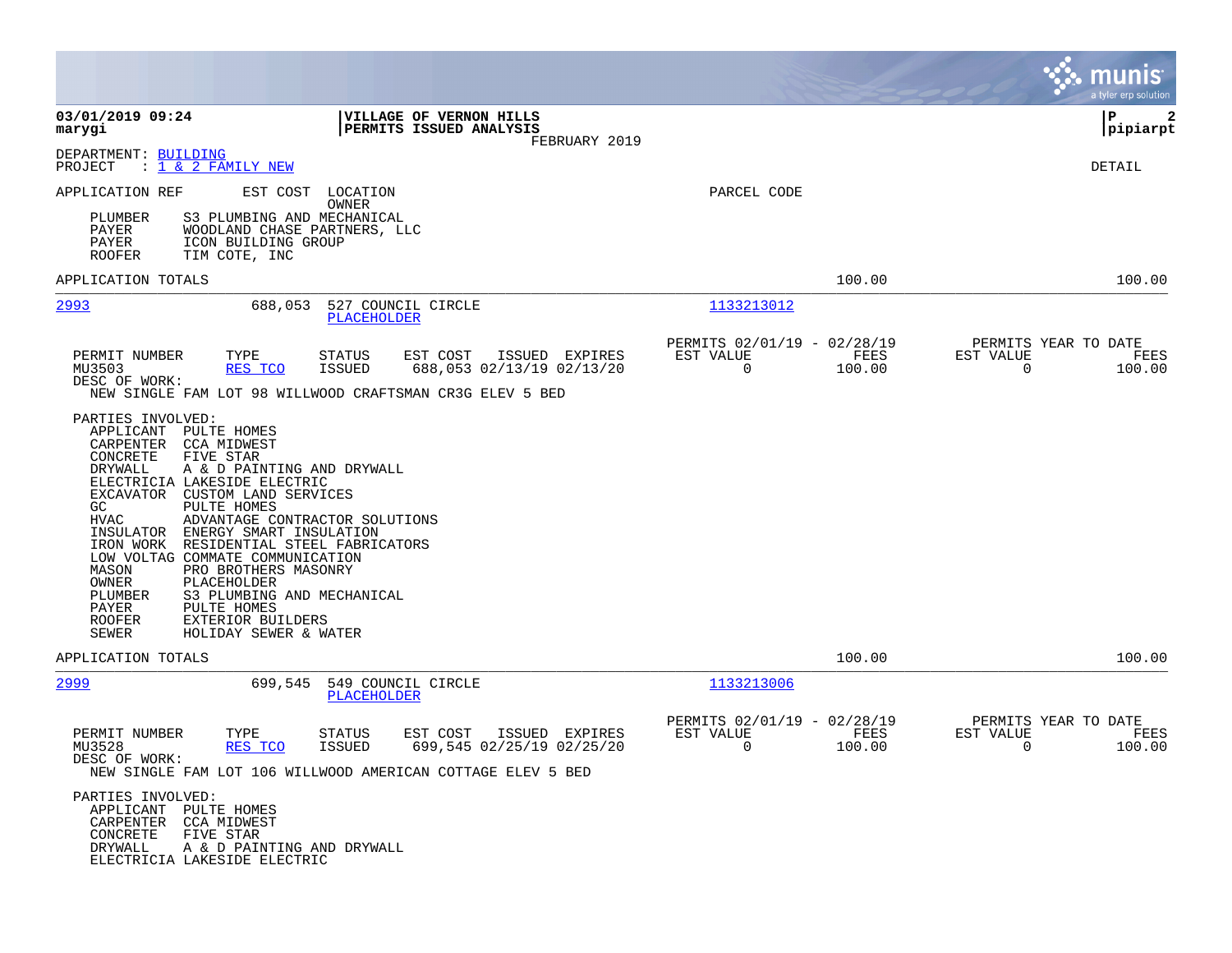|                                                                                                                                                                                                                                                                                                                                                                                                                                                                                                      |                                             |                                                     |                   |                      | a tyler erp solution                      |
|------------------------------------------------------------------------------------------------------------------------------------------------------------------------------------------------------------------------------------------------------------------------------------------------------------------------------------------------------------------------------------------------------------------------------------------------------------------------------------------------------|---------------------------------------------|-----------------------------------------------------|-------------------|----------------------|-------------------------------------------|
| 03/01/2019 09:24<br><b>VILLAGE OF VERNON HILLS</b><br>PERMITS ISSUED ANALYSIS<br>marygi                                                                                                                                                                                                                                                                                                                                                                                                              | FEBRUARY 2019                               |                                                     |                   |                      | l P<br>3<br> pipiarpt                     |
| DEPARTMENT: BUILDING<br>: 1 & 2 FAMILY NEW<br>PROJECT                                                                                                                                                                                                                                                                                                                                                                                                                                                |                                             |                                                     |                   |                      | DETAIL                                    |
| APPLICATION REF<br>EST COST<br>LOCATION<br>OWNER<br>EXCAVATOR<br>CUSTOM LAND SERVICES<br>PULTE HOMES<br>GC.<br><b>HVAC</b><br>ADVANTAGE CONTRACTOR SOLUTIONS<br>INSULATOR ENERGY SMART INSULATION<br>RESIDENTIAL STEEL FABRICATORS<br>IRON WORK<br>LOW VOLTAG COMMATE COMMUNICATION<br>MASON<br>PRO BROTHERS MASONRY<br>PLACEHOLDER<br>OWNER<br>PLUMBER<br>S3 PLUMBING AND MECHANICAL<br><b>ROOFER</b><br>EXTERIOR BUILDERS<br>HOLIDAY SEWER & WATER<br>SEWER                                        |                                             | PARCEL CODE                                         |                   |                      |                                           |
| APPLICATION TOTALS                                                                                                                                                                                                                                                                                                                                                                                                                                                                                   |                                             |                                                     | 100.00            |                      | 100.00                                    |
| 3386<br>743,492<br>533 COUNCIL CIRCLE<br><b>PLACEHOLDER</b>                                                                                                                                                                                                                                                                                                                                                                                                                                          |                                             | 1133213009                                          |                   |                      |                                           |
| PERMIT NUMBER<br>TYPE<br><b>STATUS</b><br>EST COST<br>MU3486<br>$1&2$ FAM<br><b>ISSUED</b><br>DESC OF WORK:<br>NEW SINGLE FAMILY LOT 101 5 BED WOODSIDE / NORTHERN CRAFTMAN<br>PARTIES INVOLVED:<br>APPLICANT<br>PULTE HOMES<br>CARPENTER<br>CCA MIDWEST                                                                                                                                                                                                                                             | ISSUED EXPIRES<br>743,492 02/05/19 02/26/20 | PERMITS 02/01/19 - 02/28/19<br>EST VALUE<br>743,492 | FEES<br>16,658.74 | EST VALUE<br>743,492 | PERMITS YEAR TO DATE<br>FEES<br>16,658.74 |
| CONCRETE<br>FIVE STAR<br>DRYWALL<br>A & D PAINTING AND DRYWALL<br>ELECTRICIA LAKESIDE ELECTRIC<br>EXCAVATOR CUSTOM LAND SERVICES<br>GC<br>PULTE HOMES<br><b>HVAC</b><br>ADVANTAGE CONTRACTOR SOLUTIONS<br>ENERGY SMART INSULATION<br>INSULATOR<br>IRON WORK<br>RESIDENTIAL STEEL FABRICATORS<br>PRO BROTHERS MASONRY<br>MASON<br>OWNER<br>PLACEHOLDER<br>PLUMBER<br>PLUMBING SYSTEMS & REPAIR<br>PULTE HOMES<br>PAYER<br><b>ROOFER</b><br>EXTERIOR BUILDERS<br><b>SEWER</b><br>HOLIDAY SEWER & WATER |                                             |                                                     |                   |                      |                                           |
| APPLICATION TOTALS                                                                                                                                                                                                                                                                                                                                                                                                                                                                                   |                                             |                                                     | 16,658.74         |                      | 16,658.74                                 |
| 3387<br>718,789<br>637 INSULL DRIVE<br>PLACEHOLDER                                                                                                                                                                                                                                                                                                                                                                                                                                                   |                                             | 1133205086                                          |                   |                      |                                           |
| PERMIT NUMBER<br>TYPE<br><b>STATUS</b><br>EST COST<br>MU3485<br>$1&2$ FAM<br><b>ISSUED</b><br>DESC OF WORK:<br>NEW SINGLE FAMILY LOT 49 3 BED STRASBOURG/EURO COTTAGE                                                                                                                                                                                                                                                                                                                                | ISSUED EXPIRES<br>718,789 02/05/19 02/22/20 | PERMITS 02/01/19 - 02/28/19<br>EST VALUE<br>718,789 | FEES<br>13,166.94 | EST VALUE<br>718,789 | PERMITS YEAR TO DATE<br>FEES<br>13,166.94 |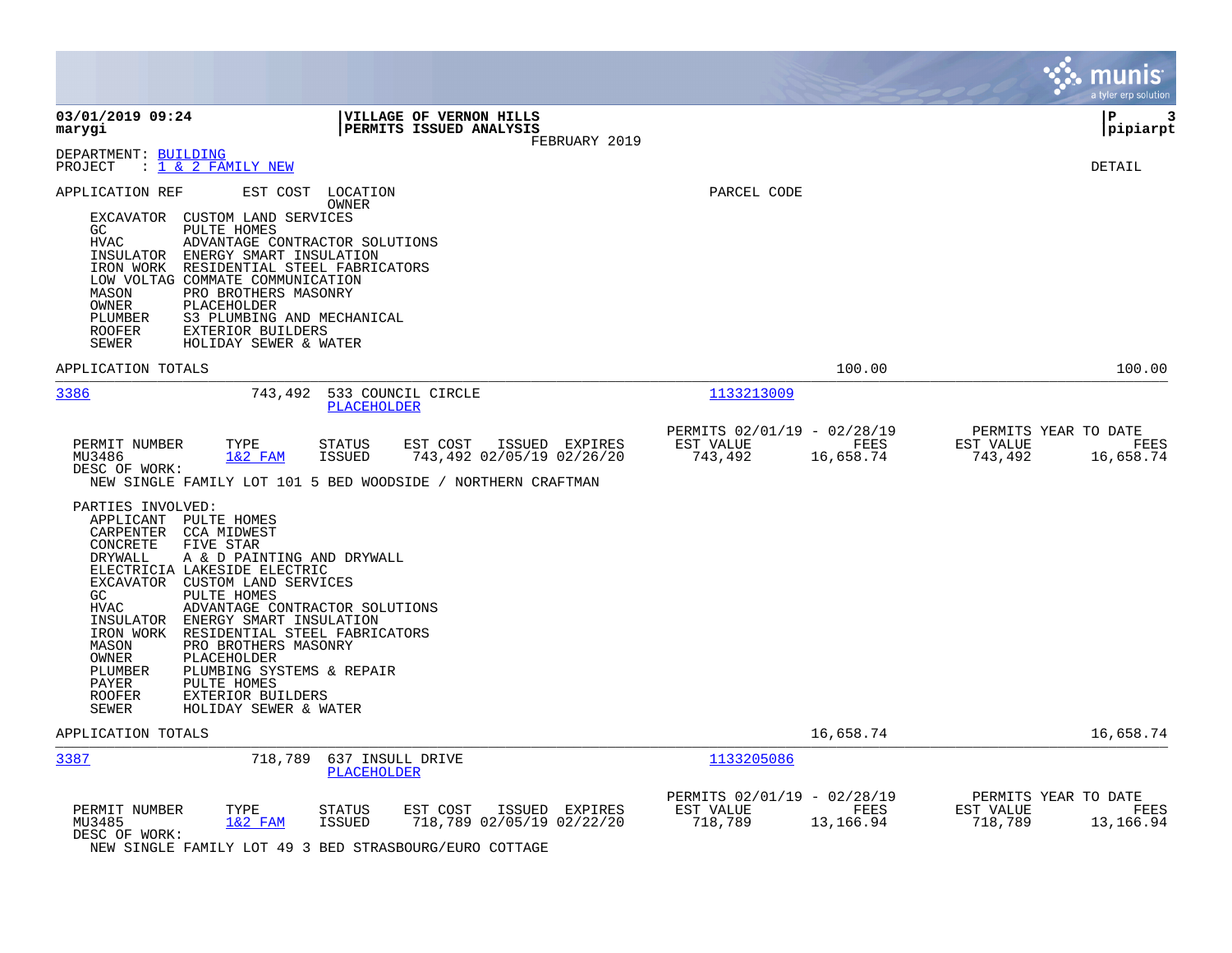|                                                                                                                                                                                                                               |                                                                                                                                                                                                                                                                                                                                                                                                                                                                                                                                                                                                                       |                                                                          | munis<br>a tyler erp solution                                     |
|-------------------------------------------------------------------------------------------------------------------------------------------------------------------------------------------------------------------------------|-----------------------------------------------------------------------------------------------------------------------------------------------------------------------------------------------------------------------------------------------------------------------------------------------------------------------------------------------------------------------------------------------------------------------------------------------------------------------------------------------------------------------------------------------------------------------------------------------------------------------|--------------------------------------------------------------------------|-------------------------------------------------------------------|
| 03/01/2019 09:24<br>marygi                                                                                                                                                                                                    | VILLAGE OF VERNON HILLS<br><b>PERMITS ISSUED ANALYSIS</b><br>FEBRUARY 2019                                                                                                                                                                                                                                                                                                                                                                                                                                                                                                                                            |                                                                          | l P<br>4<br> pipiarpt                                             |
| DEPARTMENT: BUILDING<br>PROJECT                                                                                                                                                                                               | : 1 & 2 FAMILY NEW                                                                                                                                                                                                                                                                                                                                                                                                                                                                                                                                                                                                    |                                                                          | DETAIL                                                            |
| APPLICATION REF<br>PARTIES INVOLVED:<br>CARPENTER<br>CONCRETE<br>DRYWALL<br>GC<br>HVAC<br>INSULATOR<br>IRON WORK<br>MASON<br>OWNER<br>PLUMBER<br>ROOFER                                                                       | EST COST<br>LOCATION<br>OWNER<br>APPLICANT PULTE HOMES<br>CCA MIDWEST<br>FIVE STAR<br>A & D PAINTING AND DRYWALL<br>PULTE HOMES<br>ADVANTAGE CONTRACTOR SOLUTIONS<br>ENERGY SMART INSULATION<br>RESIDENTIAL STEEL FABRICATORS<br>LOW VOLTAG COMMATE COMMUNICATION<br>PRO BROTHERS MASONRY<br>PLACEHOLDER<br>PLUMBING SYSTEMS & REPAIR<br>EXTERIOR BUILDERS                                                                                                                                                                                                                                                            | PARCEL CODE                                                              |                                                                   |
| SEWER<br>APPLICATION TOTALS                                                                                                                                                                                                   | HOLIDAY SEWER & WATER                                                                                                                                                                                                                                                                                                                                                                                                                                                                                                                                                                                                 | 13,166.94                                                                | 13,166.94                                                         |
| 3398                                                                                                                                                                                                                          | 538 COUNCIL CIRCLE<br>753,395<br>PLACEHOLDER                                                                                                                                                                                                                                                                                                                                                                                                                                                                                                                                                                          | 1133205035                                                               |                                                                   |
| PERMIT NUMBER<br>MU3484<br>DESC OF WORK:<br>3S<br>PARTIES INVOLVED:<br>APPLICANT<br>CARPENTER<br>CONCRETE<br><b>DRYWALL</b><br>GC<br><b>HVAC</b><br>IRON WORK<br>MASON<br>OWNER<br>PLUMBER<br>PAYER<br><b>ROOFER</b><br>SEWER | TYPE<br><b>STATUS</b><br>EST COST<br>ISSUED EXPIRES<br>$1&2$ FAM<br><b>ISSUED</b><br>753,395 02/05/19 02/22/20<br>NEW SINGLE FAMILY 5 BEDROOMS LOT 17 WOODSIDE - CRAFTSMAN (CR<br>PULTE HOMES<br>CCA MIDWEST<br>FIVE STAR<br>A & D PAINTING AND DRYWALL<br>ELECTRICIA LAKESIDE ELECTRIC<br>EXCAVATOR CUSTOM LAND SERVICES<br>PULTE HOMES<br>ADVANTAGE CONTRACTOR SOLUTIONS<br>INSULATOR ENERGY SMART INSULATION<br>RESIDENTIAL STEEL FABRICATORS<br>LOW VOLTAG COMMATE COMMUNICATION<br>PRO BROTHERS MASONRY<br>PLACEHOLDER<br>PLUMBING SYSTEMS & REPAIR<br>PULTE HOMES<br>EXTERIOR BUILDERS<br>HOLIDAY SEWER & WATER | PERMITS 02/01/19 - 02/28/19<br>EST VALUE<br>FEES<br>753,395<br>16,658.74 | PERMITS YEAR TO DATE<br>EST VALUE<br>FEES<br>753,395<br>16,658.74 |
| APPLICATION TOTALS                                                                                                                                                                                                            |                                                                                                                                                                                                                                                                                                                                                                                                                                                                                                                                                                                                                       | 16,658.74                                                                | 16,658.74                                                         |
| 3439                                                                                                                                                                                                                          | 762,668<br>536 COUNCIL CIRCLE<br><b>PLACEHOLDER</b>                                                                                                                                                                                                                                                                                                                                                                                                                                                                                                                                                                   | 1133205052                                                               |                                                                   |
|                                                                                                                                                                                                                               |                                                                                                                                                                                                                                                                                                                                                                                                                                                                                                                                                                                                                       | PERMITS 02/01/19 - 02/28/19                                              | PERMITS YEAR TO DATE                                              |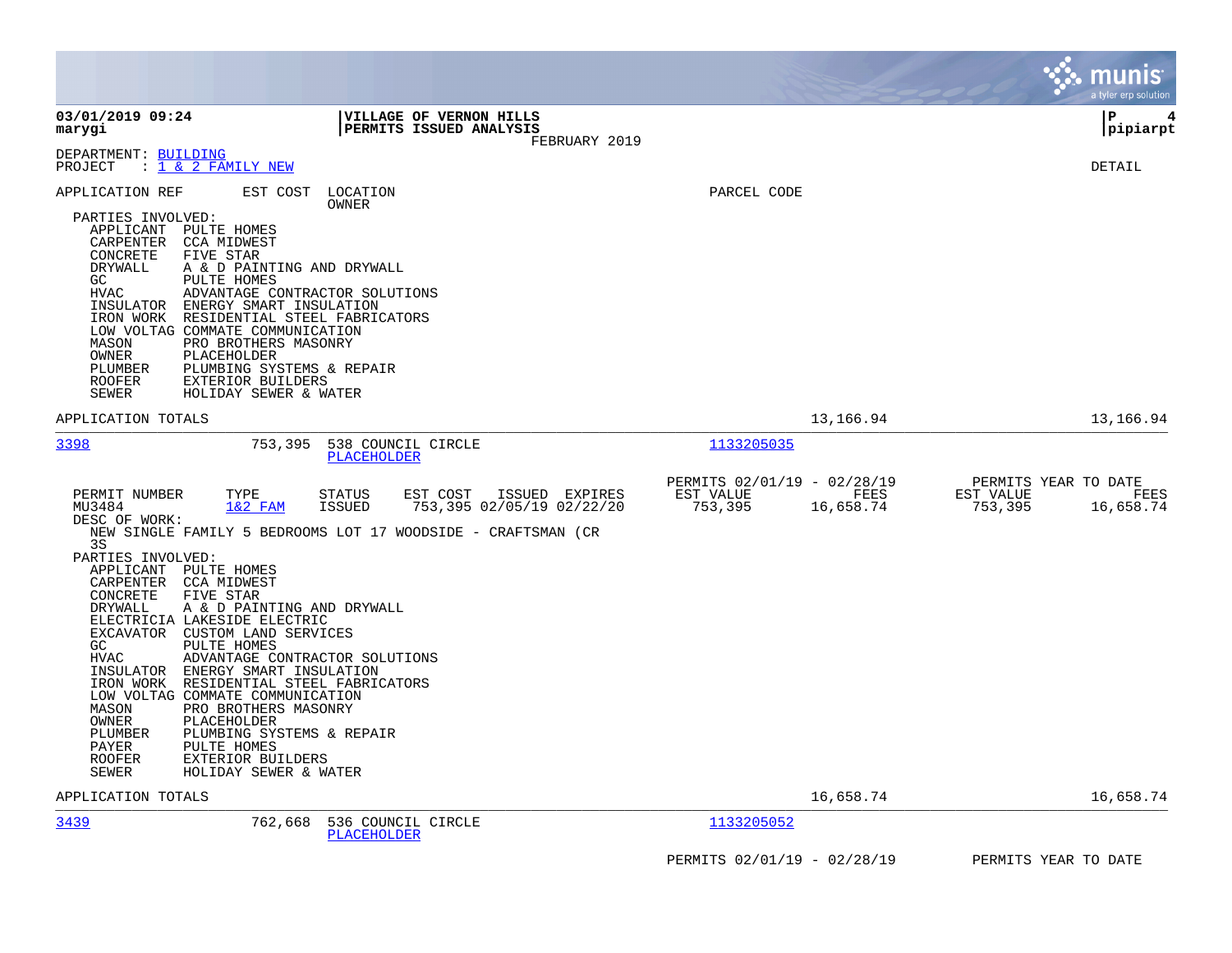|                                                                                                                                                                                                                                                                                                        |                                                                                                                                                                                                                                                                                                          |                                |                                                                       |                                 |                                                     |                   |                                              | a tyler erp solution       |
|--------------------------------------------------------------------------------------------------------------------------------------------------------------------------------------------------------------------------------------------------------------------------------------------------------|----------------------------------------------------------------------------------------------------------------------------------------------------------------------------------------------------------------------------------------------------------------------------------------------------------|--------------------------------|-----------------------------------------------------------------------|---------------------------------|-----------------------------------------------------|-------------------|----------------------------------------------|----------------------------|
| 03/01/2019 09:24<br>marygi<br>PERMIT NUMBER                                                                                                                                                                                                                                                            | TYPE                                                                                                                                                                                                                                                                                                     | <b>STATUS</b>                  | <b>VILLAGE OF VERNON HILLS</b><br>PERMITS ISSUED ANALYSIS<br>EST COST | ISSUED EXPIRES<br>FEBRUARY 2019 | EST VALUE                                           | FEES              | EST VALUE                                    | 5<br>Р<br>pipiarpt<br>FEES |
| DEPARTMENT: BUILDING<br>PROJECT                                                                                                                                                                                                                                                                        | $: 1 \& 2$ FAMILY NEW                                                                                                                                                                                                                                                                                    |                                |                                                                       |                                 |                                                     |                   |                                              | DETAIL                     |
| APPLICATION REF                                                                                                                                                                                                                                                                                        | EST COST                                                                                                                                                                                                                                                                                                 | LOCATION<br>OWNER              |                                                                       |                                 | PARCEL CODE                                         |                   |                                              |                            |
| MU3530<br>DESC OF WORK:<br>SINGLE FAM LOT 18 4 BED WILLWOOD AMERICAN COTTAGE ELEVAT                                                                                                                                                                                                                    | $1&2$ FAM                                                                                                                                                                                                                                                                                                | <b>ISSUED</b>                  | 762,668 02/25/19 02/25/20                                             |                                 | 762,668                                             | 15,072.48         | 762,668                                      | 15,072.48                  |
| PARTIES INVOLVED:<br>APPLICANT PULTE HOMES<br>CARPENTER CCA MIDWEST<br>CONCRETE<br>DRYWALL<br>ELECTRICIA LAKESIDE ELECTRIC<br>EXCAVATOR<br>GC<br>HVAC<br>INSULATOR<br>IRON WORK<br>LOW VOLTAG COMMATE COMMUNICATION<br>MASON<br>OWNER<br>PLUMBER<br><b>ROOFER</b><br><b>SEWER</b>                      | FIVE STAR<br>A & D PAINTING AND DRYWALL<br>CUSTOM LAND SERVICES<br>PULTE HOMES<br>ADVANTAGE CONTRACTOR SOLUTIONS<br>ENERGY SMART INSULATION<br>RESIDENTIAL STEEL FABRICATORS<br>PRO BROTHERS MASONRY<br>PLACEHOLDER<br>PLUMBING SYSTEMS & REPAIR<br>EXTERIOR BUILDERS<br>HOLIDAY SEWER & WATER           |                                |                                                                       |                                 |                                                     |                   |                                              |                            |
| APPLICATION TOTALS                                                                                                                                                                                                                                                                                     |                                                                                                                                                                                                                                                                                                          |                                |                                                                       |                                 |                                                     | 15,072.48         |                                              | 15,072.48                  |
| 3456                                                                                                                                                                                                                                                                                                   | 798,552                                                                                                                                                                                                                                                                                                  | PLACEHOLDER                    | 1306 GARDEN VIEW DRIVE                                                |                                 | 1133205067                                          |                   |                                              |                            |
| PERMIT NUMBER<br>MU3531<br>DESC OF WORK:<br>NEW SINGLE HOME 3 BED LOT 33 MODEL                                                                                                                                                                                                                         | TYPE<br>$1&2$ FAM                                                                                                                                                                                                                                                                                        | <b>STATUS</b><br><b>ISSUED</b> | EST COST<br>798,552 02/25/19 02/25/20<br>LYON / CR3G ELEV             | ISSUED EXPIRES                  | PERMITS 02/01/19 - 02/28/19<br>EST VALUE<br>798,552 | FEES<br>13,637.34 | PERMITS YEAR TO DATE<br>EST VALUE<br>798,552 | FEES<br>13,637.34          |
| PARTIES INVOLVED:<br>APPLICANT PULTE HOMES<br>CARPENTER<br>CONCRETE<br>DRYWALL<br>ELECTRICIA LAKESIDE ELECTRIC<br>EXCAVATOR<br>GC<br>HVAC<br>INSULATOR ENERGY SMART INSULATION<br>IRON WORK<br>LOW VOLTAG COMMATE COMMUNICATION<br>MASON<br>OWNER<br>PLUMBER<br>PAYER<br><b>ROOFER</b><br><b>SEWER</b> | <b>CCA MIDWEST</b><br>FIVE STAR<br>A & D PAINTING AND DRYWALL<br>CUSTOM LAND SERVICES<br>PULTE HOMES<br>ADVANTAGE CONTRACTOR SOLUTIONS<br>RESIDENTIAL STEEL FABRICATORS<br>PRO BROTHERS MASONRY<br>PLACEHOLDER<br>PLUMBING SYSTEMS & REPAIR<br>PULTE HOMES<br>EXTERIOR BUILDERS<br>HOLIDAY SEWER & WATER |                                |                                                                       |                                 |                                                     |                   |                                              |                            |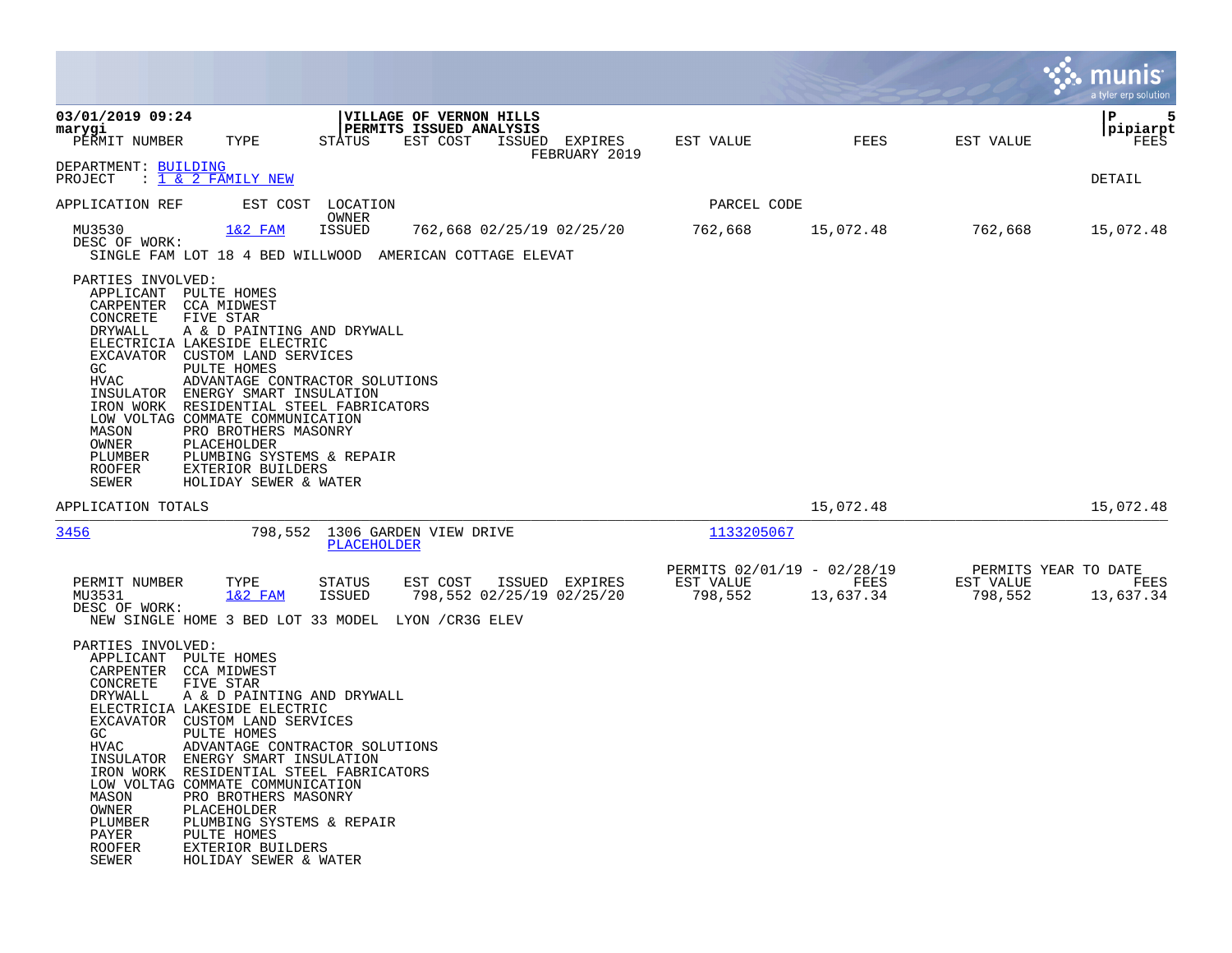|                                                                                                                                                                                                                                  |                                                                                                                                                                                                                                                                                                                                                                                                                                       |                                        |                                                           |                |                                                     |                        |                      | <b>munis</b><br>a tyler erp solution      |
|----------------------------------------------------------------------------------------------------------------------------------------------------------------------------------------------------------------------------------|---------------------------------------------------------------------------------------------------------------------------------------------------------------------------------------------------------------------------------------------------------------------------------------------------------------------------------------------------------------------------------------------------------------------------------------|----------------------------------------|-----------------------------------------------------------|----------------|-----------------------------------------------------|------------------------|----------------------|-------------------------------------------|
| 03/01/2019 09:24<br>marygi                                                                                                                                                                                                       |                                                                                                                                                                                                                                                                                                                                                                                                                                       |                                        | <b>VILLAGE OF VERNON HILLS</b><br>PERMITS ISSUED ANALYSIS | FEBRUARY 2019  |                                                     |                        |                      | ∣P<br> pipiarpt                           |
| DEPARTMENT: BUILDING<br>PROJECT                                                                                                                                                                                                  | $: 1 \& 2$ FAMILY NEW                                                                                                                                                                                                                                                                                                                                                                                                                 |                                        |                                                           |                |                                                     |                        |                      | DETAIL                                    |
| APPLICATION REF                                                                                                                                                                                                                  | EST COST                                                                                                                                                                                                                                                                                                                                                                                                                              | LOCATION<br>OWNER                      |                                                           |                | PARCEL CODE                                         |                        |                      |                                           |
| APPLICATION TOTALS                                                                                                                                                                                                               |                                                                                                                                                                                                                                                                                                                                                                                                                                       |                                        |                                                           |                |                                                     | 13,637.34              |                      | 13,637.34                                 |
| 3472                                                                                                                                                                                                                             | 737,916                                                                                                                                                                                                                                                                                                                                                                                                                               | 645 INSULL DRIVE<br><b>PLACEHOLDER</b> |                                                           |                | 1133205087                                          |                        |                      |                                           |
| PERMIT NUMBER<br>MU3532<br>DESC OF WORK:<br>PARTIES INVOLVED:<br>APPLICANT<br>CARPENTER<br>CONCRETE<br>DRYWALL<br>EXCAVATOR<br>EXCAVATOR<br>GC.<br>INSULATOR<br>IRON WORK<br>MASON<br>OWNER<br>PLUMBER<br><b>ROOFER</b><br>SEWER | TYPE<br>$1&2$ FAM<br>NEW SINGLE FAM 2 BED LYON/EC2G EL LOT 50<br>PULTE HOMES<br>CCA MIDWEST<br>FIVE STAR<br>A & D PAINTING AND DRYWALL<br>ELECTRICIA LAKESIDE ELECTRIC<br>CUSTOM LAND SERVICES<br>ADVANTAGE CONTRACTOR SOLUTIONS<br>PULTE HOMES<br>ENERGY SMART INSULATION<br>RESIDENTIAL STEEL FABRICATORS<br>PRO BROTHERS MASONRY<br>PLACEHOLDER<br>S3 PLUMBING AND MECHANICAL<br><b>EXTERIOR BUILDERS</b><br>HOLIDAY SEWER & WATER | STATUS<br><b>ISSUED</b>                | EST COST<br>737,916 02/25/19 02/25/20                     | ISSUED EXPIRES | PERMITS 02/01/19 - 02/28/19<br>EST VALUE<br>737,916 | FEES<br>11,941.41      | EST VALUE<br>737,916 | PERMITS YEAR TO DATE<br>FEES<br>11,941.41 |
| APPLICATION TOTALS<br>PROJECT TOTALS                                                                                                                                                                                             |                                                                                                                                                                                                                                                                                                                                                                                                                                       |                                        |                                                           |                | 4,514,812                                           | 11,941.41<br>87,535.65 | 4,514,812            | 11,941.41<br>87,535.65                    |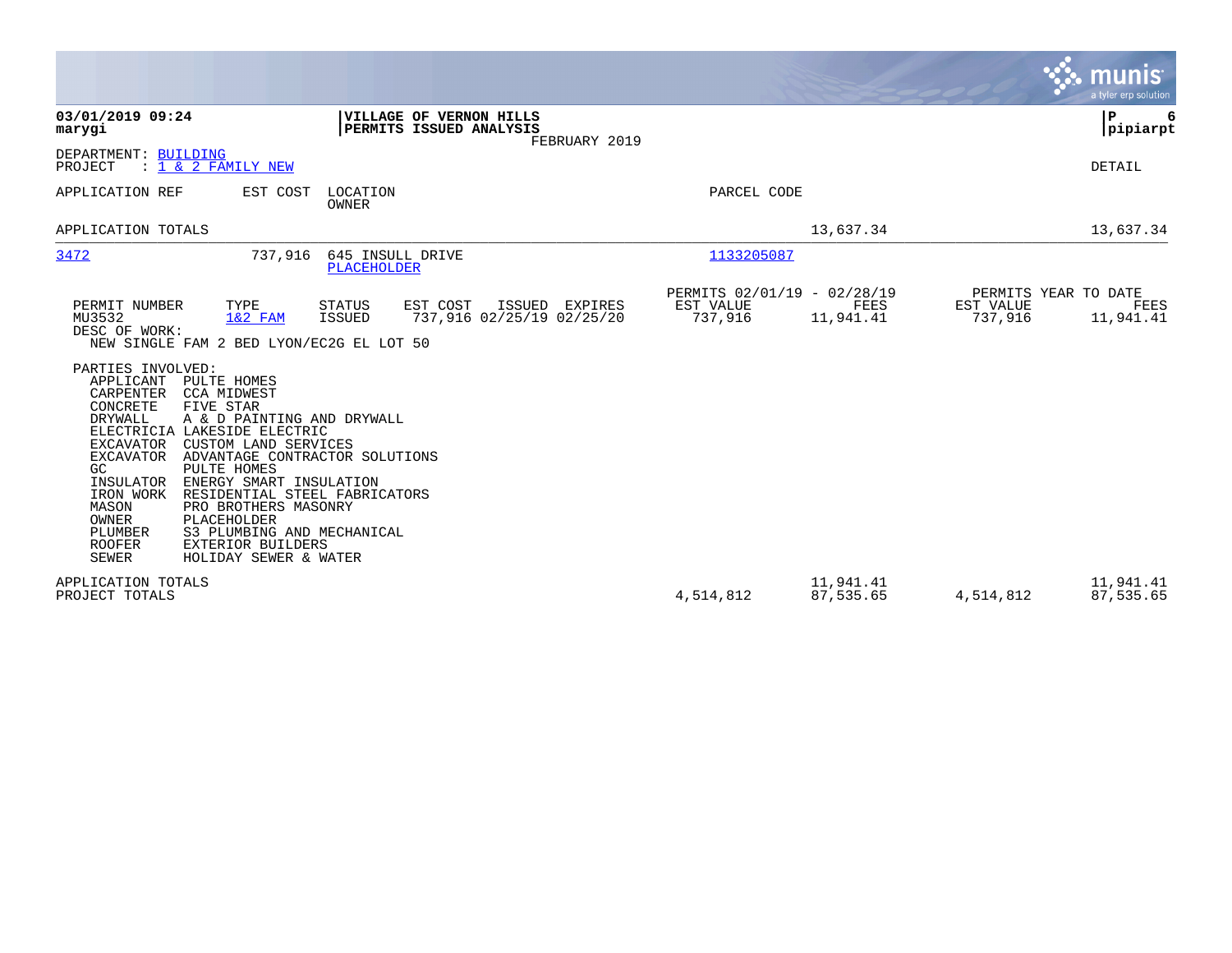|                                                                                                                                                                                                                                                                                                                                                                                                                                                                                                                                                                                                                                                                                |                                                                      | munis<br>a tyler erp solution                                 |
|--------------------------------------------------------------------------------------------------------------------------------------------------------------------------------------------------------------------------------------------------------------------------------------------------------------------------------------------------------------------------------------------------------------------------------------------------------------------------------------------------------------------------------------------------------------------------------------------------------------------------------------------------------------------------------|----------------------------------------------------------------------|---------------------------------------------------------------|
| 03/01/2019 09:24<br>VILLAGE OF VERNON HILLS<br>PERMITS ISSUED ANALYSIS<br>marygi<br>FEBRUARY 2019                                                                                                                                                                                                                                                                                                                                                                                                                                                                                                                                                                              |                                                                      | P<br> pipiarpt                                                |
| DEPARTMENT: BUILDING<br>PROJECT<br>: COMMERCIAL ADDITION                                                                                                                                                                                                                                                                                                                                                                                                                                                                                                                                                                                                                       |                                                                      | DETAIL                                                        |
| APPLICATION REF<br>EST COST<br>LOCATION<br>OWNER                                                                                                                                                                                                                                                                                                                                                                                                                                                                                                                                                                                                                               | PARCEL CODE                                                          |                                                               |
| 3308<br>5,000,000<br>701 NORTH ASPEN DR<br>COOK MEMORIAL LIBRARY                                                                                                                                                                                                                                                                                                                                                                                                                                                                                                                                                                                                               | 1505209002                                                           |                                                               |
| TYPE<br>ISSUED EXPIRES<br>PERMIT NUMBER<br>STATUS<br>EST COST<br>MU3502<br>ISSUED<br>5,000,000 02/12/19 02/12/20<br>COM ADDT<br>DESC OF WORK:<br>COMMERCIAL ADDITION - ASPEN LIBRARY                                                                                                                                                                                                                                                                                                                                                                                                                                                                                           | PERMITS 02/01/19 - 02/28/19<br>EST VALUE<br>FEES<br>5,000,000<br>.00 | PERMITS YEAR TO DATE<br>EST VALUE<br>FEES<br>5,000,000<br>.00 |
| PARTIES INVOLVED:<br>APPLICANT PRODUCT ARCHITECTURE & DESIGN<br>CARPENTER<br>WENDELL BUILDERS INC<br>CONCRETE<br>EAGLE CONCRETE<br><b>DRYWALL</b><br>WENDELL BUILDERS INC<br>ELECTRICIA ASSOCIATED ELECTRICAL CONTRACTORS<br>DK CONTRACTORS<br>EXCAVATOR<br>FEATHERSTONE INC<br>GC<br>MCHENRY COUNTY GLASS & MIRROR INC<br>GLASS<br><b>HVAC</b><br>FLO-TECH MECHANICAL SYSTEMS INC<br>IRON WORK<br>GUARDIAN CONSTRUCTION PRODUCTS<br>MASON<br>A HORN INC<br>OCCUPANT<br>COOK MEMORIAL LIBRARY<br>OWNER<br>COOK MEMORIAL LIBRARY<br><b>PLUMBER</b><br>NATIONAL HEAT & POWER CORP<br><b>ROOFER</b><br>METAL MASTER ARCHITECTURAL SHEET METAL I<br><b>SEWER</b><br>DK CONTRACTORS |                                                                      |                                                               |
| APPLICATION TOTALS<br>PROJECT TOTALS                                                                                                                                                                                                                                                                                                                                                                                                                                                                                                                                                                                                                                           | .00<br>5,000,000<br>.00                                              | .00<br>.00<br>5,000,000                                       |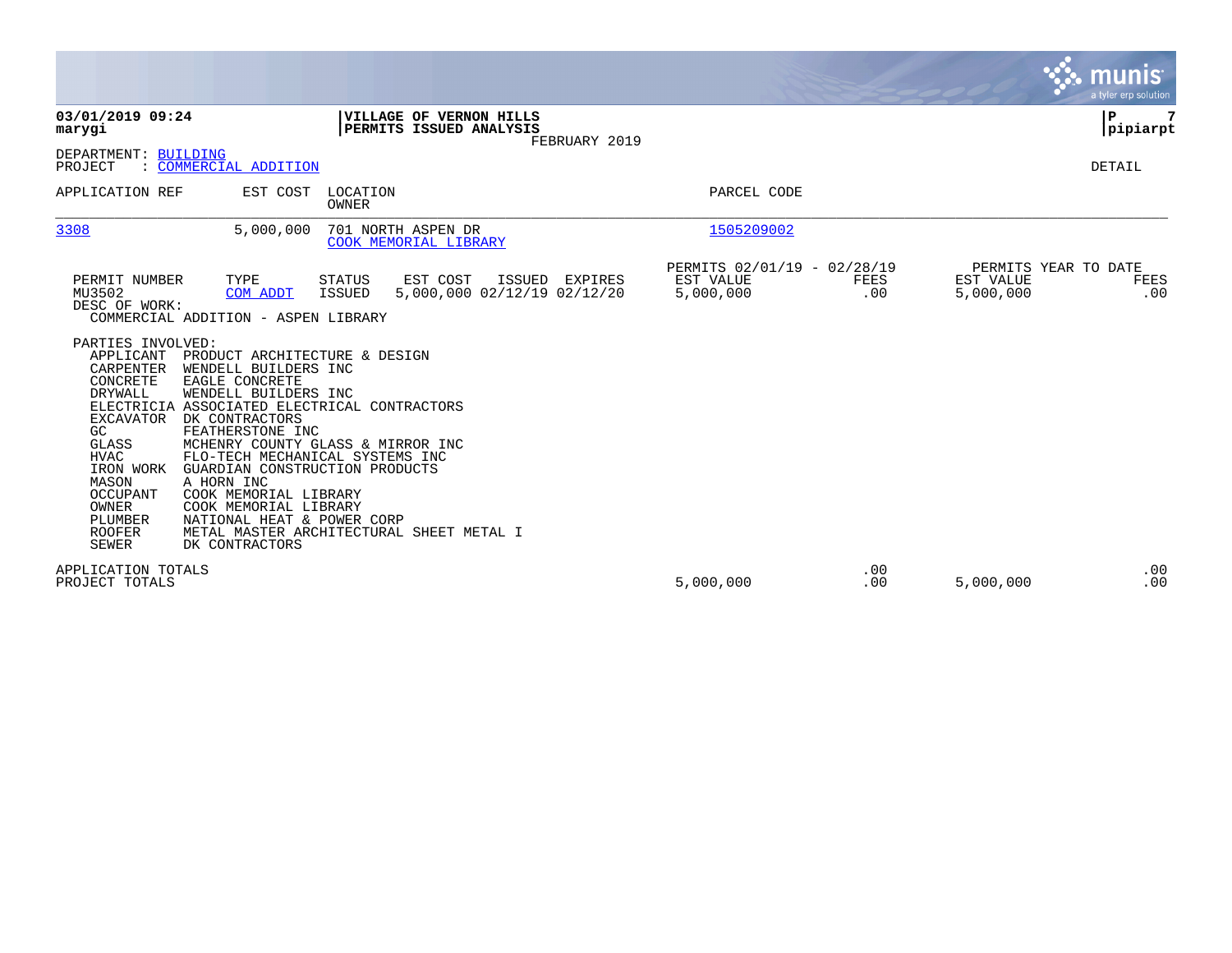|                                                                                                                                                                                                                            |                                                                                                                                                                                                                                                  |                                   |                                                               |                                                         |                    | munis<br>a tyler erp solution                                   |
|----------------------------------------------------------------------------------------------------------------------------------------------------------------------------------------------------------------------------|--------------------------------------------------------------------------------------------------------------------------------------------------------------------------------------------------------------------------------------------------|-----------------------------------|---------------------------------------------------------------|---------------------------------------------------------|--------------------|-----------------------------------------------------------------|
| 03/01/2019 09:24<br>marygi                                                                                                                                                                                                 |                                                                                                                                                                                                                                                  |                                   | VILLAGE OF VERNON HILLS<br>PERMITS ISSUED ANALYSIS            |                                                         |                    | P<br>8<br> pipiarpt                                             |
| DEPARTMENT: BUILDING<br>PROJECT                                                                                                                                                                                            | : COMMERCIAL ALTERATION                                                                                                                                                                                                                          |                                   | FEBRUARY 2019                                                 |                                                         |                    | <b>DETAIL</b>                                                   |
| APPLICATION REF                                                                                                                                                                                                            |                                                                                                                                                                                                                                                  | EST COST LOCATION<br><b>OWNER</b> |                                                               | PARCEL CODE                                             |                    |                                                                 |
| 2670                                                                                                                                                                                                                       | 394,999                                                                                                                                                                                                                                          |                                   | 75 NORTH FAIRWAY DR<br>JANKO ALCION VERNON HILLS LLC          | 1504402016                                              |                    |                                                                 |
| PERMIT NUMBER<br>MU3480<br>DESC OF WORK:<br>ENCLOSE 2 EXISTING CARPORTS INTO STORAGE AREAS                                                                                                                                 | TYPE<br>CO NO FEE                                                                                                                                                                                                                                | STATUS<br>COMPLT                  | EST COST<br>ISSUED EXPIRES<br>394,999 02/04/19 02/04/20       | PERMITS 02/01/19 - 02/28/19<br>EST VALUE<br>$\mathbf 0$ | FEES<br>.00        | PERMITS YEAR TO DATE<br>EST VALUE<br>FEES<br>$\mathbf 0$<br>.00 |
| PARTIES INVOLVED:<br>APPLICANT<br>CARPENTER<br>CONCRETE<br>DRYWALL<br>ELECTRICIA OLSON GENERAL CONTRATORS<br>GC<br><b>HVAC</b><br>LOW VOLTAG OLSON GENERAL CONTRATORS<br>OCCUPANT<br>OWNER<br>PAYER                        | OLSON GENERAL CONTRATORS<br>OLSON GENERAL CONTRATORS<br>OLSON GENERAL CONTRATORS<br>OLSON GENERAL CONTRATORS<br>OLSON GENERAL CONTRATORS<br>CARRIER CORPORATION<br>BECTON DICKINSON<br>JANKO ALCION VERNON HILLS LLC<br>OLSON GENERAL CONTRATORS |                                   |                                                               |                                                         |                    |                                                                 |
| APPLICATION TOTALS                                                                                                                                                                                                         |                                                                                                                                                                                                                                                  |                                   |                                                               |                                                         | .00                | .00                                                             |
| 3158                                                                                                                                                                                                                       | 13,500                                                                                                                                                                                                                                           |                                   | 701 NORTH MILWAUKEE AVE 344<br>INLAND REAL ESTATE CORPORATION | 1503102018                                              |                    |                                                                 |
| PERMIT NUMBER<br>MU3539<br>DESC OF WORK:<br>COMMERCIAL ALTERATION<br>CO - ARTISAN VAPOR COMPANY<br>PARTIES INVOLVED:<br>APPLICANT VERNON HILLS AVC INC<br>ELECTRICIA SEE GREEN INC<br>GC<br>GC<br><b>OCCUPANT</b><br>OWNER | TYPE<br>COM ALT<br>MEYER ENTERPRISES<br>VERNON HILLS AVC INC<br>ARTISIAN VAPOR COMPANY<br>INLAND REAL ESTATE CORPORATION                                                                                                                         | <b>STATUS</b><br><b>ISSUED</b>    | EST COST<br>ISSUED EXPIRES<br>13,500 02/27/19 02/27/20        | PERMITS 02/01/19 - 02/28/19<br>EST VALUE<br>13,500      | FEES<br>335.00     | PERMITS YEAR TO DATE<br>EST VALUE<br>FEES<br>13,500<br>335.00   |
| PAYER                                                                                                                                                                                                                      | VERNON HILLS AVC INC                                                                                                                                                                                                                             |                                   |                                                               |                                                         |                    |                                                                 |
| APPLICATION TOTALS                                                                                                                                                                                                         |                                                                                                                                                                                                                                                  |                                   |                                                               |                                                         | 335.00             | 335.00                                                          |
| <u>3181</u>                                                                                                                                                                                                                | 120,000                                                                                                                                                                                                                                          | <b>PLACEHOLDER</b>                | 925 NORTH MILWAUKEE AVENUE 300                                | 1134302008                                              |                    |                                                                 |
| PERMIT NUMBER<br>MU3540<br>DESC OF WORK:                                                                                                                                                                                   | TYPE<br>CO NO FEE                                                                                                                                                                                                                                | STATUS<br>ISSUED                  | EST COST<br>ISSUED EXPIRES<br>120,000 02/27/19 02/27/20       | PERMITS 02/01/19 - 02/28/19<br>EST VALUE<br>0           | <b>FEES</b><br>.00 | PERMITS YEAR TO DATE<br>EST VALUE<br>FEES<br>0<br>.00           |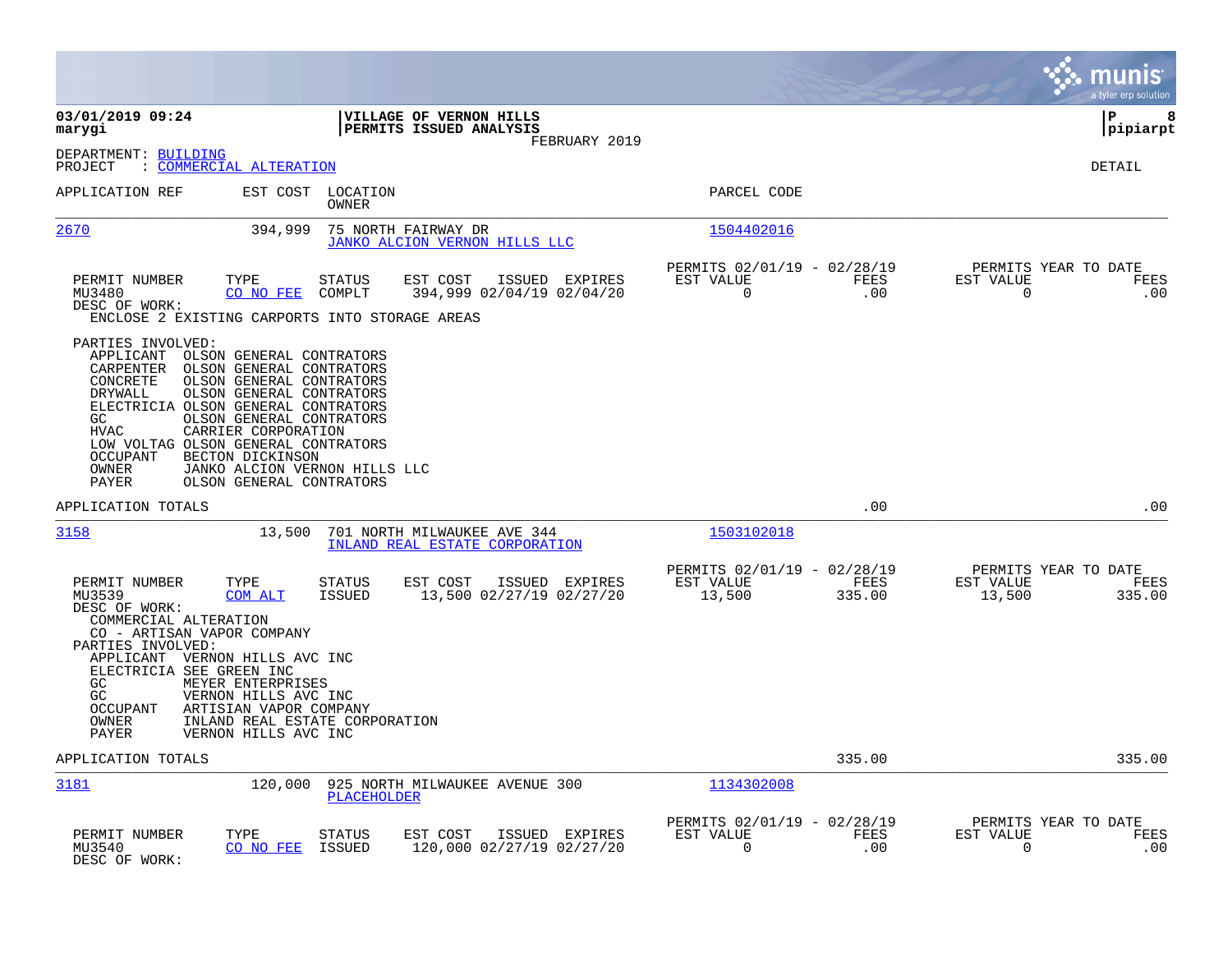|                                                                                                                                                                                                                                                                                                                                                                                                                                 |                                                                        | munis<br>a tyler erp solution                                   |
|---------------------------------------------------------------------------------------------------------------------------------------------------------------------------------------------------------------------------------------------------------------------------------------------------------------------------------------------------------------------------------------------------------------------------------|------------------------------------------------------------------------|-----------------------------------------------------------------|
| 03/01/2019 09:24<br>VILLAGE OF VERNON HILLS<br>PERMITS ISSUED ANALYSIS<br>marygi<br>BUILD OUT: ALIGNED MODERN HEALTH                                                                                                                                                                                                                                                                                                            |                                                                        | 9<br>l P<br> pipiarpt                                           |
| FEBRUARY 2019                                                                                                                                                                                                                                                                                                                                                                                                                   |                                                                        |                                                                 |
| DEPARTMENT: BUILDING<br>PROJECT<br>: COMMERCIAL ALTERATION                                                                                                                                                                                                                                                                                                                                                                      |                                                                        | DETAIL                                                          |
| APPLICATION REF<br>EST COST LOCATION<br>OWNER<br>PARTIES INVOLVED:<br>APPLICANT<br>DAMEN 4 MANAGEMENT OF IL<br>CARPENTER<br>COHN INC<br>DRYWALL<br>COHN INC<br>DRYWALL<br>COHN INC<br>ELECTRICIA LIN ELECTRICAL PENAR CONSTRUCTION INC<br>GC<br>COHN INC<br><b>HVAC</b><br>ROBERTS HEATING & AIR CONDITIONING INC<br>INSULATOR<br>COHN INC<br>OCCUPANT<br>ALIGNED MODERN HEALTH<br>OWNER<br>PLACEHOLDER                         | PARCEL CODE                                                            |                                                                 |
| PLUMBER<br>MKC PLUMBING<br>PAYER<br>KRESKA CONSULTANTS                                                                                                                                                                                                                                                                                                                                                                          |                                                                        |                                                                 |
| APPLICATION TOTALS                                                                                                                                                                                                                                                                                                                                                                                                              | .00                                                                    | .00                                                             |
| 3258<br>110,000<br>700 NORTH MILWAUKEE AVE 122<br>HAWTHORN HILLS SOUARE 1687 LLC                                                                                                                                                                                                                                                                                                                                                | 1504201051                                                             |                                                                 |
| PERMIT NUMBER<br>TYPE<br>EST COST<br>STATUS<br>ISSUED EXPIRES<br>CO NO FEE<br>COMPLT<br>110,000 02/06/19 02/08/20<br>MU3488<br>DESC OF WORK:<br>INTERIOR BUILD OUT: PURE BARRE FITNESS                                                                                                                                                                                                                                          | PERMITS 02/01/19 - 02/28/19<br>EST VALUE<br>FEES<br>$\mathbf 0$<br>.00 | PERMITS YEAR TO DATE<br>EST VALUE<br>FEES<br>$\mathbf 0$<br>.00 |
| PARTIES INVOLVED:<br>APPLICANT KOLBROOK DESIGN<br>CARPENTER ACCURATE CONSTRUCTION<br>DRYWALL<br>ACCURATE CONSTRUCTION<br>ELECTRICIA ALLSTATE ELECTRIC<br>ACCURATE CONSTRUCTION<br>GC<br>GC<br>PURE BARRE FITNESS<br><b>HVAC</b><br><b>COMFORT KEEPERS</b><br>OCCUPANT<br>PURE BARRE FITNESS<br>OWNER<br>HAWTHORN HILLS SQUARE 1687 LLC<br>BEEZEE PLUMBING<br>PLUMBER<br>PAYER<br>KOLBROOK DESIGN<br>PAYER<br>PURE BARRE FITNESS |                                                                        |                                                                 |
| APPLICATION TOTALS                                                                                                                                                                                                                                                                                                                                                                                                              | .00                                                                    | .00                                                             |
| 3325<br>65,000<br>901 NORTH MILWAUKEE AVENUE 800<br>PLACEHOLDER                                                                                                                                                                                                                                                                                                                                                                 | 1134302008                                                             |                                                                 |
| PERMIT NUMBER<br>EST COST<br>TYPE<br>STATUS<br>ISSUED EXPIRES<br>65,000 02/01/19 02/01/20<br>MU3477<br>COM ALT<br><b>ISSUED</b><br>DESC OF WORK:<br>BUILD OUT: STRETCHED                                                                                                                                                                                                                                                        | PERMITS 02/01/19 - 02/28/19<br>EST VALUE<br>FEES<br>65,000<br>850.00   | PERMITS YEAR TO DATE<br>EST VALUE<br>FEES<br>65,000<br>850.00   |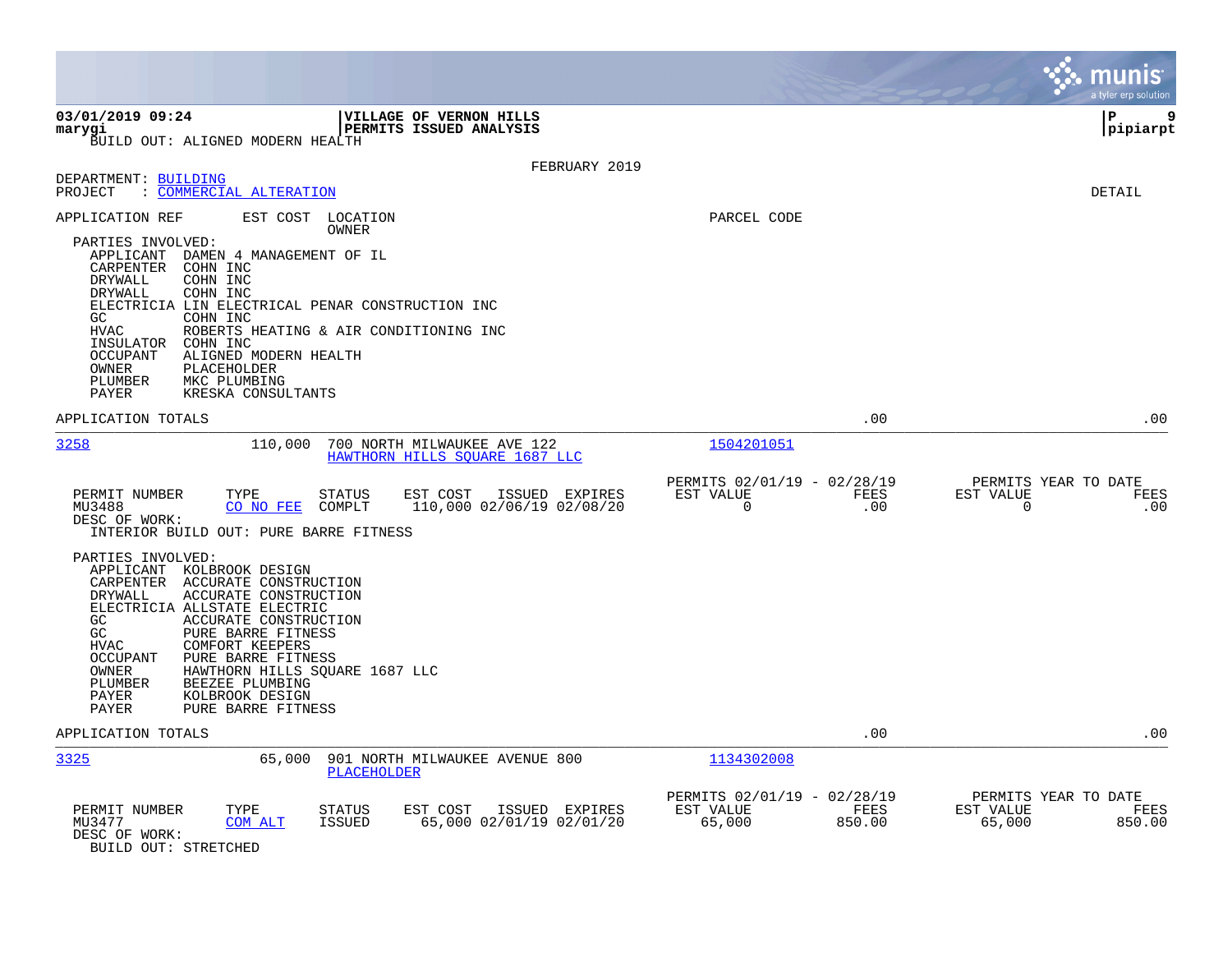|                                                                                                                                                                                                                                                                                                                                                                                                                                                                                                                    |                                                                         | munis<br>a tyler erp solution                                    |
|--------------------------------------------------------------------------------------------------------------------------------------------------------------------------------------------------------------------------------------------------------------------------------------------------------------------------------------------------------------------------------------------------------------------------------------------------------------------------------------------------------------------|-------------------------------------------------------------------------|------------------------------------------------------------------|
| 03/01/2019 09:24<br>VILLAGE OF VERNON HILLS<br>PERMITS ISSUED ANALYSIS<br>marygi<br>FEBRUARY 2019                                                                                                                                                                                                                                                                                                                                                                                                                  |                                                                         | ΙP<br>10<br> pipiarpt                                            |
| DEPARTMENT: BUILDING<br>: COMMERCIAL ALTERATION<br>PROJECT                                                                                                                                                                                                                                                                                                                                                                                                                                                         |                                                                         | DETAIL                                                           |
| APPLICATION REF<br>EST COST<br>LOCATION<br>OWNER<br>PARTIES INVOLVED:<br>APPLICANT<br>MCLAUGHLIN DEVELOPMENT GROUP<br>CONCRETE<br>AT YOUR SURFACE CONCRETE<br>DRYWALL<br>FLOORMASTERS LLC<br>ELECTRICIA NJS ELECTRIC<br>GC.<br>FLOORMASTERS LLC<br>HVAC<br>AIR BLUE<br>OCCUPANT<br>STRETCHED<br>OWNER<br>PLACEHOLDER<br>PLUMBER<br>MIDLAND PLUMBING & SEWER<br>MCLAUGHLIN DEVELOPMENT GROUP<br>PAYER                                                                                                               | PARCEL CODE                                                             |                                                                  |
| APPLICATION TOTALS                                                                                                                                                                                                                                                                                                                                                                                                                                                                                                 | 850.00                                                                  | 850.00                                                           |
| 3364<br>100,000<br>325 NORTH MILWAUKEE AVE 200<br>ESS PRISA II LLC                                                                                                                                                                                                                                                                                                                                                                                                                                                 | 1503301030                                                              |                                                                  |
| TYPE<br>ISSUED EXPIRES<br>PERMIT NUMBER<br>STATUS<br>EST COST<br>100,000 02/20/19 02/20/20<br>MU3519<br>CO NO FEE<br>COMPLT<br>DESC OF WORK:<br>INTERIOR PARTITION & FINISHES REMODEL<br>PARTIES INVOLVED:<br>APPLICANT<br>THE ARCHITECTS PARTNERSHIP<br>ELECTRICIA PALOS ELECTRIC CO<br>R. CARLSON AND SONS<br>GC.<br>CHASE BANK<br>OCCUPANT<br>OWNER<br>ESS PRISA II LLC<br>THE ARCHITECTS PARTNERSHIP<br>PAYER                                                                                                  | PERMITS 02/01/19 - 02/28/19<br>EST VALUE<br>FEES<br>0<br>.00            | PERMITS YEAR TO DATE<br>EST VALUE<br>FEES<br>0<br>.00            |
| PAYER<br>R. CARLSON AND SONS<br>APPLICATION TOTALS                                                                                                                                                                                                                                                                                                                                                                                                                                                                 | .00                                                                     | .00                                                              |
| 3419<br>300,000<br>901 NORTH MILWAUKEE AVENUE 750<br>PLACEHOLDER                                                                                                                                                                                                                                                                                                                                                                                                                                                   | 1134302008                                                              |                                                                  |
| PERMIT NUMBER<br>TYPE<br><b>STATUS</b><br>ISSUED EXPIRES<br>EST COST<br>MU3487<br>COM ALT<br><b>ISSUED</b><br>300,000 02/05/19 02/05/20<br>DESC OF WORK:<br>COMMERCIAL ALTERATION<br>KIDS SCIENCE LAB<br>PARTIES INVOLVED:<br>CARPENTER JAMM CONSTRUCTION SOLUTIONS<br>CONCRETE<br>COMEX CONSTRUCTION<br>DRYWALL<br>JAMM CONSTRUCTION SOLUTIONS<br>ELECTRICIA GARZA ELECTRICLA<br>GC.<br>JAMM CONSTRUCTION SOLUTIONS<br>PATRICK MECHANICAL<br>HVAC<br>LOW VOLTAG GARZA ELECTRICLA<br>OCCUPANT<br>KIDS SCIENCE LABS | PERMITS 02/01/19 - 02/28/19<br>EST VALUE<br>FEES<br>300,000<br>3,200.00 | PERMITS YEAR TO DATE<br>EST VALUE<br>FEES<br>300,000<br>3,200.00 |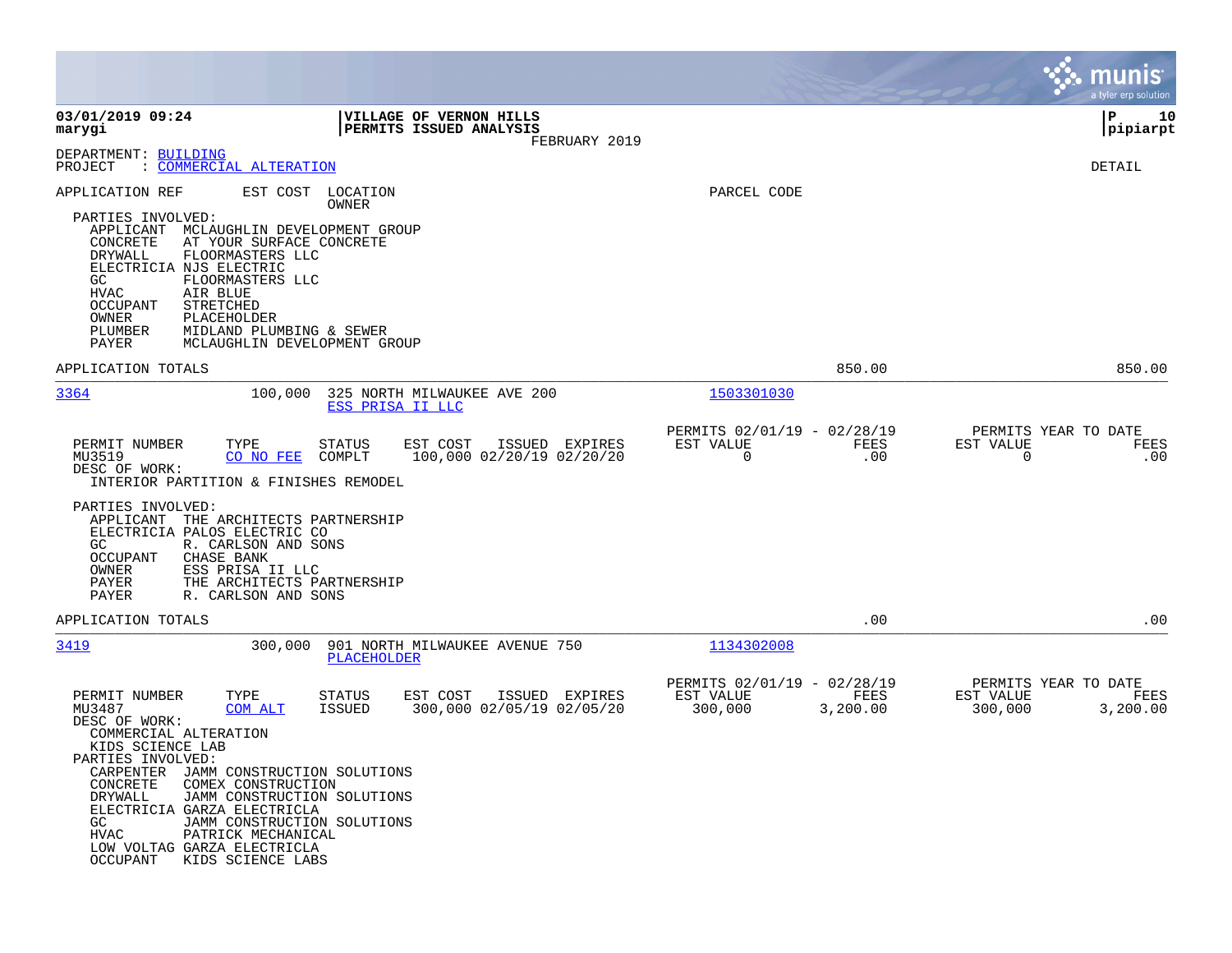|                                                                                                                                                                                                                                                                                                                                                                                                                                                                                     |                                                                                           |                                                                         | munis<br>a tyler erp solution                                    |
|-------------------------------------------------------------------------------------------------------------------------------------------------------------------------------------------------------------------------------------------------------------------------------------------------------------------------------------------------------------------------------------------------------------------------------------------------------------------------------------|-------------------------------------------------------------------------------------------|-------------------------------------------------------------------------|------------------------------------------------------------------|
| 03/01/2019 09:24<br>marygi                                                                                                                                                                                                                                                                                                                                                                                                                                                          | VILLAGE OF VERNON HILLS<br>PERMITS ISSUED ANALYSIS<br>FEBRUARY 2019                       |                                                                         | l P<br>11<br> pipiarpt                                           |
| DEPARTMENT: BUILDING<br>PROJECT<br>: COMMERCIAL ALTERATION                                                                                                                                                                                                                                                                                                                                                                                                                          |                                                                                           |                                                                         | DETAIL                                                           |
| APPLICATION REF                                                                                                                                                                                                                                                                                                                                                                                                                                                                     | EST COST LOCATION<br>OWNER                                                                | PARCEL CODE                                                             |                                                                  |
| PLACEHOLDER<br>OWNER<br>PLUMBER<br>KUCALA BROTHER PLUMBING<br>PAYER<br>KIDS SCIENCE LABS                                                                                                                                                                                                                                                                                                                                                                                            |                                                                                           |                                                                         |                                                                  |
| APPLICATION TOTALS                                                                                                                                                                                                                                                                                                                                                                                                                                                                  |                                                                                           | 3,200.00                                                                | 3,200.00                                                         |
| 3447<br>300,000                                                                                                                                                                                                                                                                                                                                                                                                                                                                     | 887 NORTH MILWAUKEE AVENUE 300<br>PLACEHOLDER                                             | 1134302008                                                              |                                                                  |
| TYPE<br>PERMIT NUMBER<br>MU3518<br>COM ALT<br>DESC OF WORK:<br>BUILD OUT: INVICTO                                                                                                                                                                                                                                                                                                                                                                                                   | EST COST<br>ISSUED EXPIRES<br><b>STATUS</b><br>300,000 02/19/19 02/28/20<br><b>ISSUED</b> | PERMITS 02/01/19 - 02/28/19<br>EST VALUE<br>FEES<br>300,000<br>3,200.00 | PERMITS YEAR TO DATE<br>EST VALUE<br>FEES<br>300,000<br>3,200.00 |
| PARTIES INVOLVED:<br>APPLICANT<br>DEFILIPPIS & ASSOC<br>LAKEWOOD CARPENTRY SERVICES<br>CARPENTER<br>CONCRETE<br>JB CONCRETE CONTRACTOR INC<br>DRYWALL<br>LAKEWOOD CARPENTRY SERVICES<br>ELECTRICIA TALON ELECTRIC CO<br>GC<br>CAPITOL CONSTRUCTION SOLUTIONS<br>SYSTEMS MECHANICAL<br>HVAC<br><b>OCCUPANT</b><br>INVICTO<br>PLACEHOLDER<br>OWNER<br>RA SPOERL & SON CO<br>PLUMBER<br>PAYER<br>INVICTO<br>PAYER<br>CAPITOL CONSTRUCTION SOLUTIONS<br><b>ROOFER</b><br>OLSSON ROOFING |                                                                                           |                                                                         |                                                                  |
| APPLICATION TOTALS                                                                                                                                                                                                                                                                                                                                                                                                                                                                  |                                                                                           | 3,200.00                                                                | 3,200.00                                                         |
| 3457<br>67,259                                                                                                                                                                                                                                                                                                                                                                                                                                                                      | 900 WOODLANDS PARKWAY<br>TAI R SHIN                                                       | 1510302052                                                              |                                                                  |
| PERMIT NUMBER<br>TYPE<br>MU3534<br>COM ALT<br>DESC OF WORK:<br>OFFICE REMODEL                                                                                                                                                                                                                                                                                                                                                                                                       | <b>STATUS</b><br>EST COST<br>ISSUED EXPIRES<br>67,259 02/26/19 02/26/20<br><b>ISSUED</b>  | PERMITS 02/01/19 - 02/28/19<br>EST VALUE<br>FEES<br>67,259<br>991.59    | PERMITS YEAR TO DATE<br>EST VALUE<br>FEES<br>67,259<br>991.59    |
| PARTIES INVOLVED:<br>APPLICANT BUILD CORPS INC<br>BUILD CORPS INC<br>CARPENTER<br>BUILD CORPS INC<br>DRYWALL<br>ELECTRICIA HOMESTEAD ELECTRIC<br>BUILD CORPS INC<br>GC<br>EHMS MECHANICAL SERVICES<br>HVAC<br>OWNER<br>TAI R SHIN<br>PLUMBER<br>HARTWIG PLUMBING AND HEATING<br>PAYER<br>BUILD CORPS INC                                                                                                                                                                            |                                                                                           |                                                                         |                                                                  |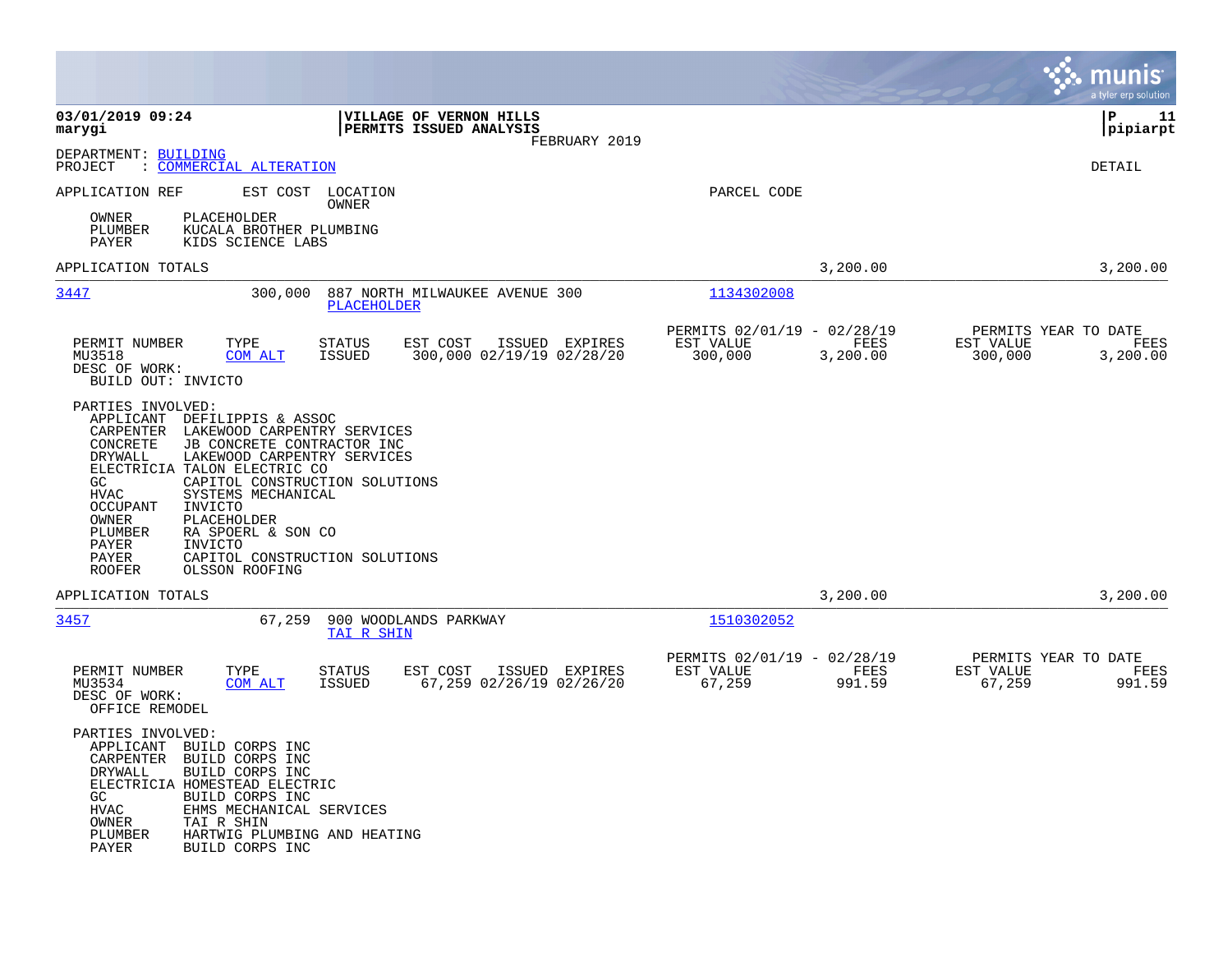|                                                                                                                                                                                                                                                                                                                                                                                                      |                                                                                | munis<br>a tyler erp solution                                    |
|------------------------------------------------------------------------------------------------------------------------------------------------------------------------------------------------------------------------------------------------------------------------------------------------------------------------------------------------------------------------------------------------------|--------------------------------------------------------------------------------|------------------------------------------------------------------|
| 03/01/2019 09:24<br>VILLAGE OF VERNON HILLS<br>PERMITS ISSUED ANALYSIS<br>marygi<br>APPLICATION TOTALS<br>FEBRUARY 2019                                                                                                                                                                                                                                                                              | 991.59                                                                         | l P<br>12<br> pipiarpt<br>991.59                                 |
| DEPARTMENT: BUILDING<br>: COMMERCIAL ALTERATION<br>PROJECT                                                                                                                                                                                                                                                                                                                                           |                                                                                | <b>DETAIL</b>                                                    |
| EST COST<br>LOCATION<br>APPLICATION REF<br><b>OWNER</b>                                                                                                                                                                                                                                                                                                                                              | PARCEL CODE                                                                    |                                                                  |
| 3459<br>134,518<br>910 WOODLANDS PKY<br>VAN VLISSINGEN & CO                                                                                                                                                                                                                                                                                                                                          | 1515103034                                                                     |                                                                  |
| PERMIT NUMBER<br>TYPE<br><b>STATUS</b><br>EST COST<br>ISSUED EXPIRES<br>134,518 02/26/19 02/26/20<br>MU3533<br>COM ALT<br><b>ISSUED</b><br>DESC OF WORK:<br>INTERIOR REMODEL (910 MERGING WITH 920)                                                                                                                                                                                                  | PERMITS 02/01/19 - 02/28/19<br>EST VALUE<br><b>FEES</b><br>134,518<br>1,664.18 | PERMITS YEAR TO DATE<br>EST VALUE<br>FEES<br>134,518<br>1,664.18 |
| PARTIES INVOLVED:<br>APPLICANT BUILD CORPS INC<br>CARPENTER<br>BUILD CORPS INC<br>BUILD CORPS INC<br>DRYWALL<br>ELECTRICIA HOMESTEAD ELECTRIC<br>BUILD CORPS INC<br>GC<br><b>HVAC</b><br>EHMS MECHANICAL SERVICES<br><b>OCCUPANT</b><br>PARTZ STOP<br>OWNER<br>VAN VLISSINGEN & CO<br>HARTWIG PLUMBING AND HEATING<br>PLUMBER<br><b>PAYER</b><br>BUILD CORPS INC                                     |                                                                                |                                                                  |
| APPLICATION TOTALS                                                                                                                                                                                                                                                                                                                                                                                   | 1,664.18                                                                       | 1,664.18                                                         |
| 3460<br>1,500<br>701 NORTH MILWAUKEE AVE 268<br>INLAND REAL ESTATE CORPORATION                                                                                                                                                                                                                                                                                                                       | 1503102018                                                                     |                                                                  |
| PERMIT NUMBER<br>TYPE<br>STATUS<br>EST COST<br>ISSUED EXPIRES<br>MU3525<br>COM ALT<br><b>ISSUED</b><br>1,500 02/21/19 02/21/20<br>DESC OF WORK:<br>INTERIOR DEMO PRIOR TO ALTERATION                                                                                                                                                                                                                 | PERMITS 02/01/19 - 02/28/19<br>EST VALUE<br>FEES<br>1,500<br>275.00            | PERMITS YEAR TO DATE<br>EST VALUE<br>FEES<br>1,500<br>275.00     |
| PARTIES INVOLVED:<br>APPLICANT<br>SONG OKUNO CONSTRUCTION<br>CARPENTER<br>SONG OKUNO CONSTRUCTION<br>CONCRETE<br>SONG OKUNO CONSTRUCTION<br>SONG OKUNO CONSTRUCTION<br>DRYWALL<br>ELECTRICIA T.A.G. ELECTRIC<br>SONG OKUNO CONSTRUCTION<br>GC<br><b>OCCUPANT</b><br><b>RAMEN HOUSE</b><br>INLAND REAL ESTATE CORPORATION<br>OWNER<br>PLUMBER<br>DND PLUMBING INC<br>PAYER<br>SONG OKUNO CONSTRUCTION |                                                                                |                                                                  |
| APPLICATION TOTALS<br>PROJECT TOTALS                                                                                                                                                                                                                                                                                                                                                                 | 275.00<br>881,777<br>10,515.77                                                 | 275.00<br>881,777<br>10,515.77                                   |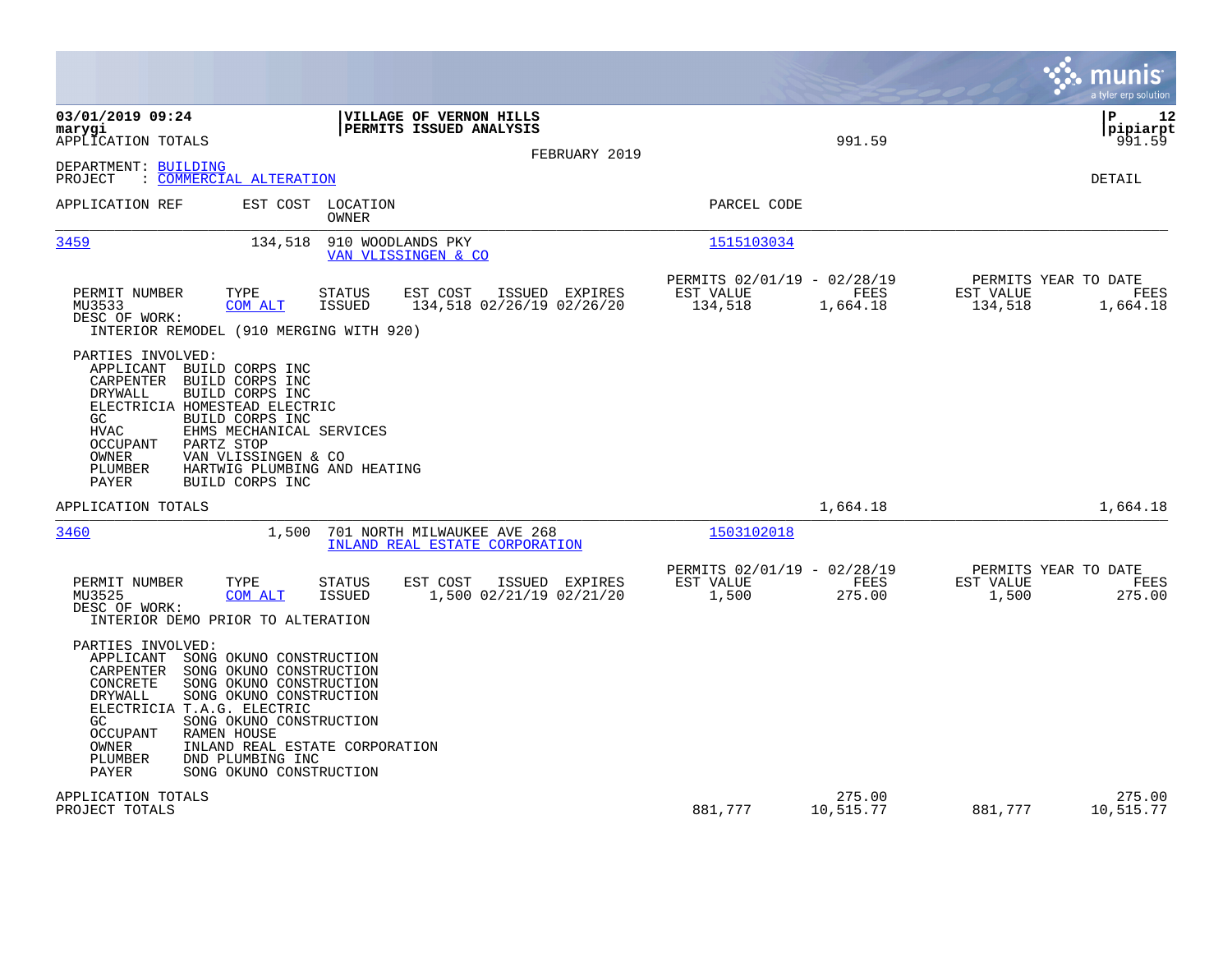|                                                                                                                                                                                                                                                                                                                         |                                                                                                                                                                                                                                                                                                                                                                                                                               |                                                                                                                                                                                                                                                  |                |                                               |             |                          | munis<br>a tyler erp solution       |
|-------------------------------------------------------------------------------------------------------------------------------------------------------------------------------------------------------------------------------------------------------------------------------------------------------------------------|-------------------------------------------------------------------------------------------------------------------------------------------------------------------------------------------------------------------------------------------------------------------------------------------------------------------------------------------------------------------------------------------------------------------------------|--------------------------------------------------------------------------------------------------------------------------------------------------------------------------------------------------------------------------------------------------|----------------|-----------------------------------------------|-------------|--------------------------|-------------------------------------|
| 03/01/2019 09:24<br>marygi                                                                                                                                                                                                                                                                                              |                                                                                                                                                                                                                                                                                                                                                                                                                               | VILLAGE OF VERNON HILLS<br>PERMITS ISSUED ANALYSIS                                                                                                                                                                                               | FEBRUARY 2019  |                                               |             |                          | P<br>13<br> pipiarpt                |
| DEPARTMENT: BUILDING<br>PROJECT                                                                                                                                                                                                                                                                                         | : MULTI FAMILY NEW                                                                                                                                                                                                                                                                                                                                                                                                            |                                                                                                                                                                                                                                                  |                |                                               |             |                          | DETAIL                              |
| APPLICATION REF                                                                                                                                                                                                                                                                                                         |                                                                                                                                                                                                                                                                                                                                                                                                                               | EST COST LOCATION<br>OWNER                                                                                                                                                                                                                       |                | PARCEL CODE                                   |             |                          |                                     |
| 631                                                                                                                                                                                                                                                                                                                     | 37,596,624                                                                                                                                                                                                                                                                                                                                                                                                                    | 1111 NORTH MILWAUKEE AVENUE<br>PLACEHOLDER                                                                                                                                                                                                       |                | 1134302008                                    |             |                          |                                     |
| PERMIT NUMBER<br>3475<br>DESC OF WORK:<br>PARTIES INVOLVED:<br>APPLICANT<br>CARPENTER<br>CONCRETE<br><b>DRYWALL</b><br>ELECTRICIA LE TECH<br>GC<br>GC<br><b>HVAC</b><br>INSULATOR<br>IRON WORK<br>LOW VOLTAG LE TECH<br>MASON<br>OCCUPANT<br>OWNER<br><b>PLUMBER</b><br>PAYER<br>PAYER<br><b>ROOFER</b><br><b>SEWER</b> | TYPE<br>RES CO<br>260 UNIT APARTMENT BLDG & GARAGE<br>16 STUDIOS; 137 - 1 BR; 81 - 2BR;<br>STUDIO 222 ARCHITECTS<br>MONARCH CONSTRUCTION<br><b>BUILDERS CONCRETE</b><br>DENK AND ROCHE<br>EXCAVATOR LIMA EXCAVATION<br>FOCUS CONSTRUCTION<br>AIR-RITE<br>ROCKFORD ORNAMENTAL IRON<br>ABLE MASONRY DEVELOPMENT<br>MELLODY FARM APARTMENTS<br>PLACEHOLDER<br>PROFESSIONAL PLUMBING<br>WAUKEGAN ROOFING<br>PROFESSIONAL PLUMBING | EST COST<br>ISSUED<br>STATUS<br><b>ISSUED</b><br>40,494,260 02/01/19<br>$26 - 3BR$<br>P8/FOCUS MELODY FARMS APARTMENT OWNER<br>ALL AMERICAN EXTERIOR SOLUTIONS DBA<br>MELLODY FARM RESIDENTIAL PARTNERS<br>P8/FOCUS MELODY FARMS APARTMENT OWNER | <b>EXPIRES</b> | PERMITS 02/01/19 - 02/28/19<br>EST VALUE<br>0 | FEES<br>.00 | EST VALUE<br>$\mathbf 0$ | PERMITS YEAR TO DATE<br>FEES<br>.00 |
| APPLICATION TOTALS<br>PROJECT TOTALS                                                                                                                                                                                                                                                                                    |                                                                                                                                                                                                                                                                                                                                                                                                                               |                                                                                                                                                                                                                                                  |                | 0                                             | .00<br>.00  | $\Omega$                 | .00<br>.00                          |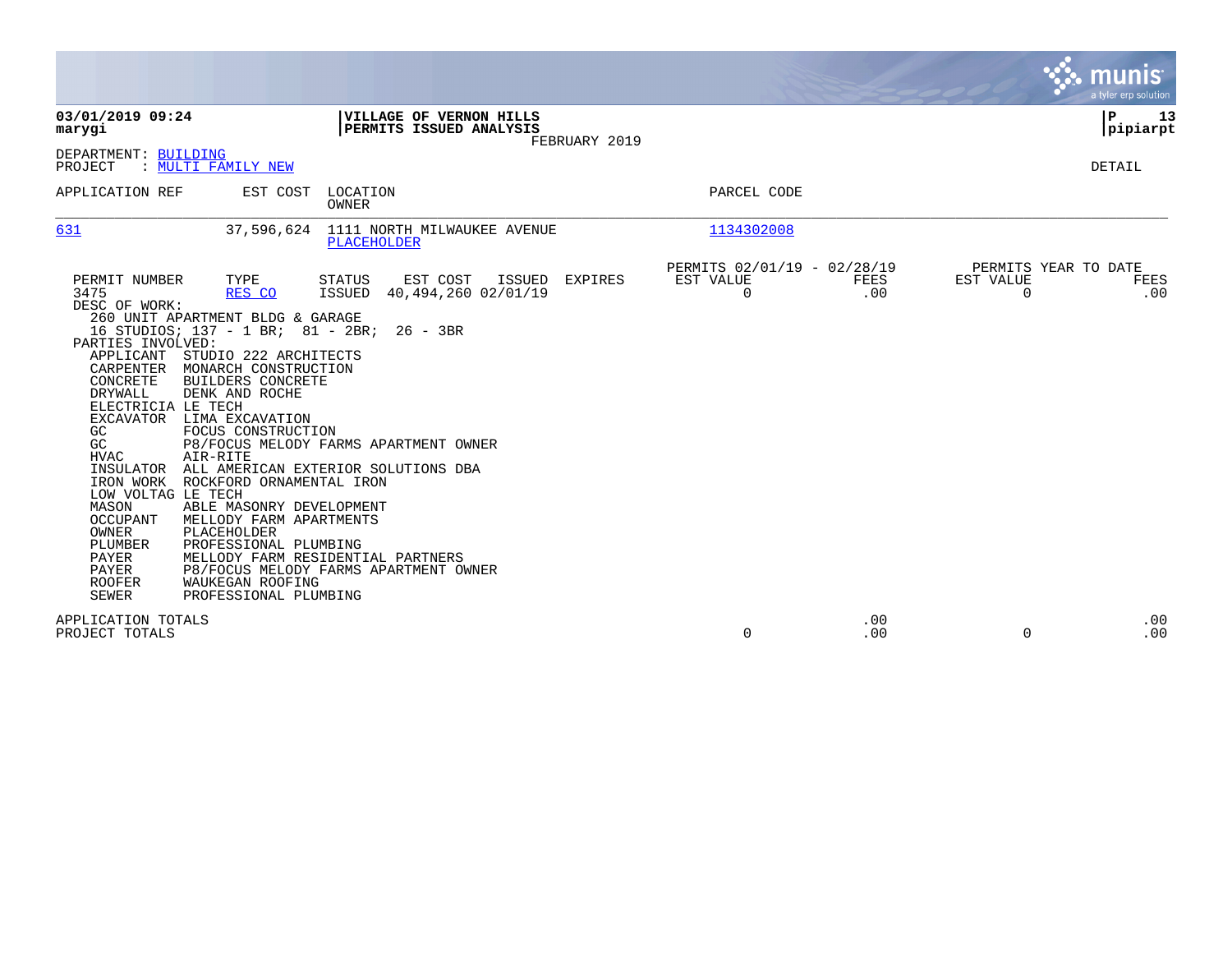|                                                                           |                                                                                                                                                                                        |                                                                           | munis<br>a tyler erp solution                                         |
|---------------------------------------------------------------------------|----------------------------------------------------------------------------------------------------------------------------------------------------------------------------------------|---------------------------------------------------------------------------|-----------------------------------------------------------------------|
| 03/01/2019 09:24<br>marygi                                                | VILLAGE OF VERNON HILLS<br>PERMITS ISSUED ANALYSIS<br>FEBRUARY 2019                                                                                                                    |                                                                           | ΙP<br>14<br> pipiarpt                                                 |
| DEPARTMENT: BUILDING<br>: AC/FURNACE<br>PROJECT                           |                                                                                                                                                                                        |                                                                           | <b>DETAIL</b>                                                         |
| APPLICATION REF                                                           | EST COST LOCATION<br><b>OWNER</b>                                                                                                                                                      | PARCEL CODE                                                               |                                                                       |
| 3462                                                                      | 12,499<br>403 TYLER CT<br>PLACEHOLDER                                                                                                                                                  | 1132308011                                                                |                                                                       |
| PERMIT NUMBER<br>TYPE<br>MU3476<br>DESC OF WORK:<br>A/C AND FURNACE       | <b>STATUS</b><br>EST COST<br>ISSUED EXPIRES<br><b>ISSUED</b><br>12,499 02/01/19 02/01/20<br><b>AC/FURN</b>                                                                             | PERMITS 02/01/19 - 02/28/19<br>EST VALUE<br>FEES<br>$\mathbf 0$<br>124.99 | PERMITS YEAR TO DATE<br>EST VALUE<br>FEES<br>$\mathbf 0$<br>124.99    |
| PARTIES INVOLVED:<br>GC<br>HVAC<br>OWNER<br>PLACEHOLDER<br>PAYER          | APPLICANT ABC PLUMBING, HEATING, COOLING, ELECTRIC<br>ABC PLUMBING, HEATING, COOLING, ELECTRIC<br>ABC PLUMBING, HEATING, COOLING, ELECTRIC<br>ABC PLUMBING, HEATING, COOLING, ELECTRIC |                                                                           |                                                                       |
| APPLICATION TOTALS                                                        |                                                                                                                                                                                        | 124.99                                                                    | 124.99                                                                |
| 3474                                                                      | 6,015<br>227 EAST LAKESIDE DR<br><b>LAURA MORGAN</b>                                                                                                                                   | 1508104028                                                                |                                                                       |
| PERMIT NUMBER<br>TYPE<br>MU3490<br>DESC OF WORK:<br>FURNACE ONLY          | EST COST<br>STATUS<br>ISSUED EXPIRES<br><b>ISSUED</b><br>6,015 02/07/19 02/07/20<br><u>AC/FURN</u>                                                                                     | PERMITS 02/01/19 - 02/28/19<br>EST VALUE<br>FEES<br>$\Omega$<br>60.15     | PERMITS YEAR TO DATE<br>EST VALUE<br>FEES<br>$\Omega$<br>60.15        |
| PARTIES INVOLVED:<br>GC.<br><b>HVAC</b><br>OWNER<br>LAURA MORGAN<br>PAYER | APPLICANT ABC PLUMBING, HEATING, COOLING, ELECTRIC<br>ABC PLUMBING, HEATING, COOLING, ELECTRIC<br>P E KMAK & L A ISAACS<br>ABC PLUMBING, HEATING, COOLING, ELECTRIC                    |                                                                           |                                                                       |
| APPLICATION TOTALS                                                        |                                                                                                                                                                                        | 60.15                                                                     | 60.15                                                                 |
| 3518                                                                      | 14,869<br>3 ATHENS CT<br>KYLE & LEAH HEINTZ                                                                                                                                            | 1504302007                                                                |                                                                       |
| PERMIT NUMBER<br>TYPE<br>MU3526<br>DESC OF WORK:<br>FURNANCE & A/C        | <b>STATUS</b><br>EST COST<br>ISSUED EXPIRES<br>AC/FURN<br>ISSUED<br>14,869 02/22/19 02/22/20                                                                                           | PERMITS 02/01/19 - 02/28/19<br>EST VALUE<br>FEES<br>0<br>148.69           | PERMITS YEAR TO DATE<br>EST VALUE<br>FEES<br>$\overline{0}$<br>148.69 |
| PARTIES INVOLVED:<br>GC.<br>OWNER<br>PAYER                                | APPLICANT ALLIED AIR CONDITIONING & HEATING<br>ALLIED AIR CONDITIONING & HEATING<br>KYLE & LEAH HEINTZ<br>ALLIED AIR CONDITIONING & HEATING                                            |                                                                           |                                                                       |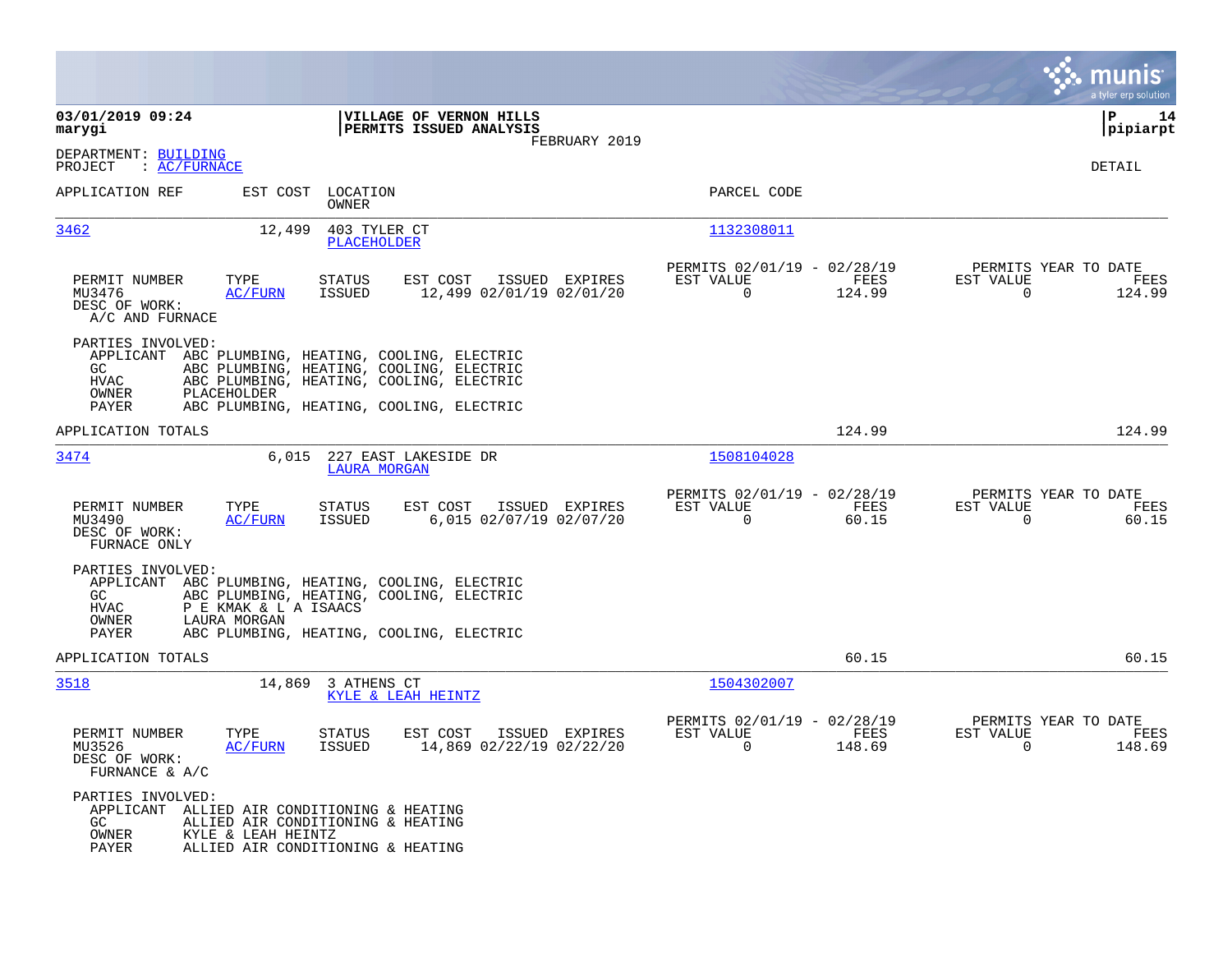|                                                                                                                                                                                                                     |                                                         |                            | munis<br>a tyler erp solution                           |
|---------------------------------------------------------------------------------------------------------------------------------------------------------------------------------------------------------------------|---------------------------------------------------------|----------------------------|---------------------------------------------------------|
| 03/01/2019 09:24<br>VILLAGE OF VERNON HILLS<br>PERMITS ISSUED ANALYSIS<br>marygi<br>APPLICATION TOTALS<br>FEBRUARY 2019                                                                                             |                                                         | 148.69                     | P<br>15<br> pipiarpt<br>148.69                          |
| DEPARTMENT: BUILDING<br>PROJECT<br>: AC/FURNACE                                                                                                                                                                     |                                                         |                            | <b>DETAIL</b>                                           |
| APPLICATION REF<br>EST COST LOCATION<br>OWNER                                                                                                                                                                       | PARCEL CODE                                             |                            |                                                         |
| 3519<br>6,421<br>1204 GEORGETOWN WAY<br>TE-LI LAU                                                                                                                                                                   | 1515102074                                              |                            |                                                         |
| PERMIT NUMBER<br>TYPE<br><b>STATUS</b><br>EST COST<br>ISSUED EXPIRES<br><b>ISSUED</b><br>6,421 02/22/19 02/28/20<br>MU3527<br>AC/FURN<br>DESC OF WORK:<br>FURNACE AND A/C                                           | PERMITS 02/01/19 - 02/28/19<br>EST VALUE<br>$\mathbf 0$ | FEES<br>EST VALUE<br>64.21 | PERMITS YEAR TO DATE<br>FEES<br>64.21<br>$\overline{0}$ |
| PARTIES INVOLVED:<br>APPLICANT<br>TE-LI LAU<br>GC.<br>TE-LI LAU<br><b>HVAC</b><br>TEMP CARE<br>OWNER<br>TE-LI LAU<br>PAYER<br>TE-LI LAU                                                                             |                                                         |                            |                                                         |
| APPLICATION TOTALS                                                                                                                                                                                                  |                                                         | 64.21                      | 64.21                                                   |
| 3523<br>4,999<br>265S TALLY HO DR<br>MARC SENDER SHIRA SENDER & IRA L SENDER                                                                                                                                        | 1508220016                                              |                            |                                                         |
| TYPE<br>EST COST<br>ISSUED EXPIRES<br>PERMIT NUMBER<br><b>STATUS</b><br>4,999 02/27/19 02/27/20<br>MU3537<br><b>ISSUED</b><br>AC/FURN<br>DESC OF WORK:<br>FURNACE                                                   | PERMITS 02/01/19 - 02/28/19<br>EST VALUE<br>$\Omega$    | FEES<br>EST VALUE<br>50.00 | PERMITS YEAR TO DATE<br>FEES<br>$\Omega$<br>50.00       |
| PARTIES INVOLVED:<br>MARC & SHIRA SENDER<br>APPLICANT<br>GC<br>RAVINIA PLUMBING & HEATING<br>RAVINIA PLUMBING & HEATING<br>HVAC<br>OWNER<br>MARC SENDER SHIRA SENDER & IRA L SENDER<br>PAYER<br>MARC & SHIRA SENDER |                                                         |                            |                                                         |
| APPLICATION TOTALS<br>PROJECT TOTALS                                                                                                                                                                                | $\mathbf 0$                                             | 50.00<br>448.04            | 50.00<br>$\Omega$<br>448.04                             |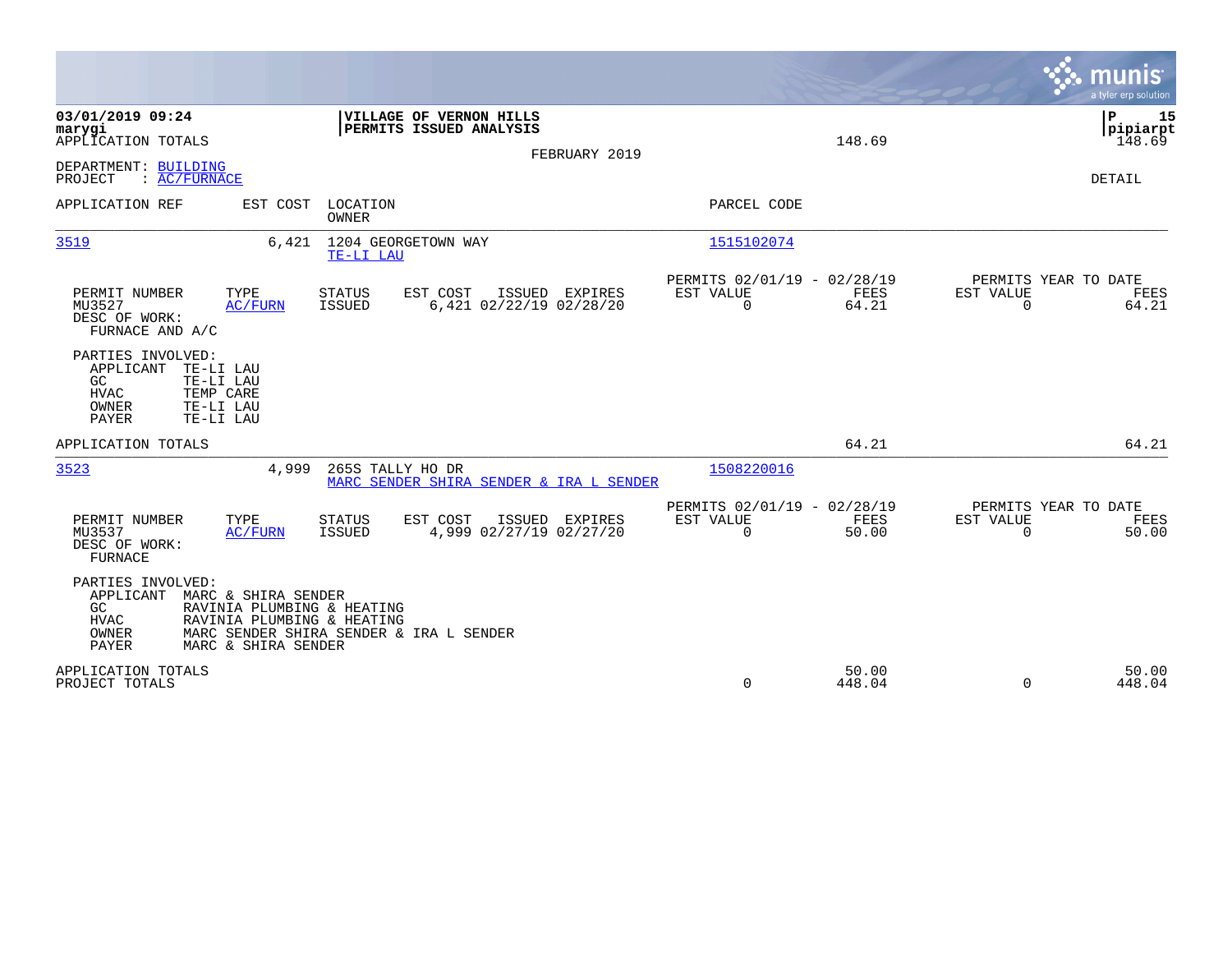|                                                                                                                                                                    |                                                                                |                                                                           | munis<br>a tyler erp solution                                      |
|--------------------------------------------------------------------------------------------------------------------------------------------------------------------|--------------------------------------------------------------------------------|---------------------------------------------------------------------------|--------------------------------------------------------------------|
| 03/01/2019 09:24<br>marygi                                                                                                                                         | VILLAGE OF VERNON HILLS<br>PERMITS ISSUED ANALYSIS<br>FEBRUARY 2019            |                                                                           | ∣P<br>16<br> pipiarpt                                              |
| DEPARTMENT: BUILDING<br>: NEW BUSINESS NO REMODEL<br>PROJECT                                                                                                       |                                                                                |                                                                           | <b>DETAIL</b>                                                      |
| APPLICATION REF                                                                                                                                                    | EST COST LOCATION<br>OWNER                                                     | PARCEL CODE                                                               |                                                                    |
| <u> 2479</u><br>$\mathbf{0}$                                                                                                                                       | 701 NORTH MILWAUKEE AVE 180<br>INLAND REAL ESTATE CORPORATION                  | 1503102018                                                                |                                                                    |
| TYPE<br>PERMIT NUMBER<br>MU3494<br>CO NO FEE<br>DESC OF WORK:<br>CO - ELEMENTS MASSAGE                                                                             | EST COST<br>STATUS<br>ISSUED EXPIRES<br>COMPLT<br>$0$ 02/08/19 02/08/20        | PERMITS 02/01/19 - 02/28/19<br>EST VALUE<br>FEES<br>$\mathbf 0$<br>.00    | PERMITS YEAR TO DATE<br>EST VALUE<br>FEES<br>$\mathbf 0$<br>.00    |
| PARTIES INVOLVED:<br>APPLICANT<br>ELEMENTS MASSAGE<br>GC.<br>ELEMENTS MASSAGE<br>INLAND REAL ESTATE CORPORATION<br>OWNER<br>ELEMENTS MASSAGE<br>PAYER              |                                                                                |                                                                           |                                                                    |
| APPLICATION TOTALS                                                                                                                                                 |                                                                                | .00                                                                       | .00                                                                |
| 3328<br>$\Omega$                                                                                                                                                   | 325 NORTH MILWAUKEE AVE 250<br>ESS PRISA II LLC                                | 1503301030                                                                |                                                                    |
| TYPE<br>PERMIT NUMBER<br>MU3510<br>CO NO FEE<br>DESC OF WORK:<br>NEW OWNER - CERT OF OCC - FIRE HOUSE SUB                                                          | <b>STATUS</b><br>EST COST<br>ISSUED EXPIRES<br>COMPLT<br>$0$ 02/15/19 02/15/20 | PERMITS 02/01/19 - 02/28/19<br>EST VALUE<br>FEES<br>0<br>.00              | PERMITS YEAR TO DATE<br>EST VALUE<br>FEES<br>$\mathbf 0$<br>.00    |
| PARTIES INVOLVED:<br>APPLICANT CMJL LLC<br>GC.<br>FIREHOUSE SUBS<br><b>OCCUPANT</b><br>FIREHOUSE SUBS<br>OWNER<br>ESS PRISA II LLC<br><b>PAYER</b><br>CMJL LLC     |                                                                                |                                                                           |                                                                    |
| APPLICATION TOTALS                                                                                                                                                 |                                                                                | .00                                                                       | .00                                                                |
| 3479<br>$\mathbf{0}$                                                                                                                                               | 101 WEST TOWNLINE ROAD<br><b>JOSEPH Z WASCOW</b>                               | 1505200032                                                                |                                                                    |
| PERMIT NUMBER<br>TYPE<br>MU3497<br>NO REMODEL ISSUED<br>DESC OF WORK:<br>CERTIFICATE OF OCCUPANCY - ROSATI'S PIZZA                                                 | STATUS<br>EST COST<br>ISSUED EXPIRES<br>$0$ 02/08/19 02/08/20                  | PERMITS 02/01/19 - 02/28/19<br>EST VALUE<br>FEES<br>$\mathbf 0$<br>150.00 | PERMITS YEAR TO DATE<br>EST VALUE<br>FEES<br>$\mathbf 0$<br>150.00 |
| PARTIES INVOLVED:<br>APPLICANT ROSATI'S PIZZA<br>ROSATI'S PIZZA<br>GC.<br><b>OCCUPANT</b><br>ROSATI'S PIZZA<br>JOSEPH Z WASCOW<br>OWNER<br>ROSATI'S PIZZA<br>PAYER |                                                                                |                                                                           |                                                                    |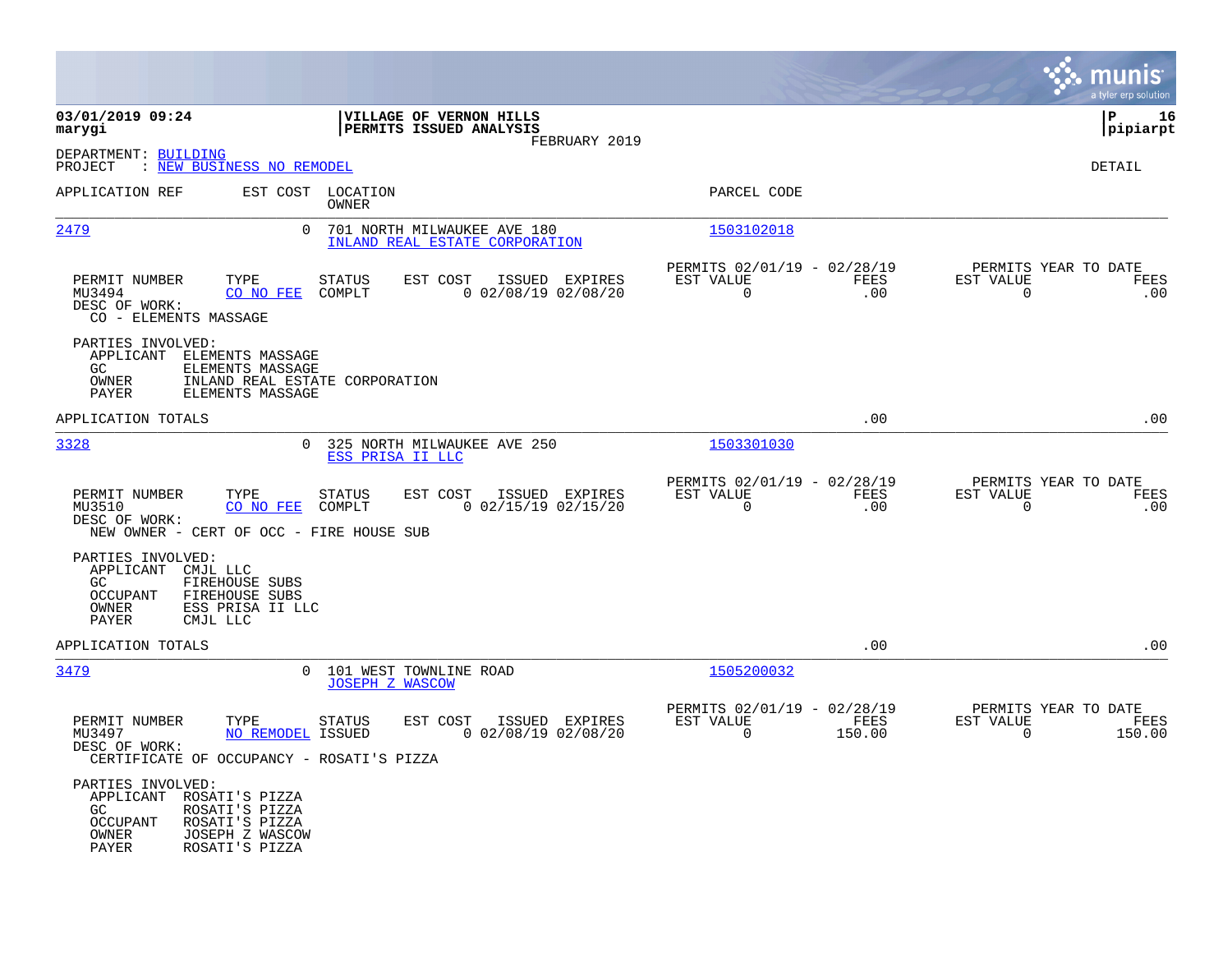|                                                                                           | munis <sup>'</sup><br>a tyler erp solution                                  |
|-------------------------------------------------------------------------------------------|-----------------------------------------------------------------------------|
| 150.00                                                                                    | l P<br>17<br> pipiarpt<br>150.00                                            |
|                                                                                           | DETAIL                                                                      |
| PARCEL CODE                                                                               |                                                                             |
| 1504201014                                                                                |                                                                             |
| PERMITS 02/01/19 - 02/28/19<br>EST VALUE<br>FEES<br>0<br>150.00                           | PERMITS YEAR TO DATE<br>EST VALUE<br>FEES<br>$\Omega$<br>150.00             |
|                                                                                           |                                                                             |
| 150.00                                                                                    | 150.00                                                                      |
| 1508200029                                                                                |                                                                             |
| PERMITS 02/01/19 - 02/28/19<br>EST VALUE<br>FEES<br>0<br>150.00<br>0<br>.00               | PERMITS YEAR TO DATE<br>EST VALUE<br>FEES<br>150.00<br>0<br>0<br>.00        |
|                                                                                           |                                                                             |
| 150.00                                                                                    | 150.00                                                                      |
| 1133302053                                                                                |                                                                             |
| PERMITS 02/01/19 - 02/28/19<br>EST VALUE<br>FEES<br>$\sim$ 0<br>150.00<br>$\Omega$<br>.00 | PERMITS YEAR TO DATE<br>EST VALUE<br>FEES<br>150.00<br>0<br>$\Omega$<br>.00 |
|                                                                                           |                                                                             |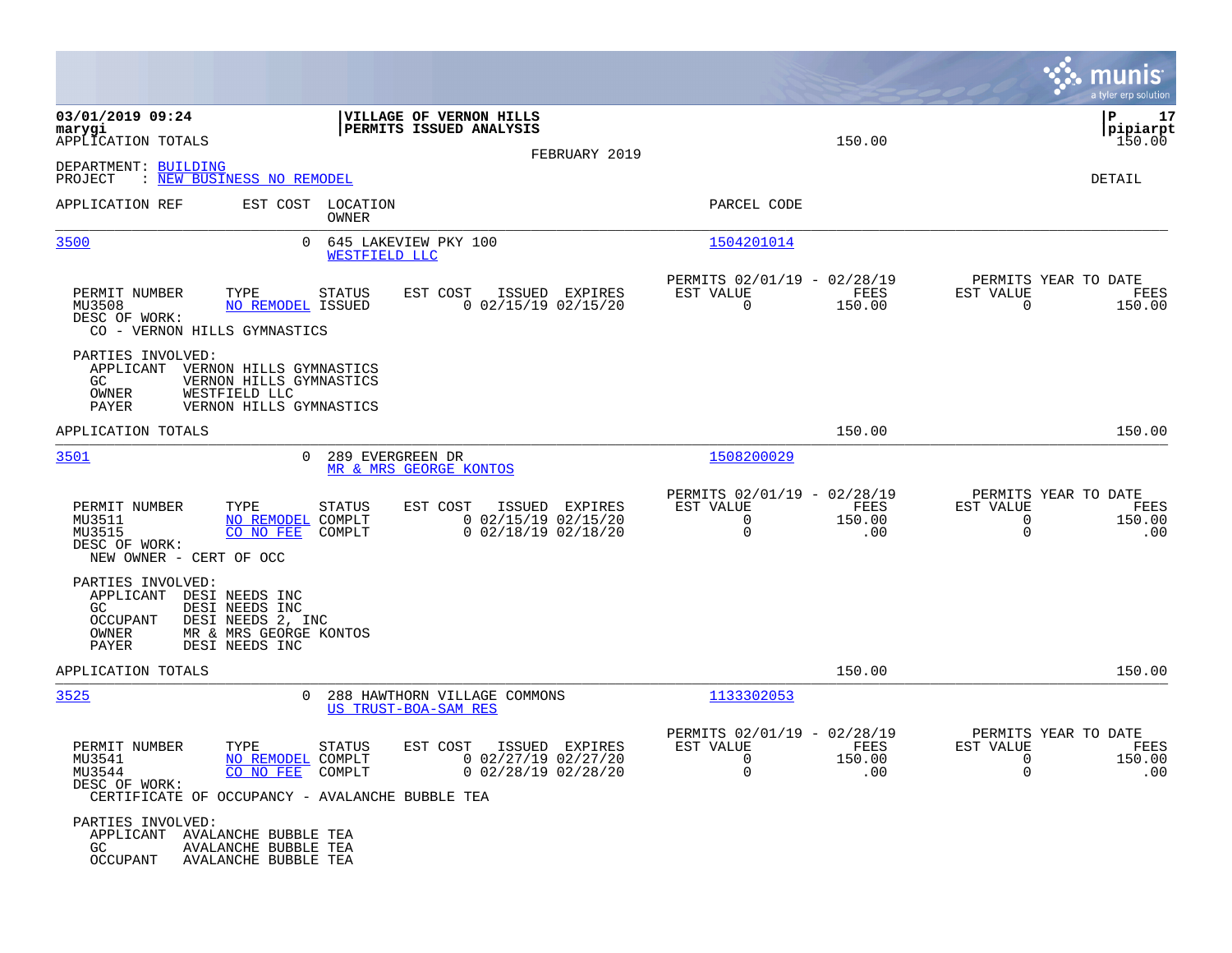|                                                                |                                                                     |             |                  | <b>munis</b><br>a tyler erp solution |
|----------------------------------------------------------------|---------------------------------------------------------------------|-------------|------------------|--------------------------------------|
| 03/01/2019 09:24<br>marygi                                     | VILLAGE OF VERNON HILLS<br>PERMITS ISSUED ANALYSIS<br>FEBRUARY 2019 |             |                  | 18<br>ΙP<br> pipiarpt                |
| DEPARTMENT: BUILDING<br>: NEW BUSINESS NO REMODEL<br>PROJECT   |                                                                     |             |                  | DETAIL                               |
| APPLICATION REF<br>EST COST<br>LOCATION<br>OWNER               |                                                                     | PARCEL CODE |                  |                                      |
| OWNER<br>US TRUST-BOA-SAM RES<br>PAYER<br>AVALANCHE BUBBLE TEA |                                                                     |             |                  |                                      |
| APPLICATION TOTALS<br>PROJECT TOTALS                           |                                                                     | 0           | 150.00<br>600.00 | 150.00<br>600.00                     |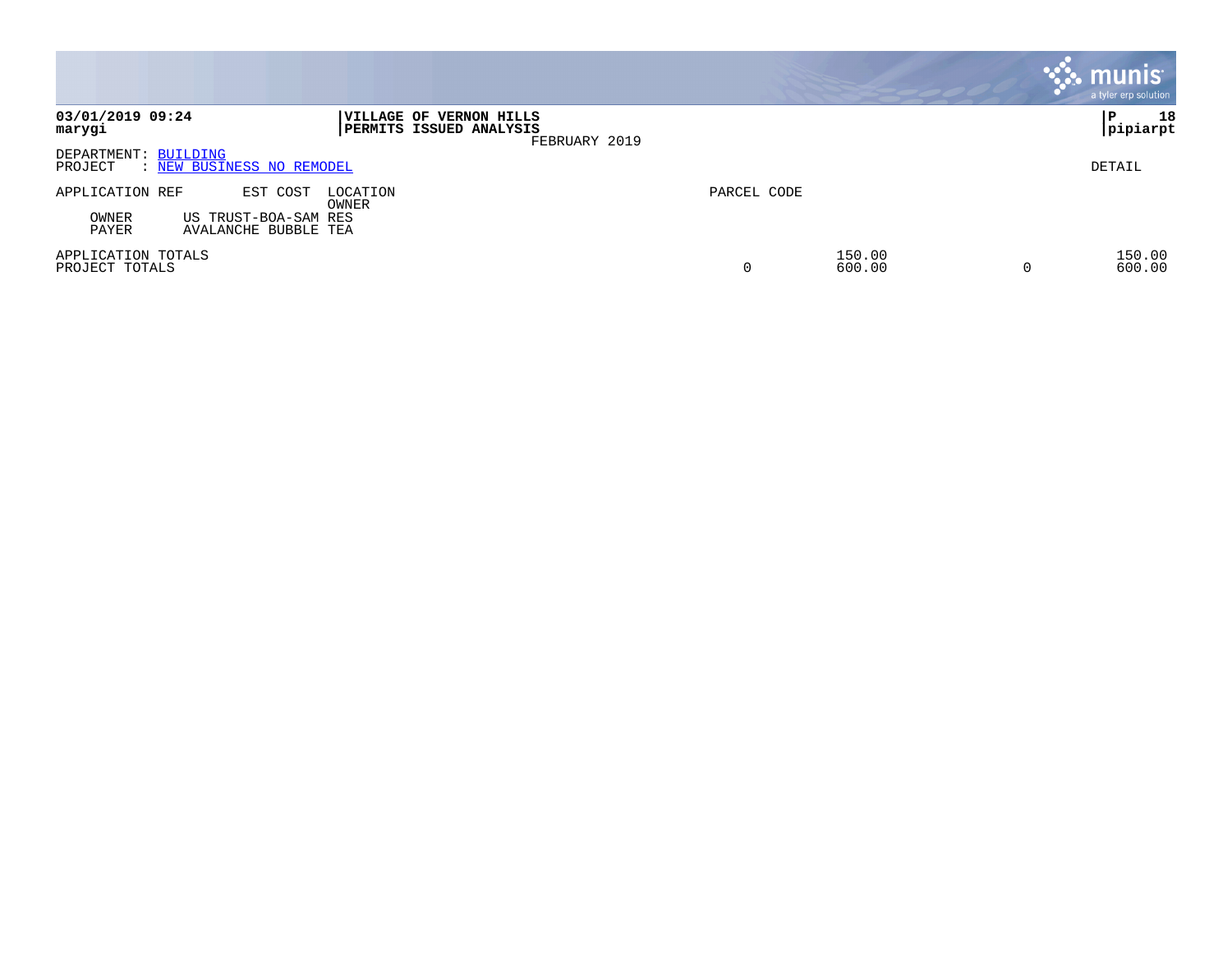|                                                                              |                                                                                                                                                    |                                           |                                                      |                |                                               | munis<br>a tyler erp solution |
|------------------------------------------------------------------------------|----------------------------------------------------------------------------------------------------------------------------------------------------|-------------------------------------------|------------------------------------------------------|----------------|-----------------------------------------------|-------------------------------|
| 03/01/2019 09:24<br>marygi                                                   | VILLAGE OF VERNON HILLS<br>PERMITS ISSUED ANALYSIS                                                                                                 | FEBRUARY 2019                             |                                                      |                |                                               | ΙP<br>19<br> pipiarpt         |
| DEPARTMENT: BUILDING<br>PROJECT<br>: FIRE ALARM                              |                                                                                                                                                    |                                           |                                                      |                |                                               | DETAIL                        |
| APPLICATION REF                                                              | EST COST<br>LOCATION<br>OWNER                                                                                                                      |                                           | PARCEL CODE                                          |                |                                               |                               |
| 3467                                                                         | 2,970<br>700 NORTH DEERPATH DR<br>EQUITRUST LIFE INSURANCE COMPANY                                                                                 |                                           | 1505211002                                           |                |                                               |                               |
| PERMIT NUMBER<br>MU3492<br>DESC OF WORK:<br>FIRE ALARM                       | EST COST<br>TYPE<br><b>STATUS</b><br>FIRE ALARM ISSUED                                                                                             | ISSUED EXPIRES<br>2,970 02/07/19 02/07/20 | PERMITS 02/01/19 - 02/28/19<br>EST VALUE<br>$\Omega$ | FEES<br>300.00 | PERMITS YEAR TO DATE<br>EST VALUE<br>$\Omega$ | FEES<br>300.00                |
| PARTIES INVOLVED:<br>ALARM<br>APPLICANT<br>GC.<br>OCCUPANT<br>OWNER<br>PAYER | DETECTION SYSTEMS<br>DETECTION SYSTEMS<br>DETECTION SYSTEMS<br>SYMPHONY CLINICAL RESEARCH<br>EQUITRUST LIFE INSURANCE COMPANY<br>DETECTION SYSTEMS |                                           |                                                      |                |                                               |                               |
| APPLICATION TOTALS                                                           |                                                                                                                                                    |                                           |                                                      | 300.00         |                                               | 300.00                        |
| 3469                                                                         | 11,707<br>864 EAST TOWNLINE ROAD<br>PLACEHOLDER                                                                                                    |                                           | 1134302008                                           |                |                                               |                               |
| PERMIT NUMBER<br>MU3538<br>DESC OF WORK:<br>FIRE ALARM                       | TYPE<br><b>STATUS</b><br>EST COST<br>FIRE ALARM ISSUED<br>11,707 02/27/19 02/27/20                                                                 | ISSUED EXPIRES                            | PERMITS 02/01/19 - 02/28/19<br>EST VALUE<br>0        | FEES<br>442.07 | PERMITS YEAR TO DATE<br>EST VALUE<br>0        | FEES<br>442.07                |
| PARTIES INVOLVED:<br>ALARM<br>APPLICANT<br>GC.<br>OCCUPANT<br>OWNER<br>PAYER | FOX VALLEY FIRE SYSTEM<br>FOX VALLEY FIRE SYSTEM<br>FOX VALLEY FIRE SYSTEM<br>SHAKE SHACK<br>PLACEHOLDER<br>FOX VALLEY FIRE SYSTEM                 |                                           |                                                      |                |                                               |                               |
| APPLICATION TOTALS                                                           |                                                                                                                                                    |                                           |                                                      | 442.07         |                                               | 442.07                        |
| 3481                                                                         | 3,500<br>887 NORTH MILWAUKEE AVENUE 100<br><b>PLACEHOLDER</b>                                                                                      |                                           | 1134302008                                           |                |                                               |                               |
| PERMIT NUMBER<br>MU3504<br>DESC OF WORK:<br>FIRE ALARM                       | EST COST<br>TYPE<br><b>STATUS</b><br>3,500 02/14/19 02/14/20<br>FIRE ALARM ISSUED                                                                  | ISSUED EXPIRES                            | PERMITS 02/01/19 - 02/28/19<br>EST VALUE<br>0        | FEES<br>360.00 | PERMITS YEAR TO DATE<br>EST VALUE<br>$\Omega$ | FEES<br>360.00                |
| PARTIES INVOLVED:<br>ALARM<br>APPLICANT<br>GC.                               | SIEMENS INDUSTRY INC<br>GLOBAL DEVOPEMENT & CONSTRUCTION CORP<br>GLOBAL DEVOPEMENT & CONSTRUCTION CORP                                             |                                           |                                                      |                |                                               |                               |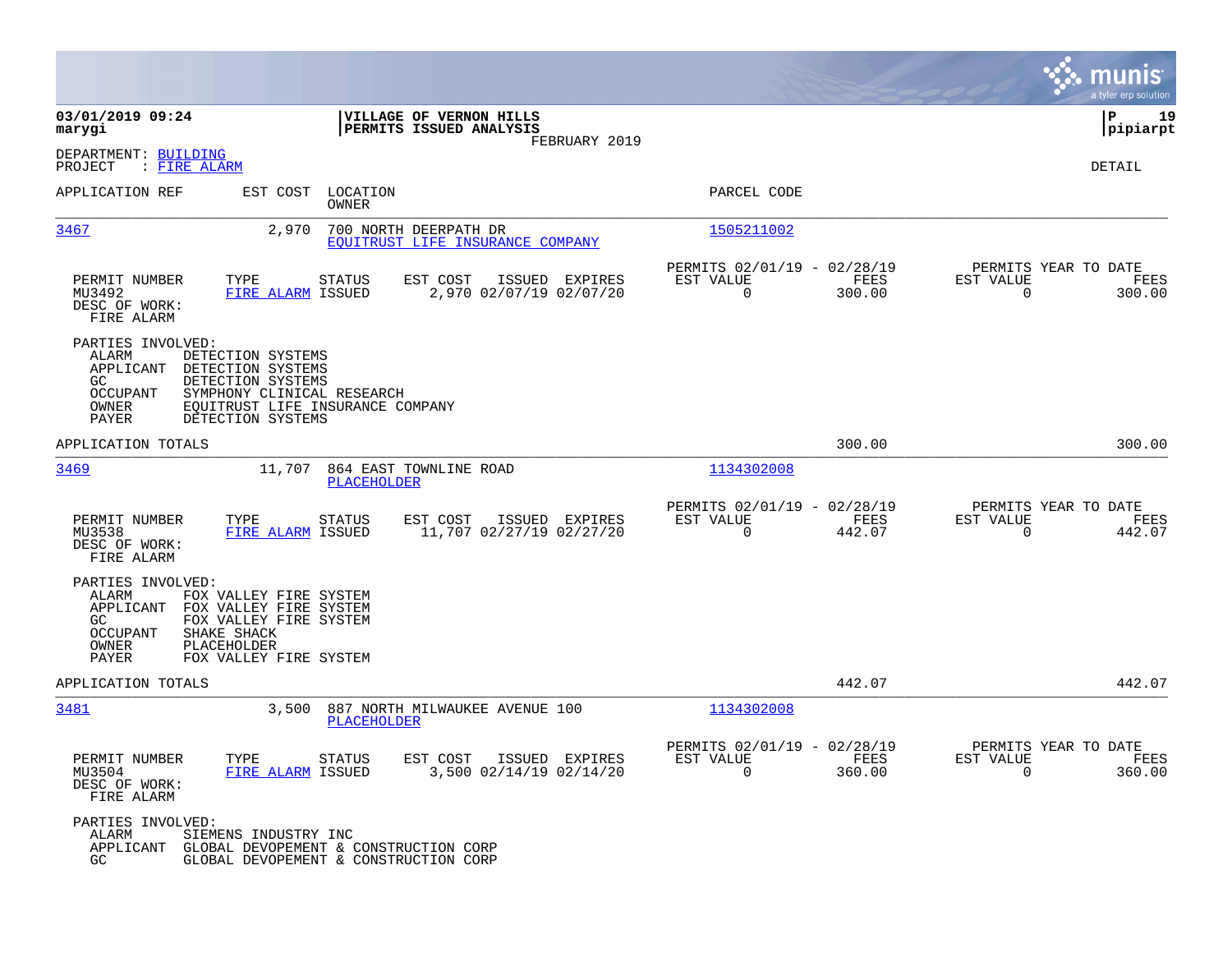|                                                                                                                                                                                             |                                                                     |                                                      |                 |                                               | munis<br>a tyler erp solution |
|---------------------------------------------------------------------------------------------------------------------------------------------------------------------------------------------|---------------------------------------------------------------------|------------------------------------------------------|-----------------|-----------------------------------------------|-------------------------------|
| 03/01/2019 09:24<br>marygi                                                                                                                                                                  | VILLAGE OF VERNON HILLS<br>PERMITS ISSUED ANALYSIS<br>FEBRUARY 2019 |                                                      |                 |                                               | l P<br>20<br> pipiarpt        |
| DEPARTMENT: BUILDING<br>: FIRE ALARM<br>PROJECT                                                                                                                                             |                                                                     |                                                      |                 |                                               | <b>DETAIL</b>                 |
| APPLICATION REF<br>EST COST<br>OCCUPANT<br>CAFE ZUPAS<br>PLACEHOLDER<br>OWNER<br>PAYER                                                                                                      | LOCATION<br>OWNER<br>GLOBAL DEVOPEMENT & CONSTRUCTION CORP          | PARCEL CODE                                          |                 |                                               |                               |
| APPLICATION TOTALS                                                                                                                                                                          |                                                                     |                                                      | 360.00          |                                               | 360.00                        |
| 3486<br>11,336                                                                                                                                                                              | 701 NORTH ASPEN DR<br>COOK MEMORIAL LIBRARY                         | 1505209002                                           |                 |                                               |                               |
| PERMIT NUMBER<br>TYPE<br>MU3529<br>FIRE ALARM ISSUED<br>DESC OF WORK:<br>FIRE ALARM                                                                                                         | EST COST<br>STATUS<br>ISSUED EXPIRES<br>11,336 02/25/19 02/25/20    | PERMITS 02/01/19 - 02/28/19<br>EST VALUE<br>$\Omega$ | FEES<br>.00     | PERMITS YEAR TO DATE<br>EST VALUE<br>$\Omega$ | FEES<br>.00                   |
| PARTIES INVOLVED:<br>ALARM<br>ESSCOE, LLC<br>APPLICANT<br>ESSCOE, LLC<br>GC<br>ESSCOE , LLC<br>OCCUPANT<br>COOK MEMORIAL LIBRARY<br>COOK MEMORIAL LIBRARY<br>OWNER<br>PAYER<br>ESSCOE , LLC |                                                                     |                                                      |                 |                                               |                               |
| APPLICATION TOTALS<br>PROJECT TOTALS                                                                                                                                                        |                                                                     | 0                                                    | .00<br>1,102.07 | $\Omega$                                      | .00<br>1,102.07               |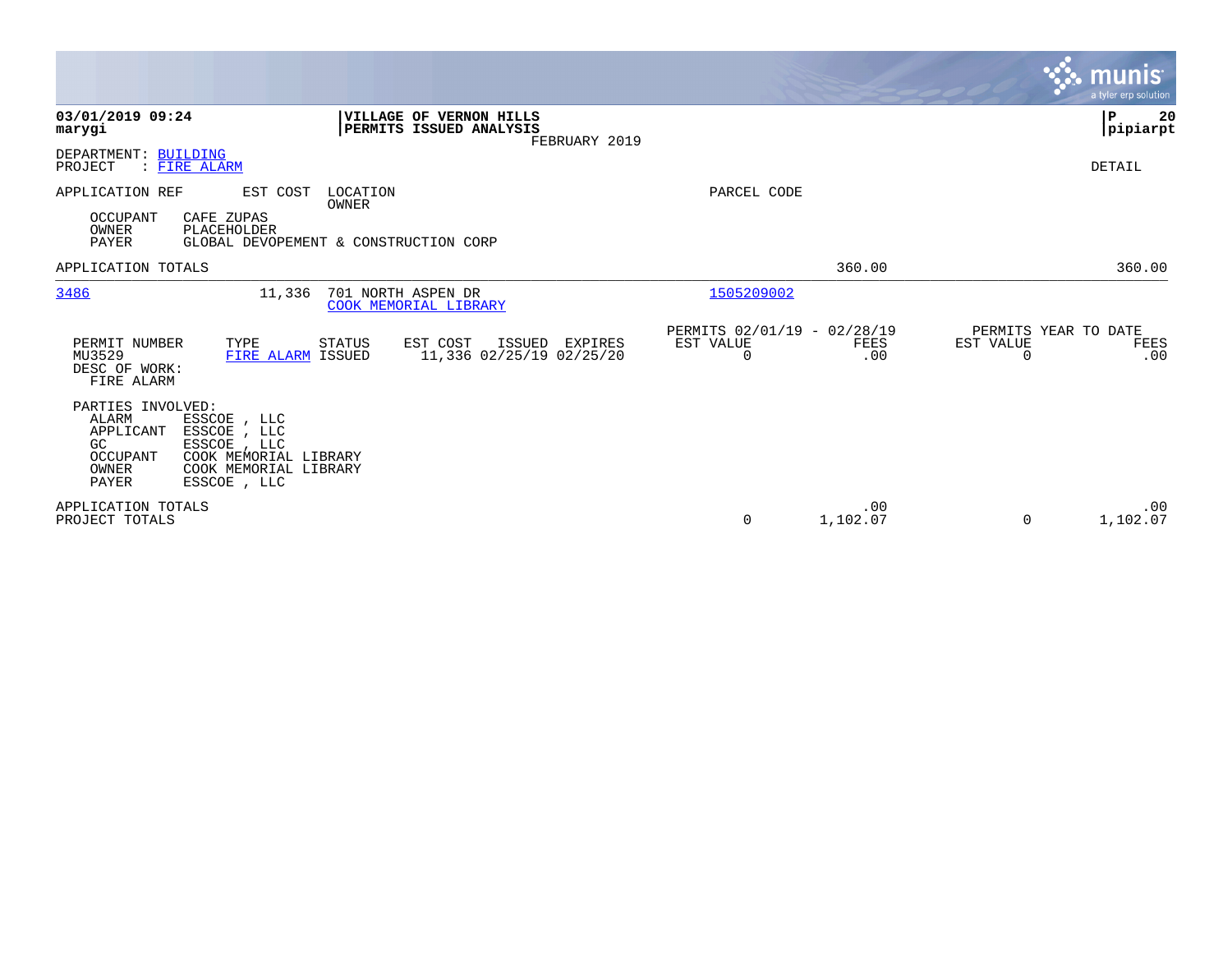|                                                                                                                 |                                                             |                          |                                                    |                |                                                         |                |                                                  | munis<br>a tyler erp solution |
|-----------------------------------------------------------------------------------------------------------------|-------------------------------------------------------------|--------------------------|----------------------------------------------------|----------------|---------------------------------------------------------|----------------|--------------------------------------------------|-------------------------------|
| 03/01/2019 09:24<br>marygi                                                                                      |                                                             |                          | VILLAGE OF VERNON HILLS<br>PERMITS ISSUED ANALYSIS | FEBRUARY 2019  |                                                         |                |                                                  | 21<br>IΡ<br> pipiarpt         |
| DEPARTMENT: BUILDING<br>PROJECT<br>: <u>FIRE SPRINKLER</u>                                                      |                                                             |                          |                                                    |                |                                                         |                |                                                  | DETAIL                        |
| APPLICATION REF                                                                                                 | EST COST                                                    | LOCATION<br><b>OWNER</b> |                                                    |                | PARCEL CODE                                             |                |                                                  |                               |
| 3407                                                                                                            | 14,500                                                      | <b>PLACEHOLDER</b>       | 530 COUNCIL CIRCLE                                 |                | 1133205055                                              |                |                                                  |                               |
| PERMIT NUMBER<br>MU3495<br>DESC OF WORK:<br>FIRE SPRINKLER                                                      | TYPE<br>FIRE SPR                                            | STATUS<br>ISSUED         | EST COST<br>14,500 02/08/19 02/08/20               | ISSUED EXPIRES | PERMITS 02/01/19 - 02/28/19<br>EST VALUE<br>$\mathbf 0$ | FEES<br>345.00 | PERMITS YEAR TO DATE<br>EST VALUE<br>$\mathbf 0$ | FEES<br>345.00                |
| PARTIES INVOLVED:<br>APPLICANT NOVA FIRE PROTECTION<br>FIRE SPRIN NOVA FIRE PROTECTION<br>GC.<br>OWNER<br>PAYER | NOVA FIRE PROTECTION<br>PLACEHOLDER<br>NOVA FIRE PROTECTION |                          |                                                    |                |                                                         |                |                                                  |                               |
| APPLICATION TOTALS                                                                                              |                                                             |                          |                                                    |                |                                                         | 345.00         |                                                  | 345.00                        |
| 3423                                                                                                            | 14,500                                                      | <b>PLACEHOLDER</b>       | 532 COUNCIL CIRCLE                                 |                | 1133205054                                              |                |                                                  |                               |
| PERMIT NUMBER<br>MU3489<br>DESC OF WORK:<br>FIRE SPRINKLER                                                      | TYPE<br>FIRE SPR                                            | STATUS<br>ISSUED         | EST COST<br>14,500 02/07/19 02/07/20               | ISSUED EXPIRES | PERMITS 02/01/19 - 02/28/19<br>EST VALUE<br>$\mathbf 0$ | FEES<br>345.00 | PERMITS YEAR TO DATE<br>EST VALUE<br>$\Omega$    | FEES<br>345.00                |
| PARTIES INVOLVED:<br>APPLICANT NOVA FIRE PROTECTION<br>FIRE SPRIN NOVA FIRE PROTECTION<br>GC.<br>OWNER<br>PAYER | NOVA FIRE PROTECTION<br>PLACEHOLDER<br>NOVA FIRE PROTECTION |                          |                                                    |                |                                                         |                |                                                  |                               |
| APPLICATION TOTALS                                                                                              |                                                             |                          |                                                    |                |                                                         | 345.00         |                                                  | 345.00                        |
| 3465                                                                                                            | 9,800                                                       | <b>PLACEHOLDER</b>       | 428 WOODLAND CHASE LANE                            |                | 1516104034                                              |                |                                                  |                               |
| PERMIT NUMBER<br>MU3516<br>DESC OF WORK:<br>FIRE SPRINKLER                                                      | TYPE<br>FIRE SPR                                            | STATUS<br>ISSUED         | EST COST<br>9,800 02/19/19 02/19/20                | ISSUED EXPIRES | PERMITS 02/01/19 - 02/28/19<br>EST VALUE<br>0           | FEES<br>613.00 | PERMITS YEAR TO DATE<br>EST VALUE<br>0           | FEES<br>613.00                |
| PARTIES INVOLVED:<br>APPLICANT NOVA FIRE PROTECTION<br>FIRE SPRIN NOVA FIRE PROTECTION<br>GC<br>OWNER<br>PAYER  | NOVA FIRE PROTECTION<br>PLACEHOLDER<br>NOVA FIRE PROTECTION |                          |                                                    |                |                                                         |                |                                                  |                               |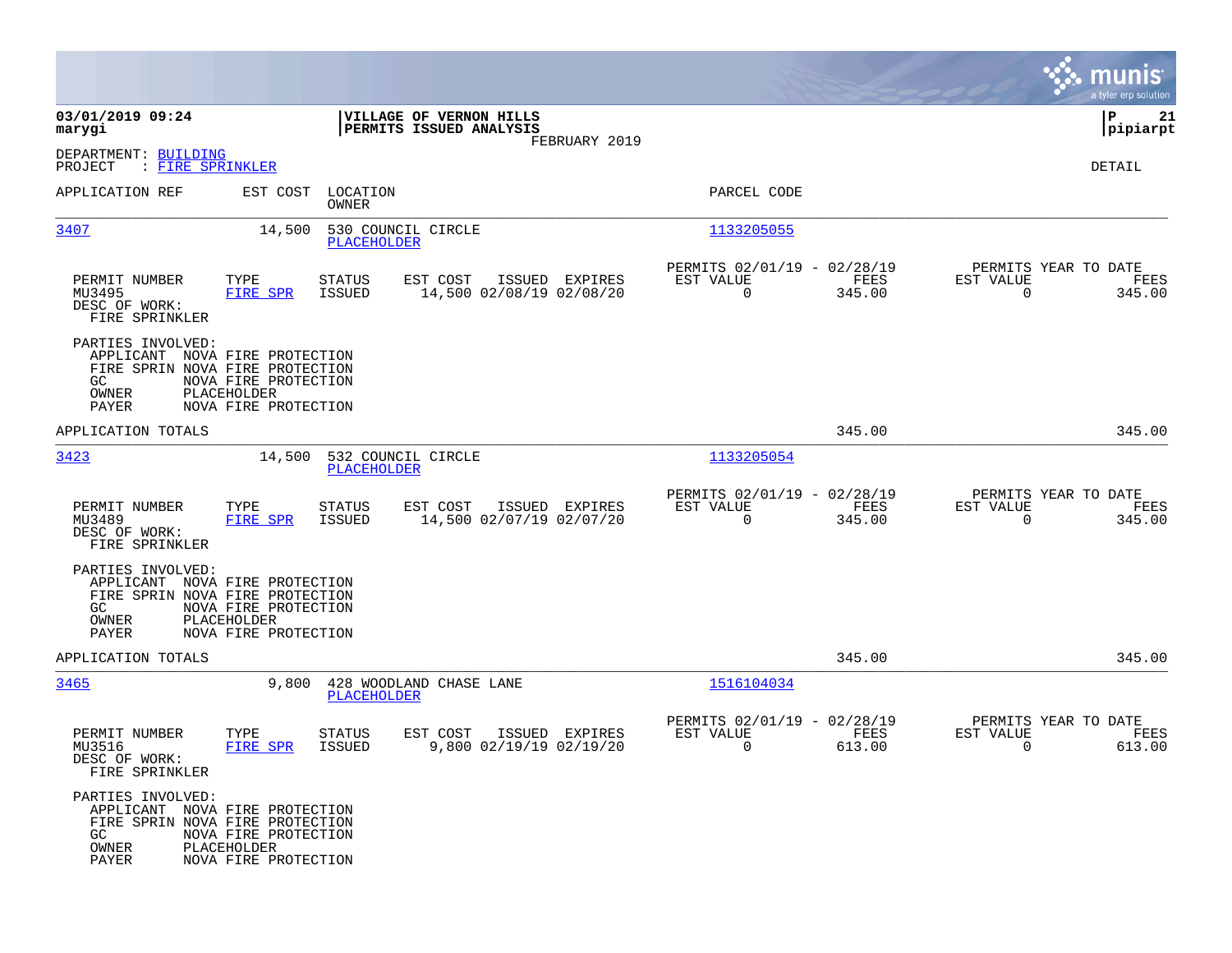|                                                             |                                                                                                                                  |                                                                     |                                                         |                |                                                  | munis<br>a tyler erp solution |
|-------------------------------------------------------------|----------------------------------------------------------------------------------------------------------------------------------|---------------------------------------------------------------------|---------------------------------------------------------|----------------|--------------------------------------------------|-------------------------------|
| 03/01/2019 09:24<br>marygi                                  |                                                                                                                                  | VILLAGE OF VERNON HILLS<br>PERMITS ISSUED ANALYSIS<br>FEBRUARY 2019 |                                                         |                |                                                  | ΙP<br>22<br> pipiarpt         |
| DEPARTMENT: BUILDING<br>PROJECT<br>: FIRE SPRINKLER         |                                                                                                                                  |                                                                     |                                                         |                |                                                  | DETAIL                        |
| APPLICATION REF                                             | EST COST<br>LOCATION<br>OWNER                                                                                                    |                                                                     | PARCEL CODE                                             |                |                                                  |                               |
| APPLICATION TOTALS                                          |                                                                                                                                  |                                                                     |                                                         | 613.00         |                                                  | 613.00                        |
| 3466                                                        | 11,076<br>PLACEHOLDER                                                                                                            | 432 WOODLAND CHASE LANE                                             | 1516104035                                              |                |                                                  |                               |
| PERMIT NUMBER<br>MU3517<br>DESC OF WORK:<br>RFIRE SPRINKLER | <b>STATUS</b><br>TYPE<br><b>ISSUED</b><br>FIRE SPR                                                                               | EST COST<br>ISSUED EXPIRES<br>11,076 02/19/19 02/19/20              | PERMITS 02/01/19 - 02/28/19<br>EST VALUE<br>$\mathbf 0$ | FEES<br>625.76 | PERMITS YEAR TO DATE<br>EST VALUE<br>$\mathbf 0$ | FEES<br>625.76                |
| PARTIES INVOLVED:<br>GC<br>OWNER<br>PAYER                   | APPLICANT NOVA FIRE PROTECTION<br>FIRE SPRIN NOVA FIRE PROTECTION<br>NOVA FIRE PROTECTION<br>PLACEHOLDER<br>NOVA FIRE PROTECTION |                                                                     |                                                         |                |                                                  |                               |
| APPLICATION TOTALS                                          |                                                                                                                                  |                                                                     |                                                         | 625.76         |                                                  | 625.76                        |
| 3468                                                        | 10,430<br><b>PLACEHOLDER</b>                                                                                                     | 1306 GARDEN VIEW DRIVE                                              | 1133205067                                              |                |                                                  |                               |
| PERMIT NUMBER<br>MU3536<br>DESC OF WORK:<br>FIRE SPRINKLER  | TYPE<br><b>STATUS</b><br><b>FIRE SPR</b><br><b>ISSUED</b>                                                                        | EST COST<br>ISSUED EXPIRES<br>10,430 02/27/19 02/27/20              | PERMITS 02/01/19 - 02/28/19<br>EST VALUE<br>$\mathbf 0$ | FEES<br>304.30 | PERMITS YEAR TO DATE<br>EST VALUE<br>$\mathbf 0$ | FEES<br>304.30                |
| PARTIES INVOLVED:<br>GC.<br>OWNER<br>PAYER                  | APPLICANT NOVA FIRE PROTECTION<br>FIRE SPRIN NOVA FIRE PROTECTION<br>NOVA FIRE PROTECTION<br>PLACEHOLDER<br>NOVA FIRE PROTECTION |                                                                     |                                                         |                |                                                  |                               |
| APPLICATION TOTALS                                          |                                                                                                                                  |                                                                     |                                                         | 304.30         |                                                  | 304.30                        |
| 3488                                                        | 13,500<br>PLACEHOLDER                                                                                                            | 528 COUNCIL CIRCLE                                                  | 1133205056                                              |                |                                                  |                               |
| PERMIT NUMBER<br>MU3535<br>DESC OF WORK:<br>FIRE SPRINKLER  | STATUS<br>TYPE<br>FIRE SPR<br>ISSUED                                                                                             | EST COST ISSUED EXPIRES<br>13,500 02/27/19 02/27/20                 | PERMITS 02/01/19 - 02/28/19<br>EST VALUE<br>$\Omega$    | FEES<br>335.00 | PERMITS YEAR TO DATE<br>EST VALUE<br>$\Omega$    | FEES<br>335.00                |
| PARTIES INVOLVED:<br>GC.                                    | APPLICANT NOVA FIRE PROTECTION<br>FIRE SPRIN NOVA FIRE PROTECTION<br>NOVA FIRE PROTECTION                                        |                                                                     |                                                         |                |                                                  |                               |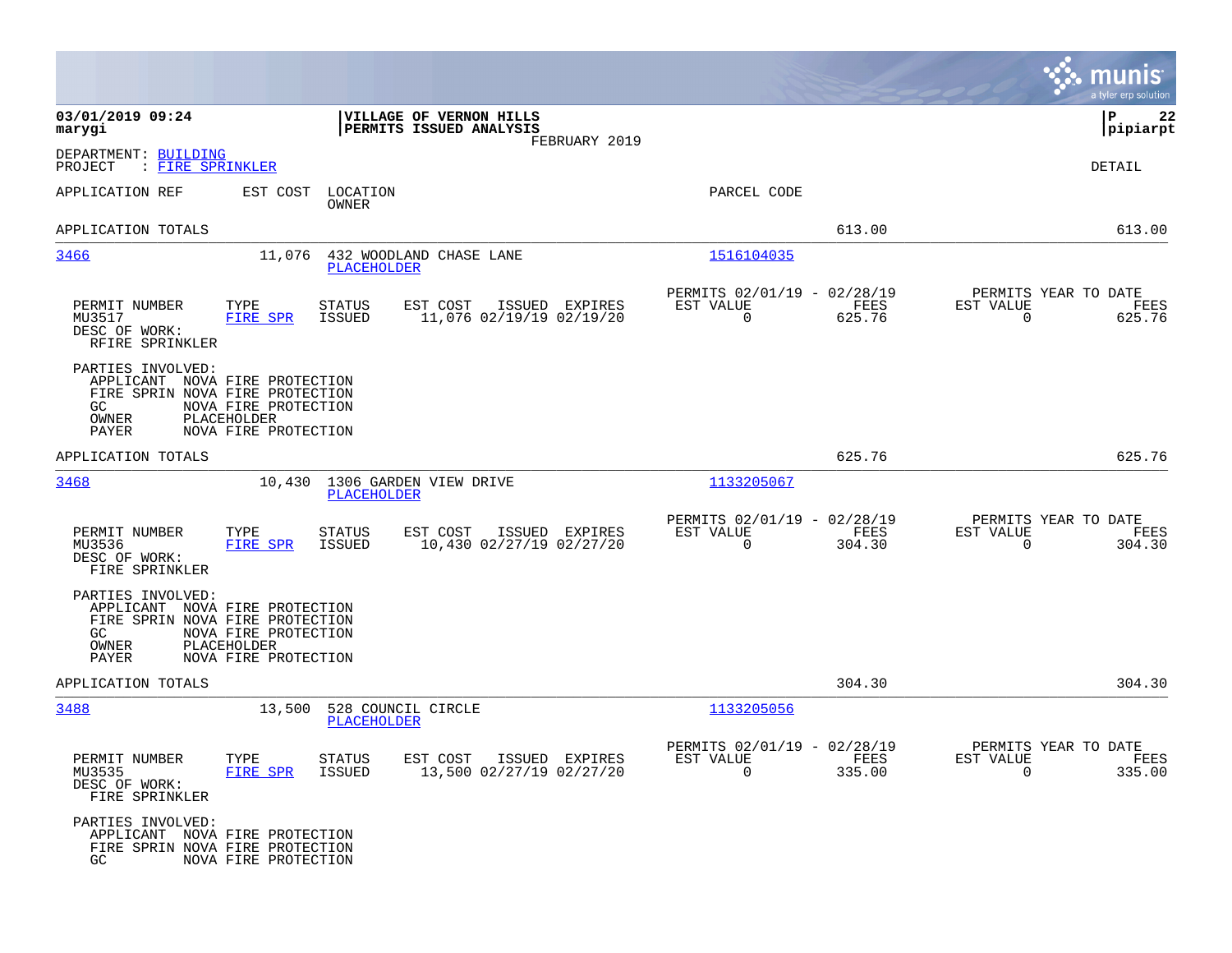|                                                              |                                                                                                                                             |                                                           |                                              |                                               |                    |                                               | <b>munis</b><br>a tyler erp solution |
|--------------------------------------------------------------|---------------------------------------------------------------------------------------------------------------------------------------------|-----------------------------------------------------------|----------------------------------------------|-----------------------------------------------|--------------------|-----------------------------------------------|--------------------------------------|
| 03/01/2019 09:24<br>marygi                                   |                                                                                                                                             | VILLAGE OF VERNON HILLS<br>PERMITS ISSUED ANALYSIS        | FEBRUARY 2019                                |                                               |                    |                                               | ∣P<br>23<br> pipiarpt                |
| DEPARTMENT: BUILDING<br>PROJECT                              | : FIRE SPRINKLER                                                                                                                            |                                                           |                                              |                                               |                    |                                               | DETAIL                               |
| APPLICATION REF<br>OWNER<br><b>PAYER</b>                     | EST COST<br>PLACEHOLDER<br>NOVA FIRE PROTECTION                                                                                             | LOCATION<br>OWNER                                         |                                              | PARCEL CODE                                   |                    |                                               |                                      |
| APPLICATION TOTALS                                           |                                                                                                                                             |                                                           |                                              |                                               | 335.00             |                                               | 335.00                               |
| 3494                                                         | 3,600                                                                                                                                       | 700 NORTH DEERPATH DR<br>EQUITRUST LIFE INSURANCE COMPANY |                                              | 1505211002                                    |                    |                                               |                                      |
| PERMIT NUMBER<br>MU3543<br>DESC OF WORK:<br>FIR SPRINKLERS   | TYPE<br>FIRE SPR                                                                                                                            | STATUS<br>EST COST<br><b>ISSUED</b>                       | ISSUED<br>EXPIRES<br>3,600 02/28/19 02/28/20 | PERMITS 02/01/19 - 02/28/19<br>EST VALUE<br>0 | FEES<br>281.00     | PERMITS YEAR TO DATE<br>EST VALUE<br>$\Omega$ | FEES<br>281.00                       |
| PARTIES INVOLVED:<br>GC<br>OCCUPANT<br>OWNER<br><b>PAYER</b> | FIRE SPRIN AFFORDABLE FIRE PROTECTION INC<br>AFFORDABLE FIRE PROTECTION INC<br>SYMPHONY CLINICAL RESEARCH<br>AFFORDABLE FIRE PROTECTION INC | EQUITRUST LIFE INSURANCE COMPANY                          |                                              |                                               |                    |                                               |                                      |
| APPLICATION TOTALS<br>PROJECT TOTALS                         |                                                                                                                                             |                                                           |                                              | 0                                             | 281.00<br>2,849.06 | $\Omega$                                      | 281.00<br>2,849.06                   |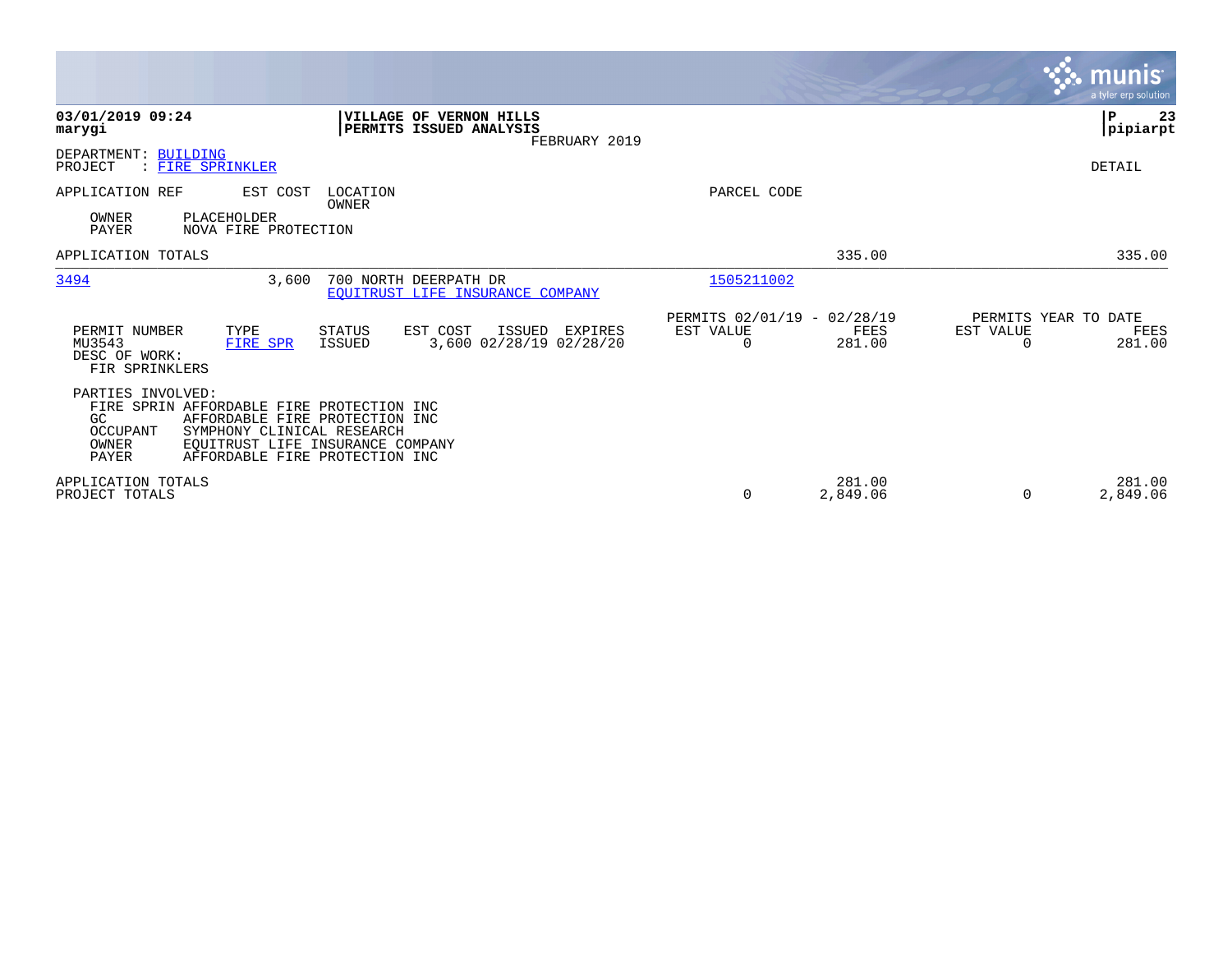|                                                                     |                                                                                                               |                    |                                                                 |                                               |                      |                                   | <b>munis</b><br>a tyler erp solution |
|---------------------------------------------------------------------|---------------------------------------------------------------------------------------------------------------|--------------------|-----------------------------------------------------------------|-----------------------------------------------|----------------------|-----------------------------------|--------------------------------------|
| 03/01/2019 09:24<br>marygi                                          |                                                                                                               | <b>VILLAGE OF</b>  | <b>VERNON HILLS</b><br>PERMITS ISSUED ANALYSIS<br>FEBRUARY 2019 |                                               |                      |                                   | ∣₽<br>24<br> pipiarpt                |
| DEPARTMENT: BUILDING<br>PROJECT                                     | : MECHANICAL HOOD                                                                                             |                    |                                                                 |                                               |                      |                                   | DETAIL                               |
| APPLICATION REF                                                     | EST COST                                                                                                      | LOCATION<br>OWNER  |                                                                 | PARCEL CODE                                   |                      |                                   |                                      |
| 3406                                                                | 10,000                                                                                                        | <b>PLACEHOLDER</b> | 899 NORTH MILWAUKEE AVENUE 100                                  | 1134302008                                    |                      |                                   |                                      |
| PERMIT NUMBER<br>MU3523<br>DESC OF WORK:                            | TYPE<br>MECH HOOD<br>KITCHEN HOOD - NEXT DOOR AMERICAN EATERY                                                 | STATUS<br>ISSUED   | EST COST<br>ISSUED<br>EXPIRES<br>10,000 02/20/19 02/25/20       | PERMITS 02/01/19 - 02/28/19<br>EST VALUE<br>0 | FEES<br>1,660.00     | PERMITS YEAR TO DATE<br>EST VALUE | FEES<br>1,660.00                     |
| PARTIES INVOLVED:<br>APPLICANT<br>GC.<br>OCCUPANT<br>OWNER<br>PAYER | RED ARCHITECTURE & PLANNING<br>INDOOR AIR<br>NEXT DOOR AMERICAN EATERY<br>PLACEHOLDER<br>THE KITCHEN CAFE LLC |                    |                                                                 |                                               |                      |                                   |                                      |
| APPLICATION TOTALS<br>PROJECT TOTALS                                |                                                                                                               |                    |                                                                 | 0                                             | 1,660.00<br>1,660.00 |                                   | 1,660.00<br>1,660.00                 |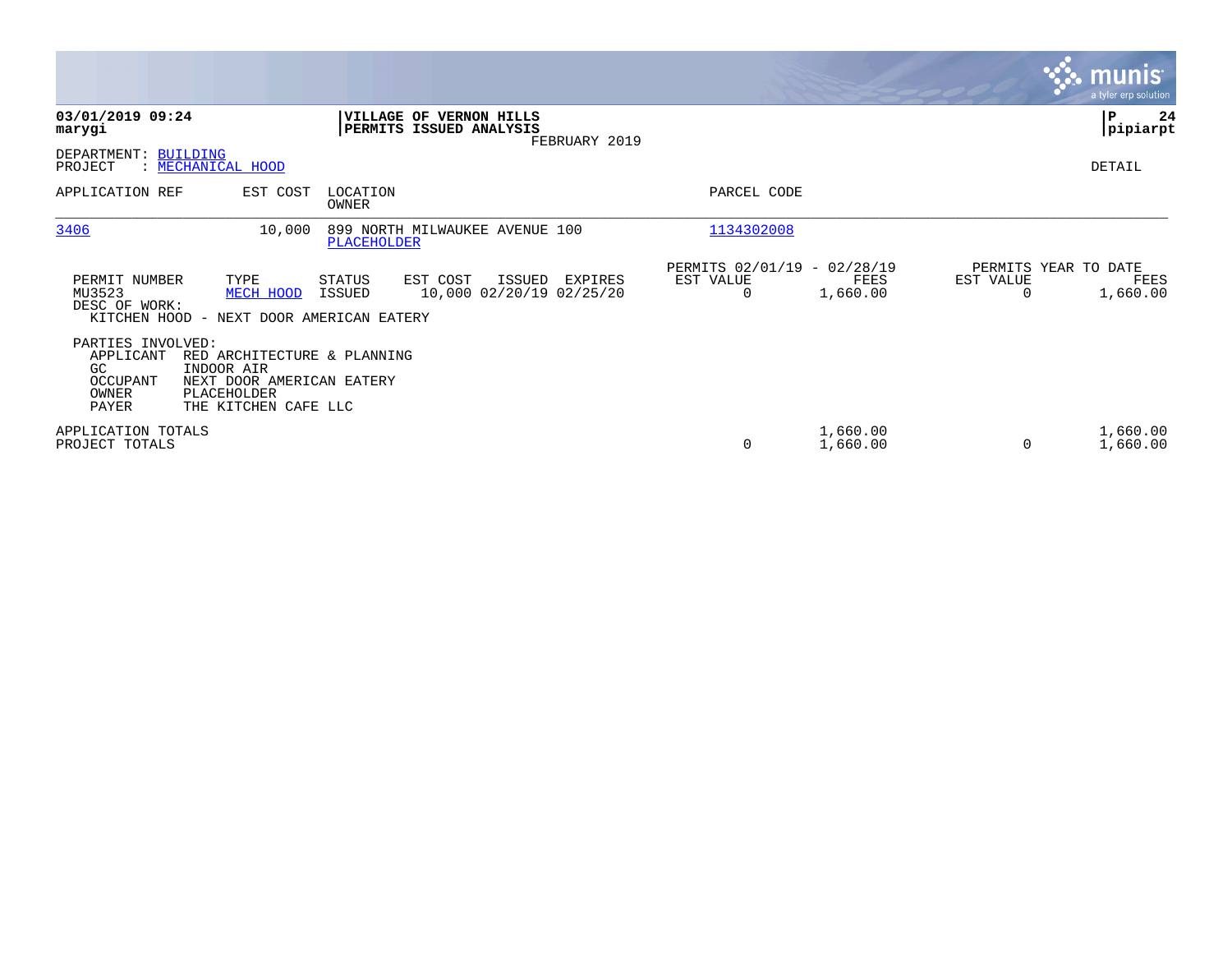|                                                                                                                                                                                                                                                       |                                                                                    |                                                                                | munis<br>a tyler erp solution                                            |
|-------------------------------------------------------------------------------------------------------------------------------------------------------------------------------------------------------------------------------------------------------|------------------------------------------------------------------------------------|--------------------------------------------------------------------------------|--------------------------------------------------------------------------|
| 03/01/2019 09:24<br>marygi                                                                                                                                                                                                                            | <b>VILLAGE OF VERNON HILLS</b><br>PERMITS ISSUED ANALYSIS                          |                                                                                | l P<br>25<br> pipiarpt                                                   |
| DEPARTMENT: BUILDING<br>: MISC COMMERCIAL<br>PROJECT                                                                                                                                                                                                  | FEBRUARY 2019                                                                      |                                                                                | DETAIL                                                                   |
| APPLICATION REF                                                                                                                                                                                                                                       | EST COST LOCATION<br>OWNER                                                         | PARCEL CODE                                                                    |                                                                          |
| 3428<br>115,000                                                                                                                                                                                                                                       | 750 CORPORATE WOODS PARKWAY<br>FREDRIC P & MELANIE G ANDES                         | 1509401065                                                                     |                                                                          |
| PERMIT NUMBER<br>TYPE<br>MU3520<br>MISC COMM<br>DESC OF WORK:<br>VANILLA BOX COMBINING 3 UNITS INTO 1                                                                                                                                                 | EST COST<br>ISSUED EXPIRES<br><b>STATUS</b><br>115,000 02/20/19 02/20/20<br>ISSUED | PERMITS 02/01/19 - 02/28/19<br>EST VALUE<br>FEES<br>$\overline{0}$<br>1,469.00 | PERMITS YEAR TO DATE<br>EST VALUE<br>FEES<br>1,469.00<br>$\Omega$        |
| PARTIES INVOLVED:<br>APPLICANT BUILD CORPS INC<br>CARPENTER BUILD CORPS INC<br>ELECTRICIA HOMESTEAD ELECTRIC<br>GC.<br>BUILD CORPS INC<br>FREDRIC P & MELANIE G ANDES<br>OWNER<br>HARTWIG PLUMBING AND HEATING<br>PLUMBER<br>PAYER<br>BUILD CORPS INC |                                                                                    |                                                                                |                                                                          |
| APPLICATION TOTALS                                                                                                                                                                                                                                    |                                                                                    | 1,469.00                                                                       | 1,469.00                                                                 |
| 3448<br>1,500                                                                                                                                                                                                                                         | 701 NORTH ASPEN DR<br>COOK MEMORIAL LIBRARY                                        | 1505209002                                                                     |                                                                          |
| PERMIT NUMBER<br>TYPE<br>MU3501<br>MISC COMM<br>DESC OF WORK:<br>CONSTRUCTION TRAILER W/ELEC                                                                                                                                                          | STATUS<br>EST COST<br>ISSUED EXPIRES<br>1,500 02/12/19 02/12/20<br>ISSUED          | PERMITS 02/01/19 - 02/28/19<br>EST VALUE<br>0                                  | PERMITS YEAR TO DATE<br>FEES<br>EST VALUE<br>FEES<br>.00<br>.00<br>0     |
| PARTIES INVOLVED:<br>APPLICANT FEATHERSTONE INC<br>ELECTRICIA ASSOCIATED ELECTRICAL CONTRACTORS<br>FEATHERSTONE INC<br>GC<br>OCCUPANT<br>COOK MEMORIAL LIBRARY<br>OWNER<br>COOK MEMORIAL LIBRARY                                                      |                                                                                    |                                                                                |                                                                          |
| APPLICATION TOTALS                                                                                                                                                                                                                                    |                                                                                    |                                                                                | .00<br>.00                                                               |
| 3510<br>500                                                                                                                                                                                                                                           | 490 GREENLEAF DR<br>VILLAGE OF VERNON HILLS                                        | 1132306182                                                                     |                                                                          |
| PERMIT NUMBER<br>TYPE<br>MU3522<br>MISC COMM ISSUED<br>DESC OF WORK:<br>INSTALL GAS LINE & ELECT                                                                                                                                                      | STATUS<br>EST COST ISSUED EXPIRES<br>500 02/20/19 02/20/20                         | PERMITS 02/01/19 - 02/28/19<br>EST VALUE<br>FEES<br>$\Omega$                   | PERMITS YEAR TO DATE<br>EST VALUE<br>FEES<br>.00<br>$\Omega$<br>$.00 \,$ |
| PARTIES INVOLVED:<br>ELECTRICIA VERNON HILLS PUBLIC WORKS<br>GC<br>VERNON HILLS PUBLIC WORKS<br>HVAC<br>VERNON HILLS PUBLIC WORKS                                                                                                                     |                                                                                    |                                                                                |                                                                          |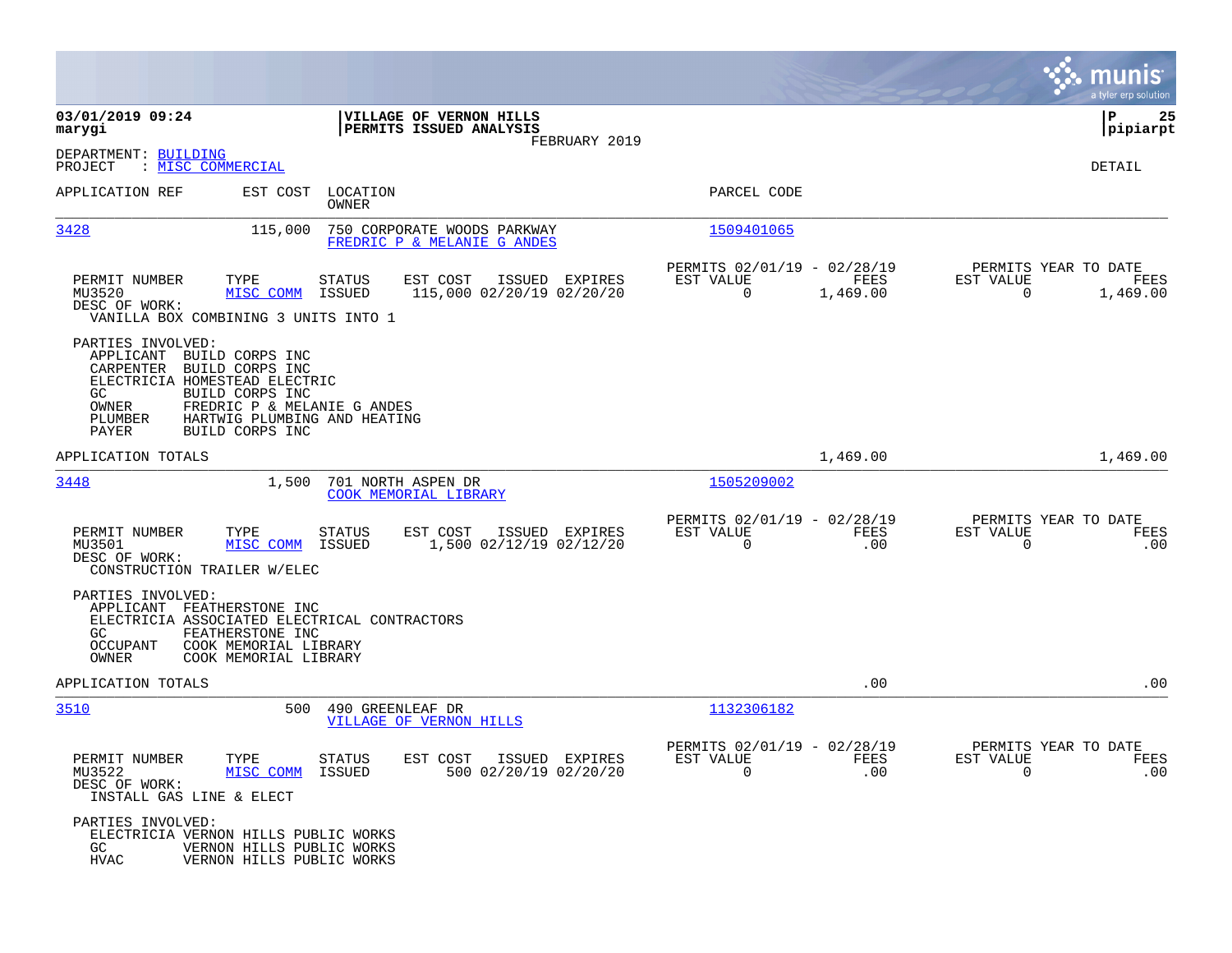|                                                                                                                              |                      | <b>munis</b><br>a tyler erp solution |
|------------------------------------------------------------------------------------------------------------------------------|----------------------|--------------------------------------|
| 03/01/2019 09:24<br>VILLAGE OF VERNON HILLS<br><b>PERMITS ISSUED ANALYSIS</b><br>marygi<br>FEBRUARY 2019                     |                      | 26<br>P<br> pipiarpt                 |
| DEPARTMENT: BUILDING<br>PROJECT<br>: MISC COMMERCIAL                                                                         |                      | DETAIL                               |
| EST COST<br>LOCATION<br>APPLICATION REF<br>OWNER<br>VILLAGE OF VERNON HILLS<br>OWNER<br>PLUMBER<br>VERNON HILLS PUBLIC WORKS | PARCEL CODE          |                                      |
| APPLICATION TOTALS<br>PROJECT TOTALS                                                                                         | .00<br>1,469.00<br>0 | .00<br>1,469.00<br>0                 |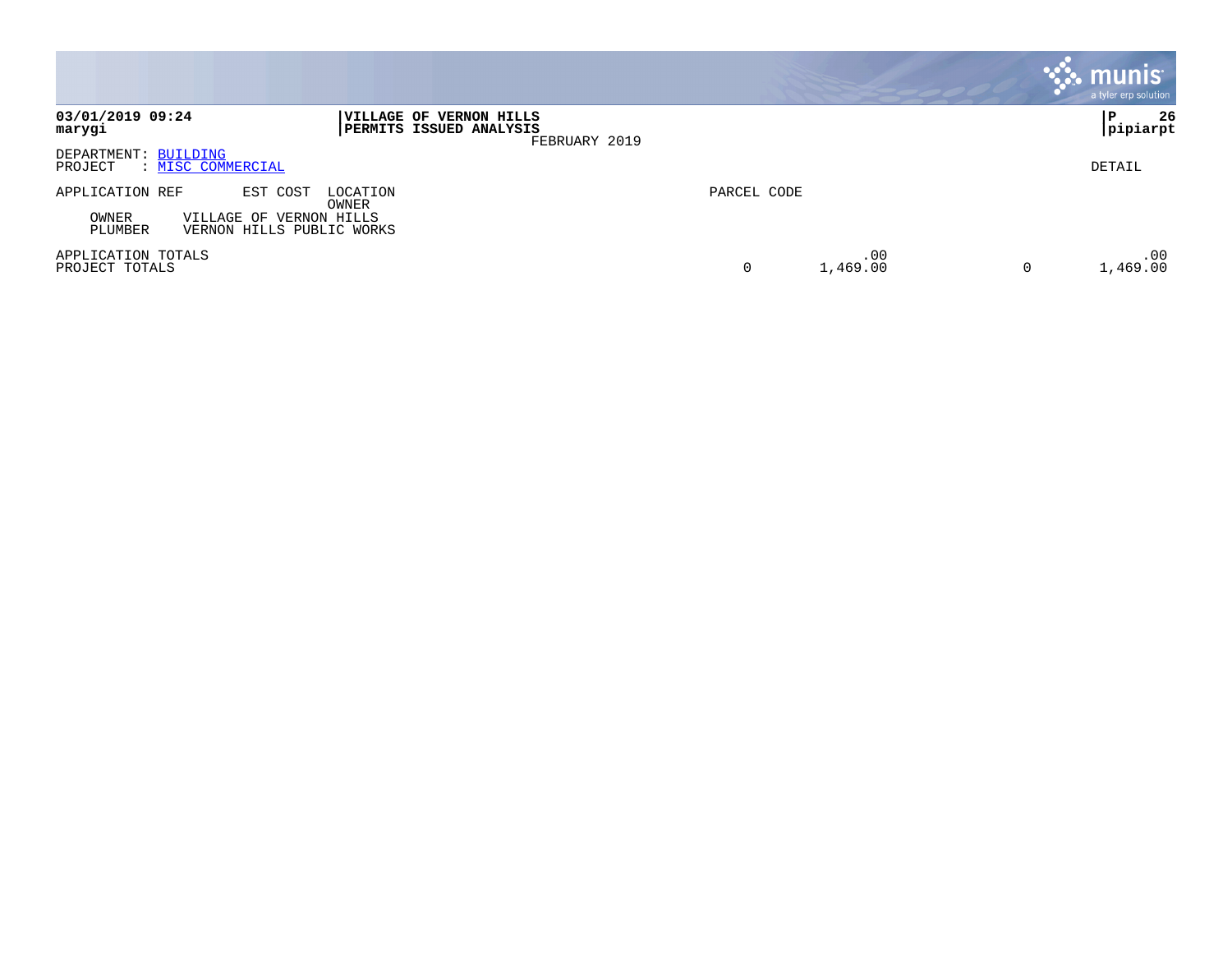|                                                                                                                                   |                                                                                            |                                                         |                |                                                         |                |                                                     | munis<br>a tyler erp solution |
|-----------------------------------------------------------------------------------------------------------------------------------|--------------------------------------------------------------------------------------------|---------------------------------------------------------|----------------|---------------------------------------------------------|----------------|-----------------------------------------------------|-------------------------------|
| 03/01/2019 09:24<br>marygi                                                                                                        |                                                                                            | VILLAGE OF VERNON HILLS<br>PERMITS ISSUED ANALYSIS      | FEBRUARY 2019  |                                                         |                |                                                     | 27<br>ΙP<br> pipiarpt         |
| DEPARTMENT: BUILDING<br>PROJECT<br>: MISC RESIDENTIAL                                                                             |                                                                                            |                                                         |                |                                                         |                |                                                     | DETAIL                        |
| APPLICATION REF                                                                                                                   | EST COST LOCATION<br>OWNER                                                                 |                                                         |                | PARCEL CODE                                             |                |                                                     |                               |
| 3435                                                                                                                              | 17,896                                                                                     | 2319 HAZELTIME DR<br>MICHAEL & CHRISTINE MARR           |                | 1129201063                                              |                |                                                     |                               |
| PERMIT NUMBER<br>MU3482<br>DESC OF WORK:<br>ROOFTOP SOLAR PANELS                                                                  | TYPE<br>STATUS<br>MISC RES<br>ISSUED                                                       | EST COST<br>17,896 02/04/19 02/04/20                    | ISSUED EXPIRES | PERMITS 02/01/19 - 02/28/19<br>EST VALUE<br>$\mathbf 0$ | FEES<br>178.96 | PERMITS YEAR TO DATE<br>EST VALUE<br>$\Omega$       | FEES<br>178.96                |
| PARTIES INVOLVED:<br>APPLICANT SUNRUN INSTALLATION SERVICES<br>ELECTRICIA SUNRUN INSTALLATION SERVICES<br>GC.<br>OWNER<br>PAYER   | SUNRUN INSTALLATION SERVICES<br>MICHAEL & CHRISTINE MARR<br>SUNRUN INSTALLATION SERVICES   |                                                         |                |                                                         |                |                                                     |                               |
| APPLICATION TOTALS                                                                                                                |                                                                                            |                                                         |                |                                                         | 178.96         |                                                     | 178.96                        |
| 3440                                                                                                                              | 40,000                                                                                     | 839 FAULKNER PLACE<br>PLACEHOLDER                       |                | 1132416047                                              |                |                                                     |                               |
| PERMIT NUMBER<br>MU3498<br>DESC OF WORK:<br>KITCHEN REMODEL                                                                       | TYPE<br><b>STATUS</b><br>MISC RES<br>ISSUED                                                | EST COST<br>40,000 02/11/19 02/11/20                    | ISSUED EXPIRES | PERMITS 02/01/19 - 02/28/19<br>EST VALUE<br>$\mathbf 0$ | FEES<br>400.00 | PERMITS YEAR TO DATE<br>EST VALUE<br>$\overline{0}$ | FEES<br>400.00                |
| PARTIES INVOLVED:<br>APPLICANT QUINTESSENTIAL RENOVATIONS INC<br>GC.<br>PLACEHOLDER<br>OWNER<br>PLUMBER<br>PAYER                  | QUINTESSENTIAL RENOVATIONS INC<br>CRYSTAL CLEAR PLUMBING<br>QUINTESSENTIAL RENOVATIONS INC | ELECTRICIA IG ELECTRIC & CONST. LIGHTROOM SHOP, LLC     |                |                                                         |                |                                                     |                               |
| APPLICATION TOTALS                                                                                                                |                                                                                            |                                                         |                |                                                         | 400.00         |                                                     | 400.00                        |
| 3454                                                                                                                              |                                                                                            | 14,060 112 NORTH ROYAL OAK DR<br>BRENT & MEAGAN HEILMAN |                | 1506413013                                              |                |                                                     |                               |
| PERMIT NUMBER<br>MU3507<br>DESC OF WORK:<br>KITCHEN REMODEL                                                                       | TYPE<br><b>STATUS</b><br>MISC RES ISSUED                                                   | EST COST<br>14,060 02/14/19 02/14/20                    | ISSUED EXPIRES | PERMITS 02/01/19 - 02/28/19<br>EST VALUE<br>$\sim$ 0    | FEES<br>140.60 | PERMITS YEAR TO DATE<br>EST VALUE<br>$\sim$ 0       | FEES<br>140.60                |
| PARTIES INVOLVED:<br>APPLICANT TAURUS CONSTRUCTION INC<br>CARPENTER TAURUS CONSTRUCTION INC<br>ELECTRICIA PRO LITE ELECTRIC<br>GC | TAURUS CONSTRUCTION INC                                                                    |                                                         |                |                                                         |                |                                                     |                               |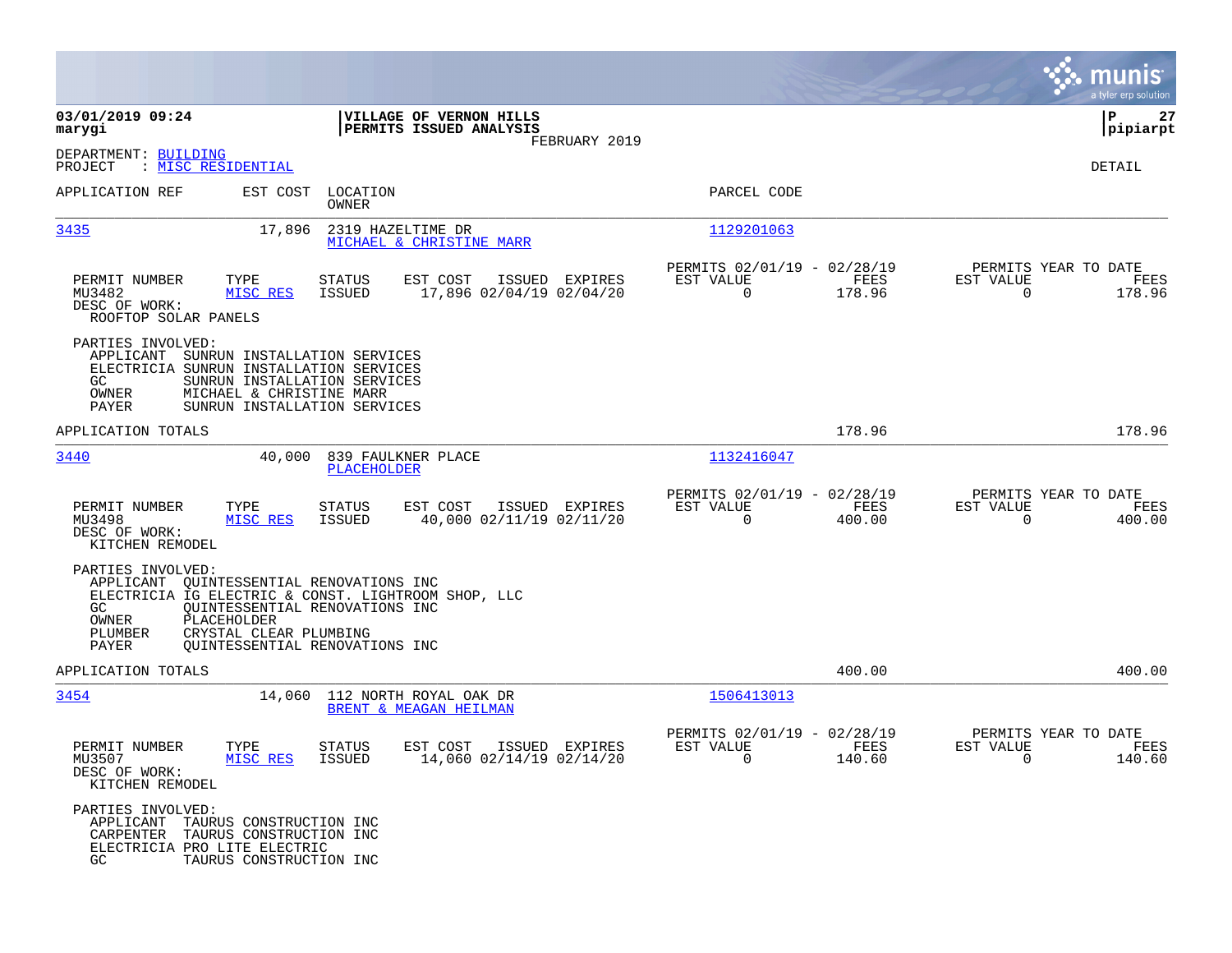|                                                                                                                                                                                    |                                                                | munis<br>a tyler erp solution                                  |
|------------------------------------------------------------------------------------------------------------------------------------------------------------------------------------|----------------------------------------------------------------|----------------------------------------------------------------|
| 03/01/2019 09:24<br><b>VILLAGE OF VERNON HILLS</b><br>PERMITS ISSUED ANALYSIS<br>marygi<br>FEBRUARY 2019                                                                           |                                                                | P<br>28<br> pipiarpt                                           |
| DEPARTMENT: BUILDING<br>: MISC RESIDENTIAL<br>PROJECT                                                                                                                              |                                                                | DETAIL                                                         |
| APPLICATION REF<br>LOCATION<br>EST COST<br>OWNER<br>OWNER<br>BRENT & MEAGAN HEILMAN<br>PLUMBER<br>L & R PLUMBING<br>PAYER<br>TAURUS CONSTRUCTION INC                               | PARCEL CODE                                                    |                                                                |
| APPLICATION TOTALS                                                                                                                                                                 | 140.60                                                         | 140.60                                                         |
| 3492<br>300<br>2060 INVERNESS DR<br><b>BRUCE M REUBEN</b>                                                                                                                          | 1129205005                                                     |                                                                |
| PERMIT NUMBER<br>EST COST<br>TYPE<br><b>STATUS</b><br>ISSUED<br>EXPIRES<br>300 02/14/19 02/14/20<br>MU3505<br>MISC RES<br>ISSUED<br>DESC OF WORK:<br>REPLACE WATER SHUT OFF VALVES | PERMITS 02/01/19 - 02/28/19<br>EST VALUE<br>FEES<br>0<br>30.00 | PERMITS YEAR TO DATE<br>EST VALUE<br>FEES<br>30.00<br>$\Omega$ |
| PARTIES INVOLVED:<br>BRUCE M REUBEN<br>APPLICANT<br>GC<br>BRUCE M REUBEN<br>BRUCE M REUBEN<br><b>OWNER</b><br>PLUMBER<br>ARROW PLUMBING INC<br>PAYER<br>BRUCE M REUBEN             |                                                                |                                                                |
| APPLICATION TOTALS<br>PROJECT TOTALS                                                                                                                                               | 30.00<br>0<br>749.56                                           | 30.00<br>749.56<br>$\Omega$                                    |

 $\mathcal{L}^{\text{max}}$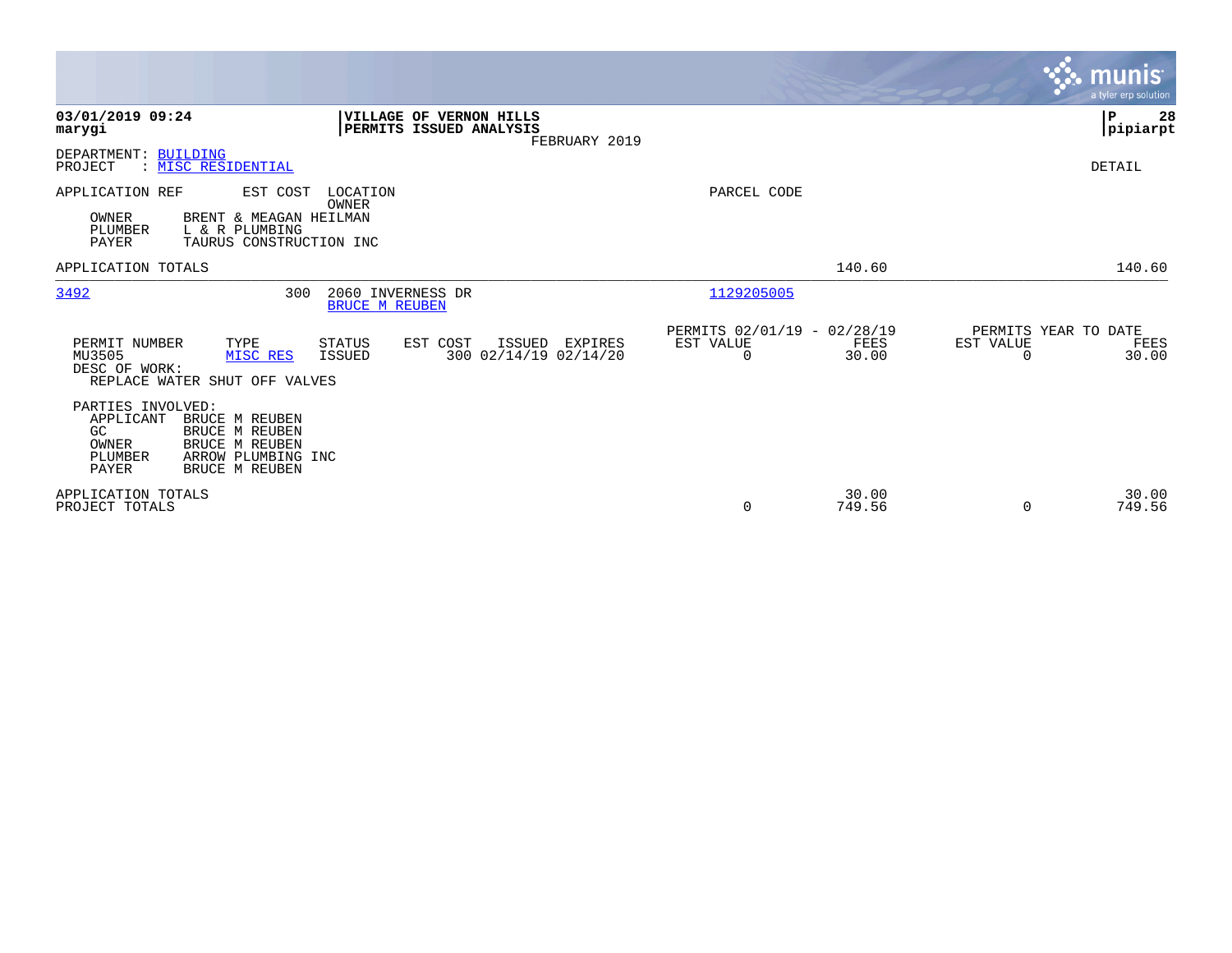|                                                                                                                                                                                                                  |                                                                                                                                  |                                                                             | munis<br>a tyler erp solution                                        |
|------------------------------------------------------------------------------------------------------------------------------------------------------------------------------------------------------------------|----------------------------------------------------------------------------------------------------------------------------------|-----------------------------------------------------------------------------|----------------------------------------------------------------------|
| 03/01/2019 09:24<br>marygi                                                                                                                                                                                       | <b>VILLAGE OF VERNON HILLS</b><br>PERMITS ISSUED ANALYSIS                                                                        |                                                                             | l P<br>29<br> pipiarpt                                               |
| DEPARTMENT: BUILDING<br>: <u>SEWER REPAIR</u><br>PROJECT                                                                                                                                                         | FEBRUARY 2019                                                                                                                    |                                                                             | DETAIL                                                               |
| APPLICATION REF                                                                                                                                                                                                  | EST COST LOCATION<br>OWNER                                                                                                       | PARCEL CODE                                                                 |                                                                      |
| <u>3461</u><br>4,500                                                                                                                                                                                             | 313 EAST TOWNLINE RD<br>TARGET CORPORATION T-0833                                                                                | 1504110008                                                                  |                                                                      |
| PERMIT NUMBER<br>TYPE<br>MU3474<br><b>SEWER REP</b><br>DESC OF WORK:<br>SEWER REPAIR INSIDE AT CVS FAMILY BATHROOM                                                                                               | EST COST<br>ISSUED EXPIRES<br>STATUS<br>ISSUED<br>4,500 02/01/19 02/01/20                                                        | PERMITS 02/01/19 - 02/28/19<br>EST VALUE<br>FEES<br>$\overline{0}$<br>75.00 | PERMITS YEAR TO DATE<br>EST VALUE<br>FEES<br>75.00<br>$\Omega$       |
| PARTIES INVOLVED:<br>APPLICANT<br>ROTO-ROOTER<br>ROTO-ROOTER<br>GC.<br><b>OCCUPANT</b><br>TARGET CORPORATION T-0833<br>OWNER<br>TARGET CORPORATION T-0833<br>PAYER<br>ROTO-ROOTER<br><b>SEWER</b><br>ROTO-ROOTER |                                                                                                                                  |                                                                             |                                                                      |
| APPLICATION TOTALS                                                                                                                                                                                               |                                                                                                                                  | 75.00                                                                       | 75.00                                                                |
| 3496                                                                                                                                                                                                             | 6,500 2 MAYFLOWER RD<br>THIES FAMILY TRUST                                                                                       | 1504102010                                                                  |                                                                      |
| PERMIT NUMBER<br>TYPE<br>MU3506<br>SEWER REP COMPLT<br>DESC OF WORK:<br>STORM SEWER REPAIR                                                                                                                       | EST COST<br>ISSUED EXPIRES<br>STATUS<br>6,500 02/14/19 02/14/20                                                                  | PERMITS 02/01/19 - 02/28/19<br>EST VALUE<br>FEES<br>$\mathbf 0$<br>65.00    | PERMITS YEAR TO DATE<br>EST VALUE<br>FEES<br>65.00<br>0              |
| PARTIES INVOLVED:<br>APPLICANT ABC PLUMBING, HEATING, COOLING, ELECTRIC<br>GC<br>THIES FAMILY TRUST<br>OWNER<br>PAYER<br>SEWER                                                                                   | ABC PLUMBING, HEATING, COOLING, ELECTRIC<br>ABC PLUMBING, HEATING, COOLING, ELECTRIC<br>ABC PLUMBING, HEATING, COOLING, ELECTRIC |                                                                             |                                                                      |
| APPLICATION TOTALS                                                                                                                                                                                               |                                                                                                                                  | 65.00                                                                       | 65.00                                                                |
| 3502                                                                                                                                                                                                             | 4,550 330 NORTH FIORE PKY<br><b>NASRIN NAKHAEI</b>                                                                               | 1506405008                                                                  |                                                                      |
| PERMIT NUMBER<br>TYPE<br>MU3513<br>SEWER REP COMPLT<br>DESC OF WORK:<br>SEWER REPAIR                                                                                                                             | ISSUED EXPIRES<br>STATUS<br>EST COST<br>4,550 02/15/19 02/15/20                                                                  | PERMITS 02/01/19 - 02/28/19<br>EST VALUE<br>FEES<br>$\sim$ 0<br>50.00       | PERMITS YEAR TO DATE<br>EST VALUE<br>FEES<br>50.00<br>$\overline{0}$ |
| PARTIES INVOLVED:<br>APPLICANT<br>COMMUNITY SEWER & SEPTIC<br>GC<br>COMMUNITY SEWER & SEPTIC<br>OWNER<br>NASRIN NAKHAEI<br>PAYER<br>COMMUNITY SEWER & SEPTIC                                                     |                                                                                                                                  |                                                                             |                                                                      |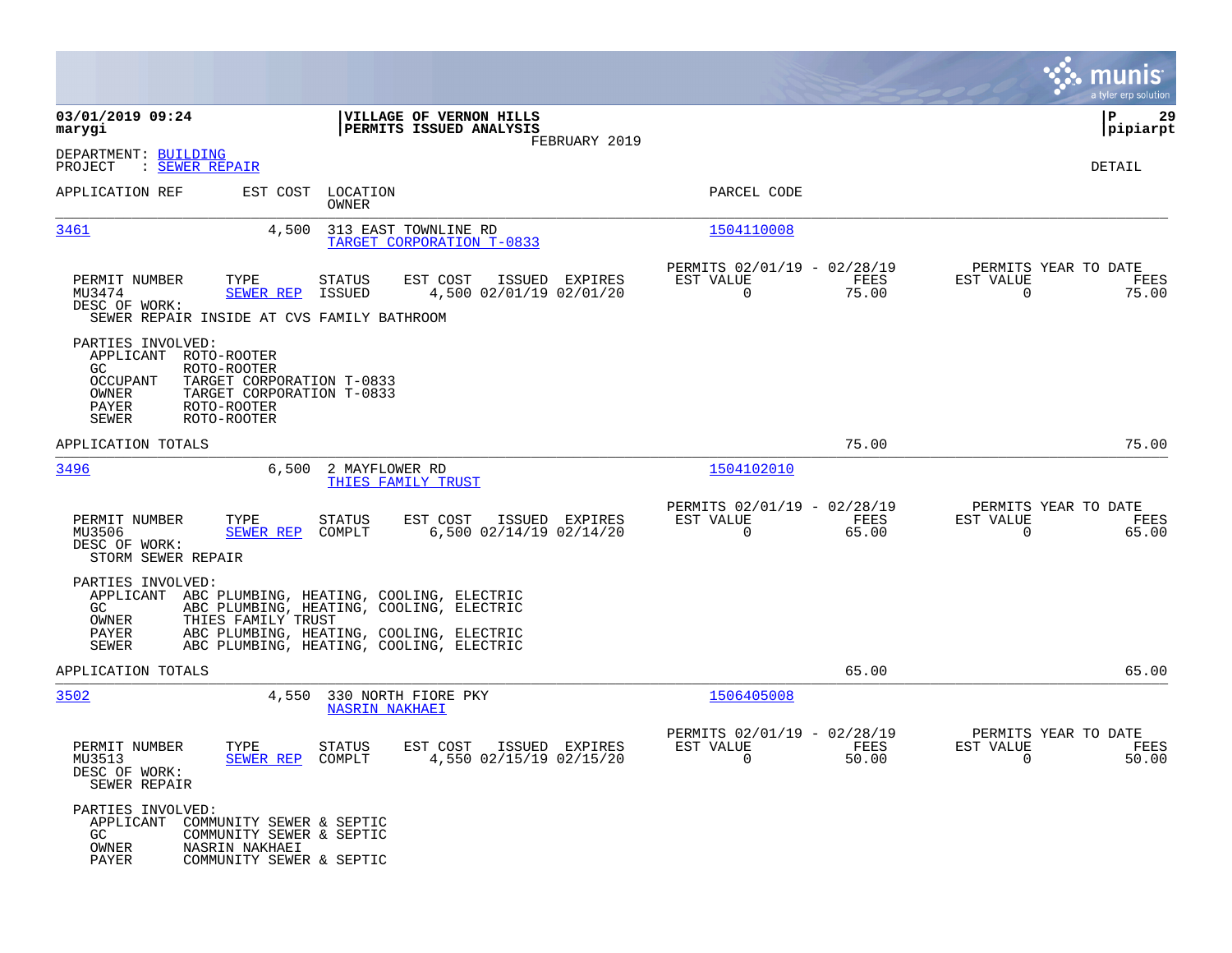|                                                                        |                                                                                          |                     |                                                    |               |                                               |                 |                                        | <b>munis</b><br>a tyler erp solution |
|------------------------------------------------------------------------|------------------------------------------------------------------------------------------|---------------------|----------------------------------------------------|---------------|-----------------------------------------------|-----------------|----------------------------------------|--------------------------------------|
| 03/01/2019 09:24<br>marygi                                             |                                                                                          |                     | VILLAGE OF VERNON HILLS<br>PERMITS ISSUED ANALYSIS | FEBRUARY 2019 |                                               |                 |                                        | ${\bf P}$<br>30<br> pipiarpt         |
| DEPARTMENT:<br>PROJECT<br>$\ddot{\cdot}$                               | <b>BUILDING</b><br><b>SEWER REPAIR</b>                                                   |                     |                                                    |               |                                               |                 |                                        | DETAIL                               |
| APPLICATION REF<br><b>SEWER</b>                                        | EST COST<br>COMMUNITY SEWER & SEPTIC                                                     | LOCATION<br>OWNER   |                                                    |               | PARCEL CODE                                   |                 |                                        |                                      |
| APPLICATION TOTALS                                                     |                                                                                          |                     |                                                    |               |                                               | 50.00           |                                        | 50.00                                |
| 3515                                                                   | 3,400                                                                                    | 402 WESTMORELAND DR | ROGER L & VICTORIA J BLANTON                       |               | 1508109027                                    |                 |                                        |                                      |
| PERMIT NUMBER<br>MU3524<br>DESC OF WORK:<br>SEWER REPAIR               | TYPE<br><b>SEWER REP</b>                                                                 | STATUS<br>COMPLT    | EST COST<br>ISSUED<br>3,400 02/21/19 02/21/20      | EXPIRES       | PERMITS 02/01/19 - 02/28/19<br>EST VALUE<br>0 | FEES<br>50.00   | PERMITS YEAR TO DATE<br>EST VALUE<br>O | FEES<br>50.00                        |
| PARTIES INVOLVED:<br>APPLICANT<br>GC<br>OWNER<br>PAYER<br><b>SEWER</b> | ROOTER, INC<br>ROOTER, INC<br>ROGER L & VICTORIA J BLANTON<br>ROOTER, INC<br>ROOTER, INC |                     |                                                    |               |                                               |                 |                                        |                                      |
| APPLICATION TOTALS<br>PROJECT TOTALS                                   |                                                                                          |                     |                                                    |               | 0                                             | 50.00<br>240.00 | $\Omega$                               | 50.00<br>240.00                      |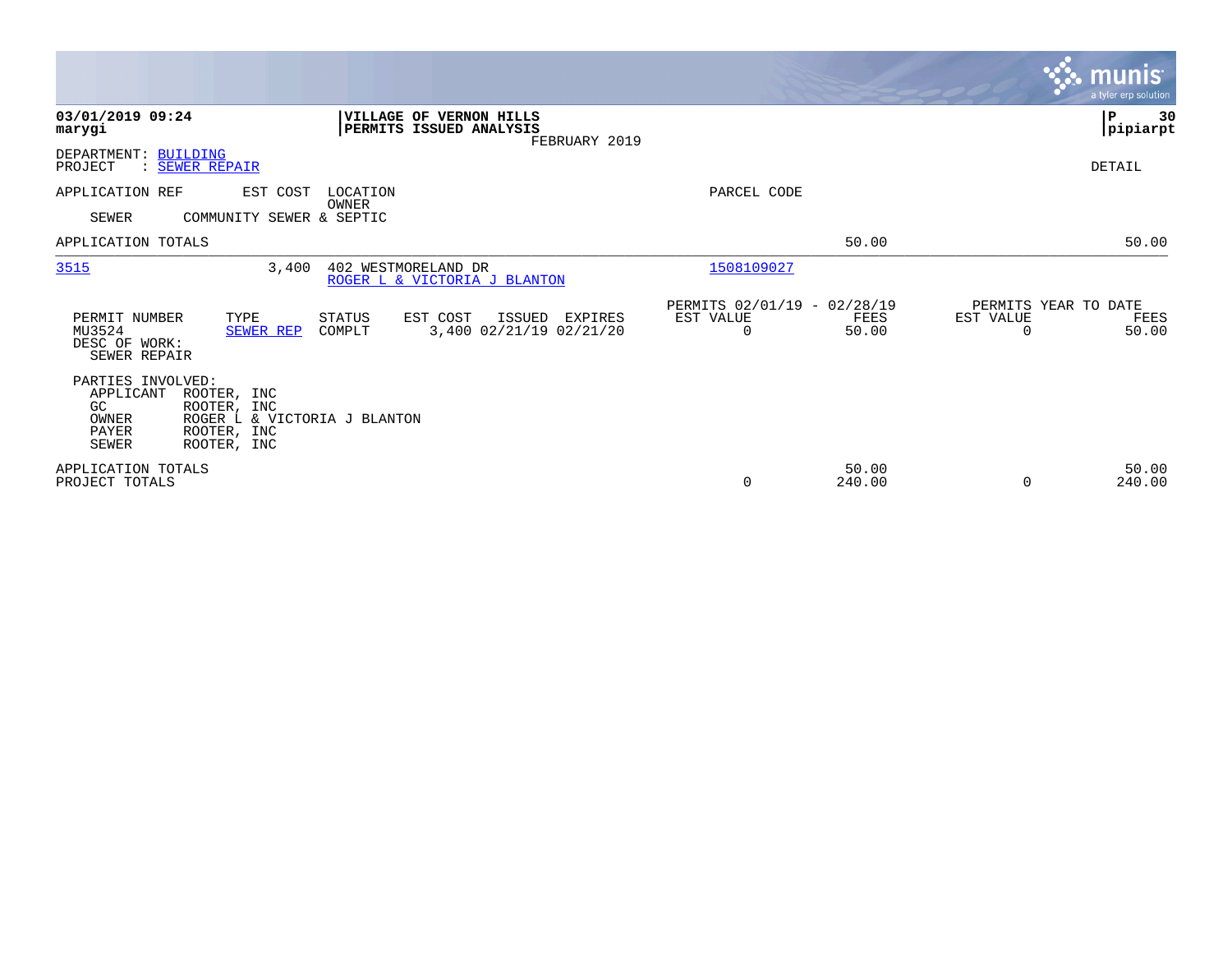|                                                                                                                                         |                                                                                              |                    |                                                        |               |                                                            |                |                                                     | munis<br>a tyler erp solution |
|-----------------------------------------------------------------------------------------------------------------------------------------|----------------------------------------------------------------------------------------------|--------------------|--------------------------------------------------------|---------------|------------------------------------------------------------|----------------|-----------------------------------------------------|-------------------------------|
| 03/01/2019 09:24<br>marygi                                                                                                              |                                                                                              |                    | VILLAGE OF VERNON HILLS<br>PERMITS ISSUED ANALYSIS     |               |                                                            |                |                                                     | l P<br>31<br> pipiarpt        |
| DEPARTMENT: BUILDING<br>PROJECT<br>: VOICE/DATA                                                                                         |                                                                                              |                    |                                                        | FEBRUARY 2019 |                                                            |                |                                                     | DETAIL                        |
| APPLICATION REF                                                                                                                         | EST COST LOCATION                                                                            | OWNER              |                                                        |               | PARCEL CODE                                                |                |                                                     |                               |
| 3475                                                                                                                                    | 2,500                                                                                        | <b>PLACEHOLDER</b> | 901 NORTH MILWAUKEE AVENUE 750                         |               | 1134302008                                                 |                |                                                     |                               |
| PERMIT NUMBER<br>MU3491<br>DESC OF WORK:<br>LOW VOLTAGE-V & D                                                                           | TYPE<br><b>VOICE/DATA ISSUED</b>                                                             | STATUS             | EST COST<br>ISSUED EXPIRES<br>2,500 02/07/19 02/07/20  |               | PERMITS 02/01/19 - 02/28/19<br>EST VALUE<br>$\Omega$       | FEES<br>75.00  | PERMITS YEAR TO DATE<br>EST VALUE<br>$\Omega$       | FEES<br>75.00                 |
| PARTIES INVOLVED:<br>APPLICANT<br>GC.<br>OCCUPANT<br>OWNER<br>PAYER                                                                     | GARZA ELECTRICLA<br>GARZA ELECTRICLA<br>KIDS SCIENCE LABS<br>PLACEHOLDER<br>GARZA ELECTRICLA |                    |                                                        |               |                                                            |                |                                                     |                               |
| APPLICATION TOTALS                                                                                                                      |                                                                                              |                    |                                                        |               |                                                            | 75.00          |                                                     | 75.00                         |
| 3485                                                                                                                                    | 10,000                                                                                       | ESS PRISA II LLC   | 325 NORTH MILWAUKEE AVE 200                            |               | 1503301030                                                 |                |                                                     |                               |
| PERMIT NUMBER<br>MU3500<br>DESC OF WORK:<br>VOICE & DATA                                                                                | TYPE<br><b>VOICE/DATA ISSUED</b>                                                             | STATUS             | EST COST<br>ISSUED EXPIRES<br>10,000 02/11/19 02/11/20 |               | PERMITS 02/01/19 - 02/28/19<br>EST VALUE<br>$\overline{0}$ | FEES<br>100.00 | PERMITS YEAR TO DATE<br>EST VALUE<br>$\Omega$       | FEES<br>100.00                |
| PARTIES INVOLVED:<br>APPLICANT ADVANCED DATA TECHNOLOGIES<br>GC.<br>LOW VOLTAG ADVANCED DATA TECHNOLOGIES<br>OCCUPANT<br>OWNER<br>PAYER | ADVANCED DATA TECHNOLOGIES<br>CHASE BANK<br>ESS PRISA II LLC<br>ADVANCED DATA TECHNOLOGIES   |                    |                                                        |               |                                                            |                |                                                     |                               |
| APPLICATION TOTALS                                                                                                                      |                                                                                              |                    |                                                        |               |                                                            | 100.00         |                                                     | 100.00                        |
| 3503                                                                                                                                    | 16,400                                                                                       | PLACEHOLDER        | 864 EAST TOWNLINE ROAD                                 |               | 1134302008                                                 |                |                                                     |                               |
| PERMIT NUMBER<br>MU3514<br>DESC OF WORK:<br>DATA                                                                                        | TYPE<br>VOICE/DATA ISSUED                                                                    | STATUS             | EST COST<br>ISSUED EXPIRES<br>16,400 02/18/19 02/18/20 |               | PERMITS 02/01/19 - 02/28/19<br>EST VALUE<br>$\sim$ 0       | FEES<br>164.00 | PERMITS YEAR TO DATE<br>EST VALUE<br>$\overline{0}$ | FEES<br>164.00                |
| PARTIES INVOLVED:<br>APPLICANT FIRST DETECTION SYSTEM, INC<br>GC<br>LOW VOLTAG FIRST DETECTION SYSTEM, INC<br>OCCUPANT SHAKE SHACK      | FIRST DETECTION SYSTEM, INC                                                                  |                    |                                                        |               |                                                            |                |                                                     |                               |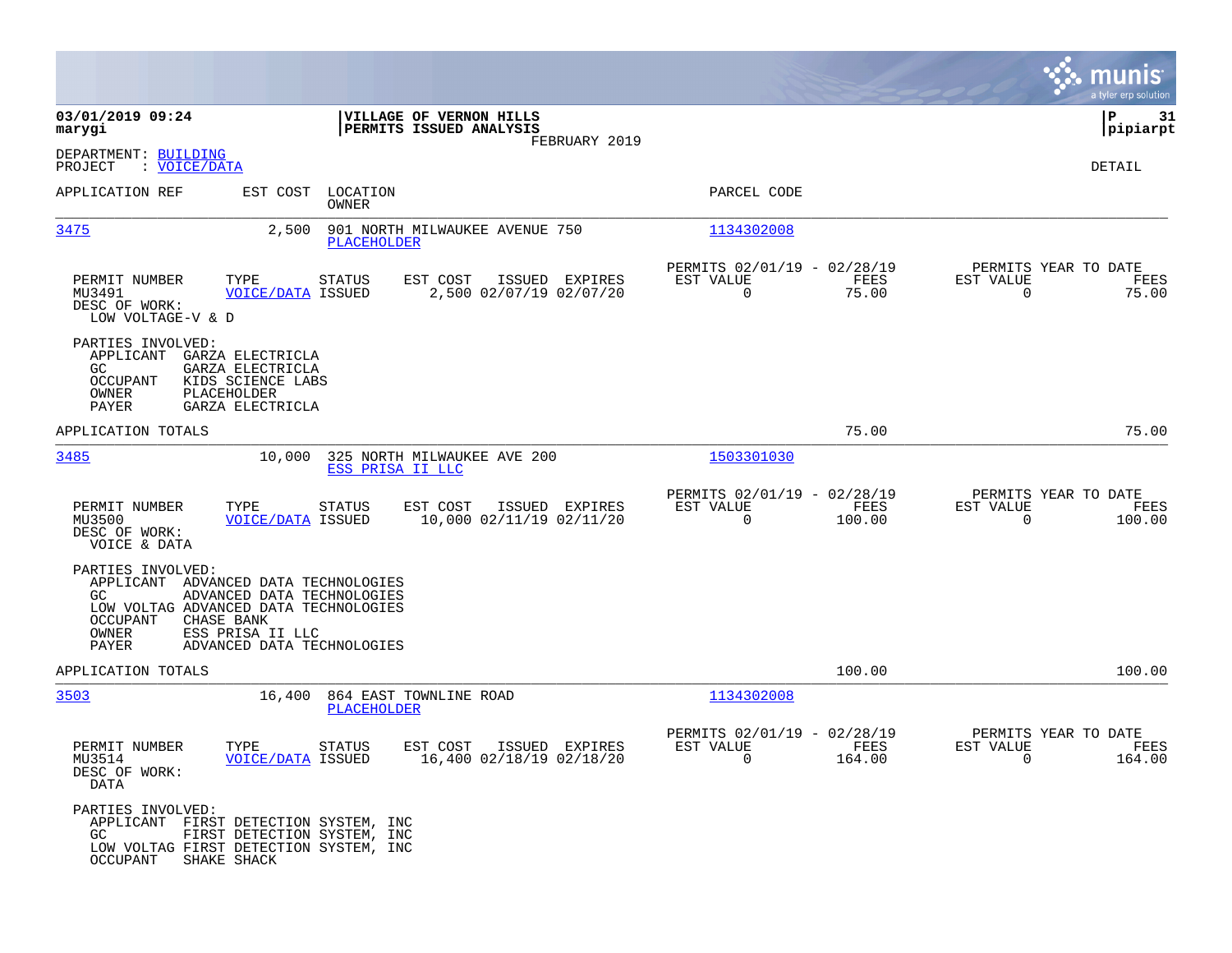|                                                              |                                                                     |             |                  | <b>munis</b><br>a tyler erp solution |
|--------------------------------------------------------------|---------------------------------------------------------------------|-------------|------------------|--------------------------------------|
| 03/01/2019 09:24<br>marygi                                   | VILLAGE OF VERNON HILLS<br>PERMITS ISSUED ANALYSIS<br>FEBRUARY 2019 |             |                  | 32<br>ΙP<br> pipiarpt                |
| DEPARTMENT: BUILDING<br>PROJECT<br>: VOICE/DATA              |                                                                     |             |                  | DETAIL                               |
| APPLICATION REF<br>EST COST                                  | LOCATION<br>OWNER                                                   | PARCEL CODE |                  |                                      |
| OWNER<br>PLACEHOLDER<br>PAYER<br>FIRST DETECTION SYSTEM, INC |                                                                     |             |                  |                                      |
| APPLICATION TOTALS<br>PROJECT TOTALS                         |                                                                     | 0           | 164.00<br>339.00 | 164.00<br>339.00                     |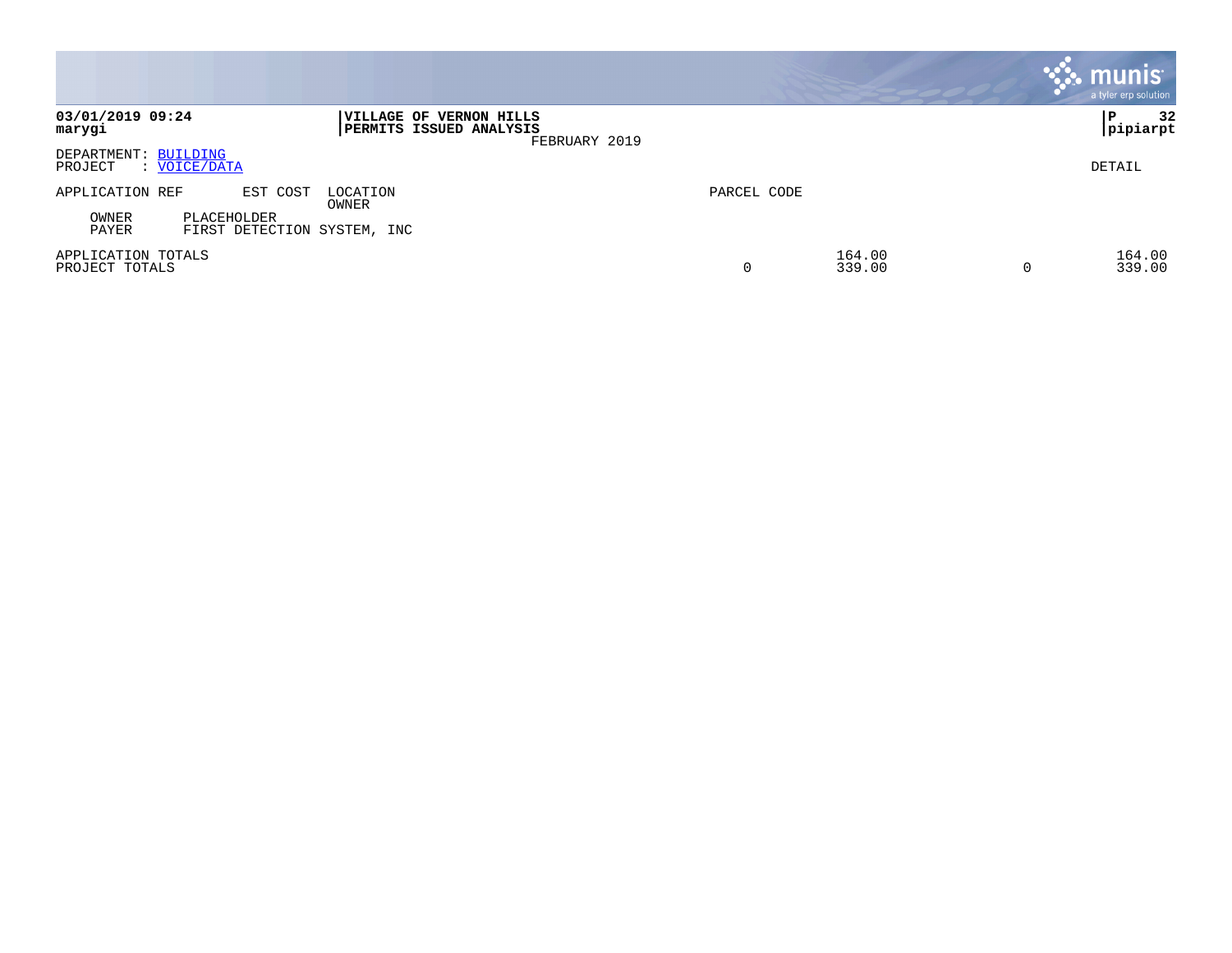|                                                                                                    |                                                                   |                                         |                                                    |                |                                                            |                    |                                                  | munis<br>a tyler erp solution |
|----------------------------------------------------------------------------------------------------|-------------------------------------------------------------------|-----------------------------------------|----------------------------------------------------|----------------|------------------------------------------------------------|--------------------|--------------------------------------------------|-------------------------------|
| 03/01/2019 09:24<br>marygi                                                                         |                                                                   |                                         | VILLAGE OF VERNON HILLS<br>PERMITS ISSUED ANALYSIS |                |                                                            |                    |                                                  | 33<br>IΡ<br> pipiarpt         |
| DEPARTMENT: BUILDING<br>: WATER HEATER<br>PROJECT                                                  |                                                                   |                                         |                                                    | FEBRUARY 2019  |                                                            |                    |                                                  | DETAIL                        |
| APPLICATION REF                                                                                    | EST COST                                                          | LOCATION<br>OWNER                       |                                                    |                | PARCEL CODE                                                |                    |                                                  |                               |
| 3471                                                                                               | 1,728                                                             | 1316 GEORGETOWN WAY<br>PLACEHOLDER      |                                                    |                | 1515205009                                                 |                    |                                                  |                               |
| PERMIT NUMBER<br>MU3481<br>DESC OF WORK:<br>WATER HEATER                                           | TYPE<br><b>WATER HEAT ISSUED</b>                                  | <b>STATUS</b>                           | EST COST<br>1,728 02/04/19 02/04/20                | ISSUED EXPIRES | PERMITS 02/01/19 - 02/28/19<br>EST VALUE<br>$\overline{0}$ | FEES<br>.00        | PERMITS YEAR TO DATE<br>EST VALUE<br>$\mathbf 0$ | FEES<br>.00                   |
| PARTIES INVOLVED:<br>APPLICANT DRF<br><b>DRF</b><br>GC.<br>OWNER<br>PLUMBER<br>DRF<br>PAYER<br>DRF | PLACEHOLDER                                                       |                                         |                                                    |                |                                                            |                    |                                                  |                               |
| APPLICATION TOTALS                                                                                 |                                                                   |                                         |                                                    |                |                                                            | .00                |                                                  | .00                           |
| 3473                                                                                               | 498                                                               | 1292 STREAMWOOD LN<br>PLACEHOLDER       |                                                    |                | 1133101319                                                 |                    |                                                  |                               |
| PERMIT NUMBER<br>MU3483<br>DESC OF WORK:<br>WATER HEATER                                           | TYPE<br><b>WATER HEAT COMPLT</b>                                  | <b>STATUS</b>                           | EST COST<br>498 02/05/19 02/05/20                  | ISSUED EXPIRES | PERMITS 02/01/19 - 02/28/19<br>EST VALUE<br>$\mathbf 0$    | FEES<br>.00        | PERMITS YEAR TO DATE<br>EST VALUE<br>$\mathbf 0$ | FEES<br>.00                   |
| PARTIES INVOLVED:<br>APPLICANT<br>GC.<br>OWNER<br>PLUMBER<br>ABT<br>PAYER                          | WILLIAM KEMPEL<br>WILLIAM KEMPEL<br>PLACEHOLDER<br>WILLIAM KEMPEL |                                         |                                                    |                |                                                            |                    |                                                  |                               |
| APPLICATION TOTALS                                                                                 |                                                                   |                                         |                                                    |                |                                                            | .00                |                                                  | .00                           |
| 3478                                                                                               |                                                                   | 1,520 161 BROOK LN<br><b>MARK MAYER</b> |                                                    |                | 1133304013                                                 |                    |                                                  |                               |
| PERMIT NUMBER<br>MU3496<br>DESC OF WORK:<br>WATER HEATER                                           | TYPE<br>WATER HEAT ISSUED                                         | <b>STATUS</b>                           | EST COST<br>1,520 02/08/19 02/08/20                | ISSUED EXPIRES | PERMITS 02/01/19 - 02/28/19<br>EST VALUE<br>0              | <b>FEES</b><br>.00 | PERMITS YEAR TO DATE<br>EST VALUE<br>0           | FEES<br>.00                   |
| PARTIES INVOLVED:<br>APPLICANT DRF<br>GC<br>DRF<br>OWNER<br>PLUMBER<br>DRF<br>PAYER<br><b>DRF</b>  | MARK MAYER                                                        |                                         |                                                    |                |                                                            |                    |                                                  |                               |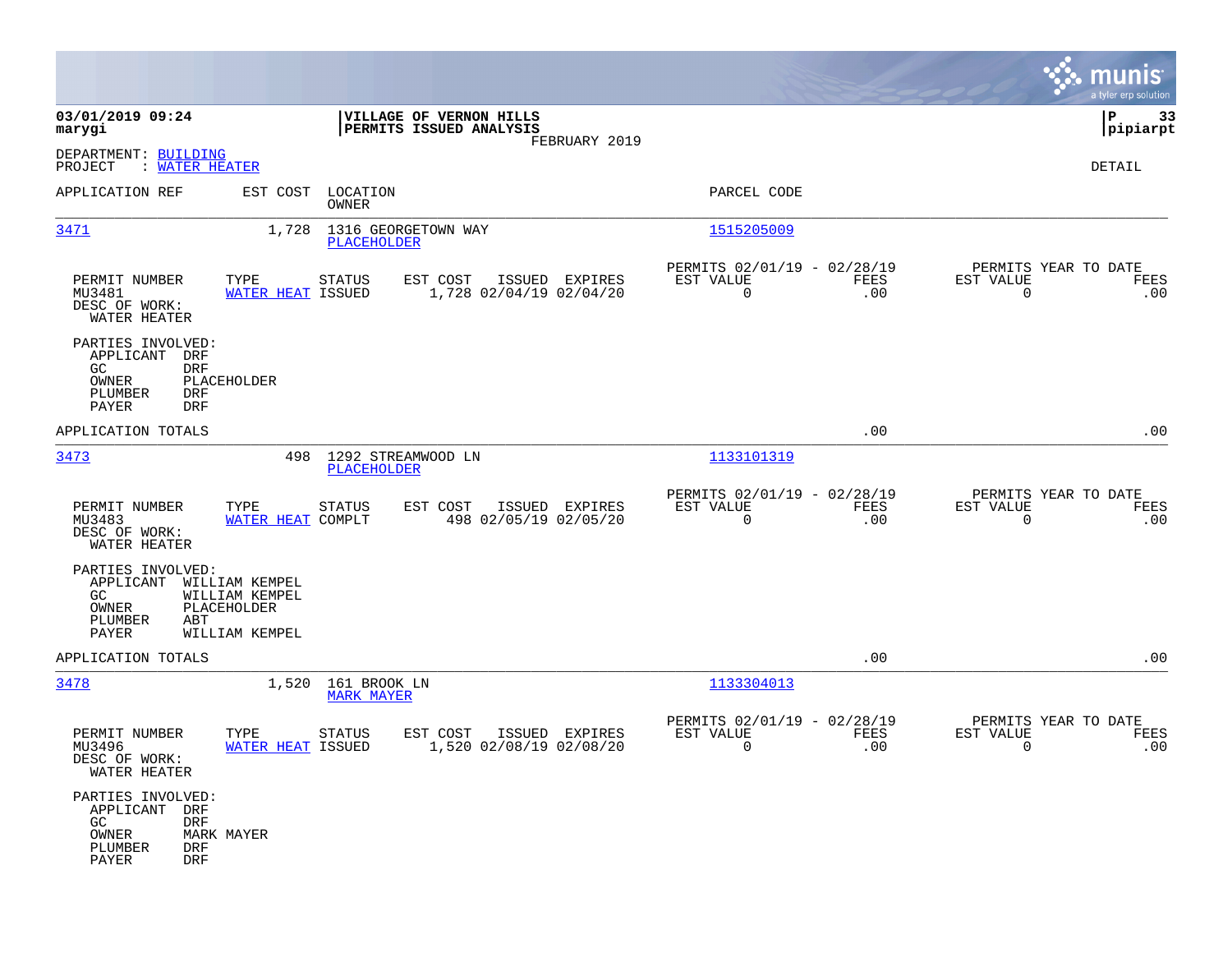|                                                                                                                                       |                                                                       |                                         |                                                      |             |                       | munis<br>a tyler erp solution       |
|---------------------------------------------------------------------------------------------------------------------------------------|-----------------------------------------------------------------------|-----------------------------------------|------------------------------------------------------|-------------|-----------------------|-------------------------------------|
| 03/01/2019 09:24<br>marygi                                                                                                            | VILLAGE OF VERNON HILLS<br><b>PERMITS ISSUED ANALYSIS</b>             | FEBRUARY 2019                           |                                                      |             |                       | l P<br>34<br> pipiarpt              |
| DEPARTMENT: BUILDING<br>PROJECT<br>: WATER HEATER                                                                                     |                                                                       |                                         |                                                      |             |                       | <b>DETAIL</b>                       |
| APPLICATION REF                                                                                                                       | EST COST<br>LOCATION<br><b>OWNER</b>                                  |                                         | PARCEL CODE                                          |             |                       |                                     |
| APPLICATION TOTALS                                                                                                                    |                                                                       |                                         |                                                      | .00         |                       | .00                                 |
| 3484                                                                                                                                  | 334 HADDON CIR<br>538<br><b>PAUL ARSHONSKY</b>                        |                                         | 1508408013                                           |             |                       |                                     |
| PERMIT NUMBER<br>TYPE<br>MU3499<br>DESC OF WORK:<br>WATER HEATER                                                                      | STATUS<br>EST COST<br>WATER HEAT COMPLT                               | ISSUED EXPIRES<br>538 02/25/19 02/25/20 | PERMITS 02/01/19 - 02/28/19<br>EST VALUE<br>0        | FEES<br>.00 | EST VALUE<br>0        | PERMITS YEAR TO DATE<br>FEES<br>.00 |
| PARTIES INVOLVED:<br>APPLICANT<br>PAUL ARSHONSKY<br>GC<br>ABT<br>PAUL ARSHONSKY<br>OWNER<br>PLUMBER<br>ABT<br>PAYER<br>PAUL ARSHONSKY |                                                                       |                                         |                                                      |             |                       |                                     |
| APPLICATION TOTALS                                                                                                                    |                                                                       |                                         |                                                      | .00         |                       | .00                                 |
| 3509                                                                                                                                  | 879<br>701 CHERRY VALLEY RD<br><b>JOSEF &amp; JOLANTA RUT</b>         |                                         | 1508108051                                           |             |                       |                                     |
| PERMIT NUMBER<br>TYPE<br>MU3521<br>DESC OF WORK:<br>WATER HEATER                                                                      | <b>STATUS</b><br>EST COST<br>WATER HEAT ISSUED                        | ISSUED EXPIRES<br>879 02/20/19 02/20/20 | PERMITS 02/01/19 - 02/28/19<br>EST VALUE<br>$\Omega$ | FEES<br>.00 | EST VALUE<br>$\Omega$ | PERMITS YEAR TO DATE<br>FEES<br>.00 |
| PARTIES INVOLVED:<br>APPLICANT<br>JOSEF & JOLANTA RUT<br>GC<br><b>OWNER</b><br>JOSEF & JOLANTA RUT<br>PLUMBER<br>PAYER                | JOSEF & JOLANTA RUT<br>B. KIESGEN PLUMBING INC<br>JOSEF & JOLANTA RUT |                                         |                                                      |             |                       |                                     |
| APPLICATION TOTALS<br>PROJECT TOTALS                                                                                                  |                                                                       |                                         | $\mathbf 0$                                          | .00<br>.00  | $\Omega$              | .00<br>.00                          |